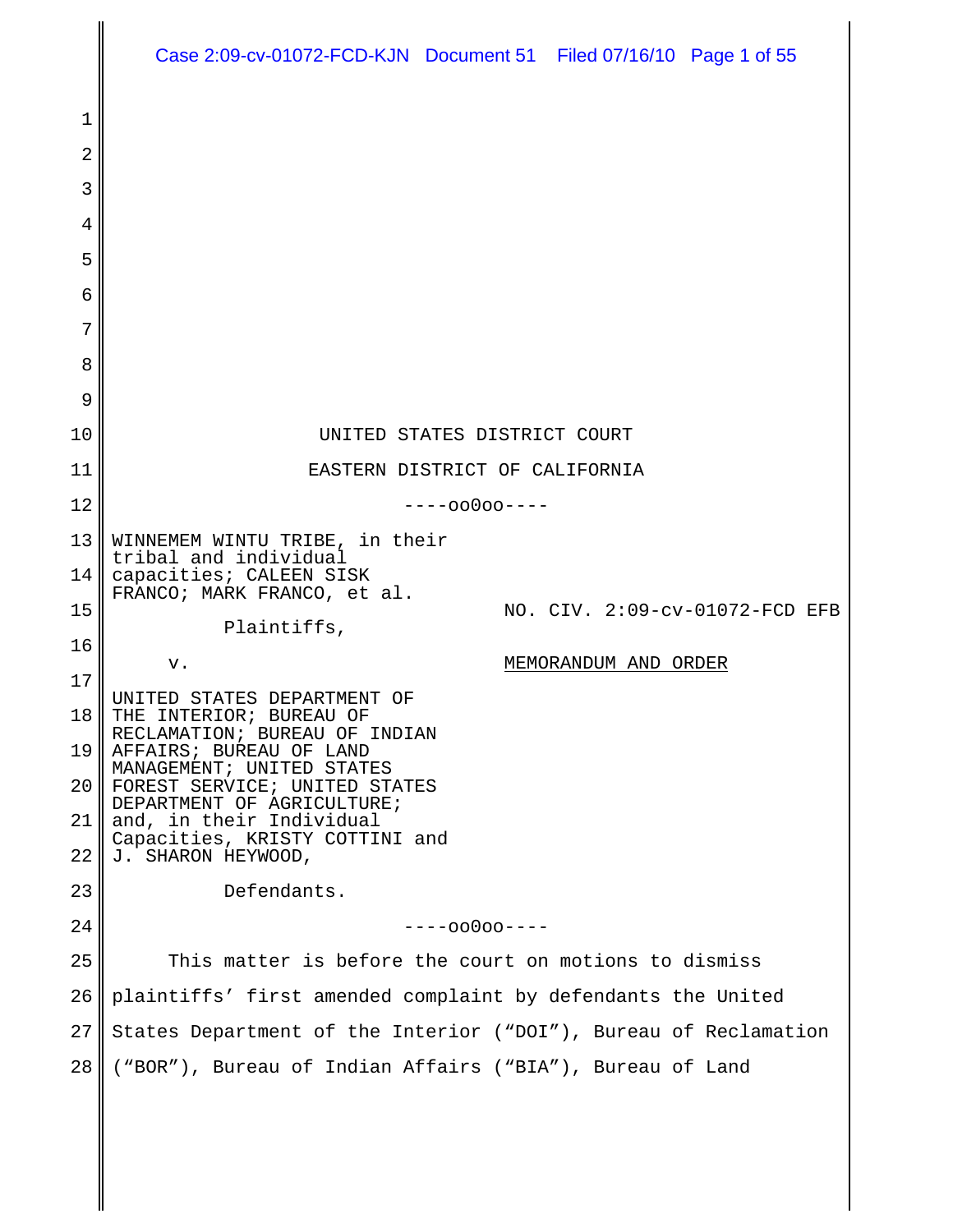# Case 2:09-cv-01072-FCD-KJN Document 51 Filed 07/16/10 Page 2 of 55

1 2 3 4 5 6 7 8 9 10 11 Management ("BLM"), United States Forest Service ("USFS"), and United States Department of Agriculture ("USDA") (collectively, "the agency defendants") and District Ranger for the Shasta-Trinity National Recreation Area, Kristy Cottini, and Forest Supervisor for Shasta-Trinity National Forest, J. Sharon Heywood (collectively, "the individual defendants"). Defendants move to dismiss pursuant to Federal Rule of Civil Procedure 12(b)(1) and 12(b)(6). The Winnemem Wintu Tribe, Caleen Sisk Franco, and Mark Franco ("plaintiffs") oppose defendants' motion. For the reasons  $\mathsf{set}$  forth  $\mathsf{below}$ , $^1$  defendants' motion is GRANTED in part and DENIED in part.

#### **BACKGROUND**

12

26

13 14 15 16 17 18 19 20 21 22 23 24 25 Plaintiffs filed their initial complaint on April 19, 2009, asserting various tort claims under the Federal Tort Claims Act ("FTCA") against the agency defendants and against Secretary of the Interior Kenneth Salazar and Secretary of Agriculture Tom Vilsack. (Compl. ¶¶ 2, 43-93.) Plaintiffs also asserted a claim for mandamus and injunctive relief pursuant to 28 U.S.C. § 1361, requesting an order directing the defendants to investigate and report on damage allegedly caused to sites of cultural importance to the Winnemem Wintu Tribe (the "Winnemem") along the McCloud River. (Id. ¶¶ 97-98, 101.) Finally, plaintiffs sought a declaratory judgment pursuant to 28 U.S.C. §§ 2201-02 that various actions by the defendants constituted violations of federal, state, and common law.  $(\underline{Id.} \P \P \P \ 94-95.)$ 

<sup>27</sup> 28 Because oral argument will not be of material assistance, the court orders this matter submitted on the briefs. E.D. Cal. L.R. 230(g).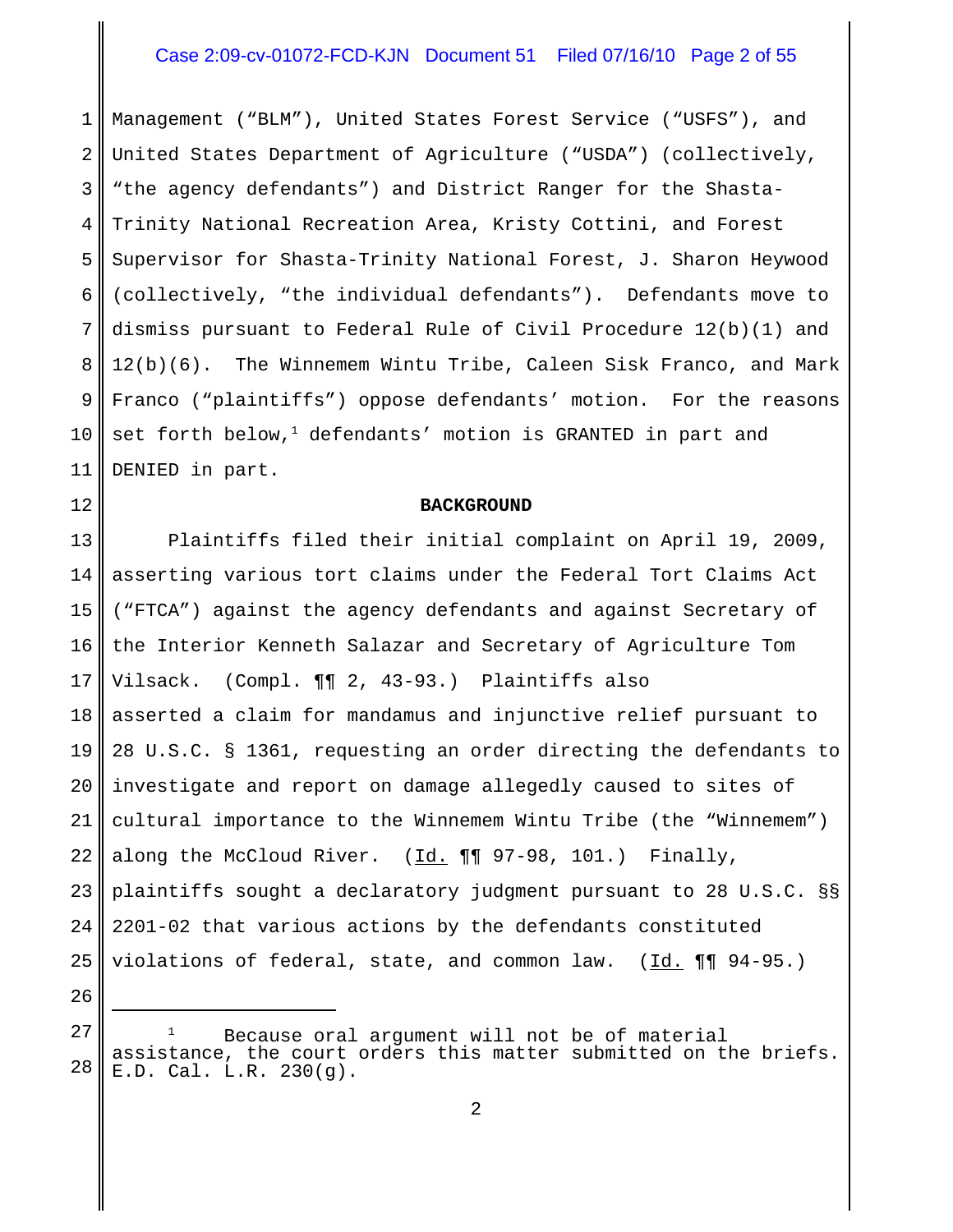# Case 2:09-cv-01072-FCD-KJN Document 51 Filed 07/16/10 Page 3 of 55

1 2 3 4 5 On June 29, 2009, the defendants filed a motion to dismiss pursuant to Federal Rule of Civil Procedure 12(b)(1) and 12(b)(6). The court issued a Memorandum and Order on September 14, 2009, granting in part and denying in part the defendants' motion (the "Order").

6 7 8 9 10 11 12 13 14 15 16 In an amended complaint, filed October 14, 2009, plaintiffs reorganized their allegations to assert claims against the agency defendants pursuant to the Administrative Procedures Act ("APA"), 5 U.S.C. § 551 *et seq.*, for alleged violations of various federal statutes and the United States Constitution. (Amend. Compl. ¶¶ 75-146.) Plaintiffs also bring a claim pursuant to Bivens v. Six Unknown Named Agents of the Federal Bureau of Narcotics, 403 U.S. 388 (1971), against defendants Cottini and Heywood in their individual capacities, seeking monetary damages for alleged violations of plaintiffs' First Amendment and Fifth Amendment rights. (Id. ¶¶ 147-53.)

17 18 19 20 21 22 23 24 25 26 27 28 Plaintiffs allege that the Winnemem are a California Native Tribe recognized by the California Native American Heritage Commission and identify Caleen Sisk-Franco as the current tribal leader of the Winnemem.  $(\underline{Id.} \P \P \ 43, 47.)$  However, the Winnemem are not a federally recognized Indian tribe. (Id. 151.) Plaintiffs allege that the U.S. government made an error in 1978 that resulted in the Winnemem's exclusion from the list of Indian tribes eligible to receive federal benefits. (Id.) Plaintiffs allege that the Federal Court of Claims had previously recognized the Winnemem's federal status in 1928, 1954, and 1968.  $(Id. \P)$ 42, 45). Plaintiffs also point to federal permits allegedly issued to Caleen Sisk-Franco and the Winnemem to possess eagle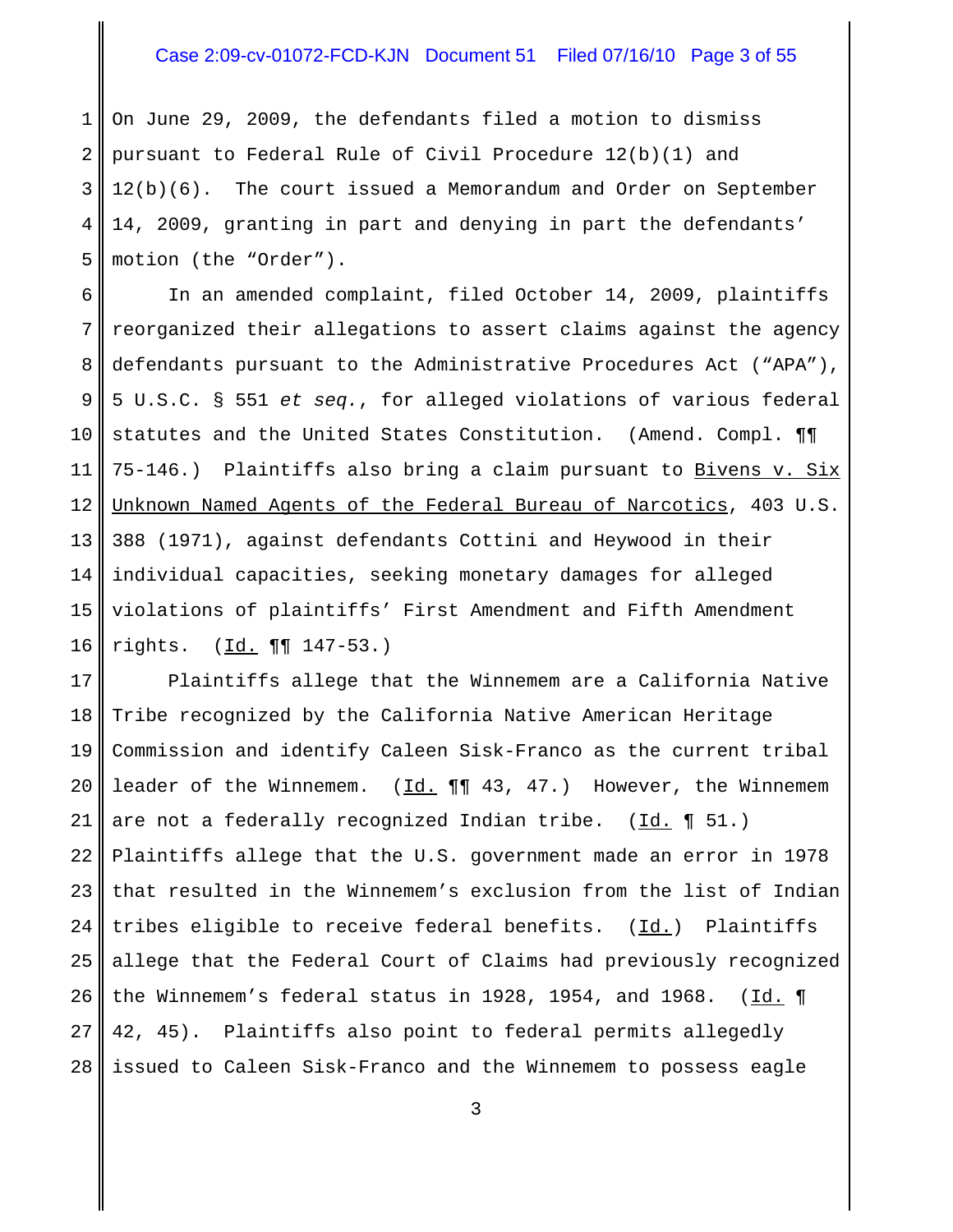1 2 feathers and parts as further evidence of previous federal tribal recognition. (Id. ¶¶ 47-48.)

3 4 5 6 7 8 In their amended complaint, plaintiffs seek declaratory and injunctive relief for alleged harm resulting from defendants' failure to acknowledge the Winnemem as a federally recognized Indian tribe and for alleged harm to various areas that the Winnemem use as cultural and religious sites. (Amend. Compl.  $\P\P$  $154-68.$ )

#### 9 **A. Nosoni Creek**

10 11 12 13 14 15 16 17 18 19 20 21 22 23 24 25 26 Plaintiffs allege that the USFS engaged in various actions causing damage to the Nosoni Creek area, a site of cultural importance to the Winnemem, without regard to plaintiffs' protests and in violation of a previous project agreement between the Winnemem and the USFS.  $(Id. \P \P \quad 53-55.)$  Specifically, plaintiffs allege that in 2001, the USFS cut down three ancient "grandfather" grapevines that the Winnemem had used for medicinal purposes for more than 100 years. (Id. 1 53.) Plaintiffs further allege that the USFS dumped dirt on a "sacred site" without archeological monitoring or guidance and rendered inaccessible an area for ceremonial storytelling by bulldozing and filling in a vegetated area.  $(Id. \P \P \negthinspace 54-55.)$  In addition, plaintiffs allege that the USFS allowed unmonitored construction and industrial activities that "create biological hazards and disturb natural ecosystems" at the site.  $(\underline{Id.} \P 77.)$  Finally, plaintiffs allege that the USFS blocked access to the site for religious and ceremonial activities. (Id.)

27 28 Plaintiffs assert that these actions violate several federal statutes: the Archaeological Resource Protection Act ("ARPA"), 16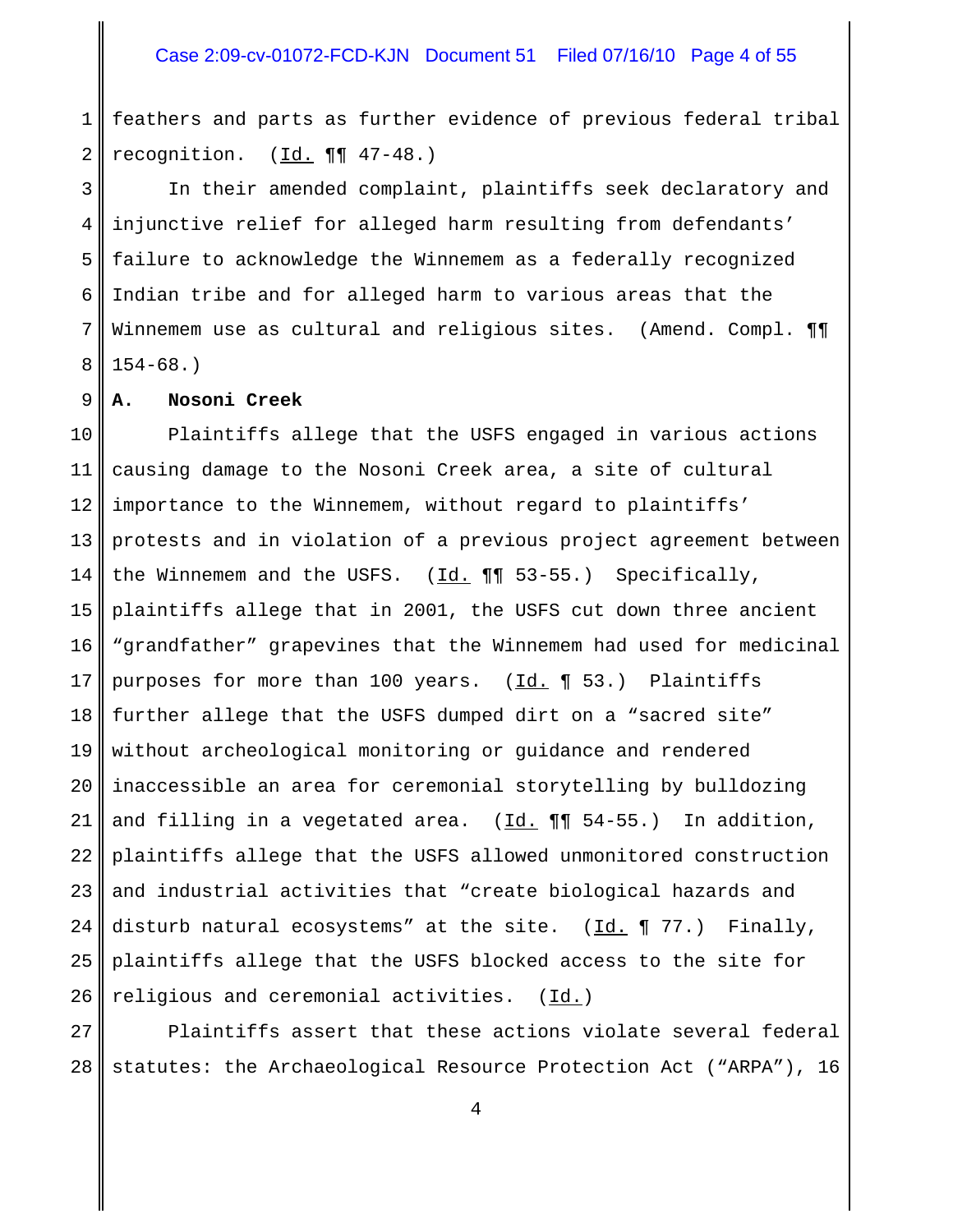#### Case 2:09-cv-01072-FCD-KJN Document 51 Filed 07/16/10 Page 5 of 55

1 2 3 4 5 U.S.C. §§ 470ee; the National Historic Preservation Act ("NHPA"), 16 U.S.C. § 470f; the American Indian Religious Freedom Act ("AIRFA"), 42 U.S.C. § 1996; and the Religious Freedom and Restoration Act ("RFRA"), 42 U.S.C. § 2000bb-1(b) ( $\underline{Id.}$  ¶¶ 79, 131.)

#### 6 **B. Dekkas Site**

7 8 9 10 11 12 13 In the Dekkas area, plaintiffs allege that in 2005 the USFS ignored an agreement with the Winnemem and cut substantial quantities of old-growth manzanita trees that for centuries had been the only source of wood used for religious and cultural celebrations.  $(\underline{Id.} \P 61.)$  Plaintiffs allege that the cutting took place in violation of an agreement that an archaeologist and tribal representatives be present.  $(\underline{Id.} \P 62.)$ 

14 15 16 17 18 19 Plaintiffs further allege that in 2006, the USFS facilitated entry by campers, hikers, and others into the Dekkas site by removing a lock from a gate.  $(\underline{Id.} \P 60.)$  Plaintiffs allege that also in 2006, the USFS ordered the Winnemem to remove all their items from the Dekkas site, including rocks of historical and cultural significance to the Winnemem.  $(\underline{Id.} \P 63.)$ 

20 21 22 23 24 25 26 27 28 Finally, plaintiffs allege that in 2007, the USFS and/or defendant Cottini forbade plaintiffs from using "Cultural Property" at Dekkas, including "an ancient fire pit with rocks that have been used by the Winnemem for hundreds of years," by improperly revoking a special use permit and refusing to issue new permits without cause ( $\underline{Id.} \P 59.$ ) Plaintiffs claim that defendants' actions in connection with the Dekkas area interfered with plaintiffs' use and enjoyment of a site that has religious significance for the Winnemem.  $(\underline{Id.} \P \P \negthinspace 59 - 63.)$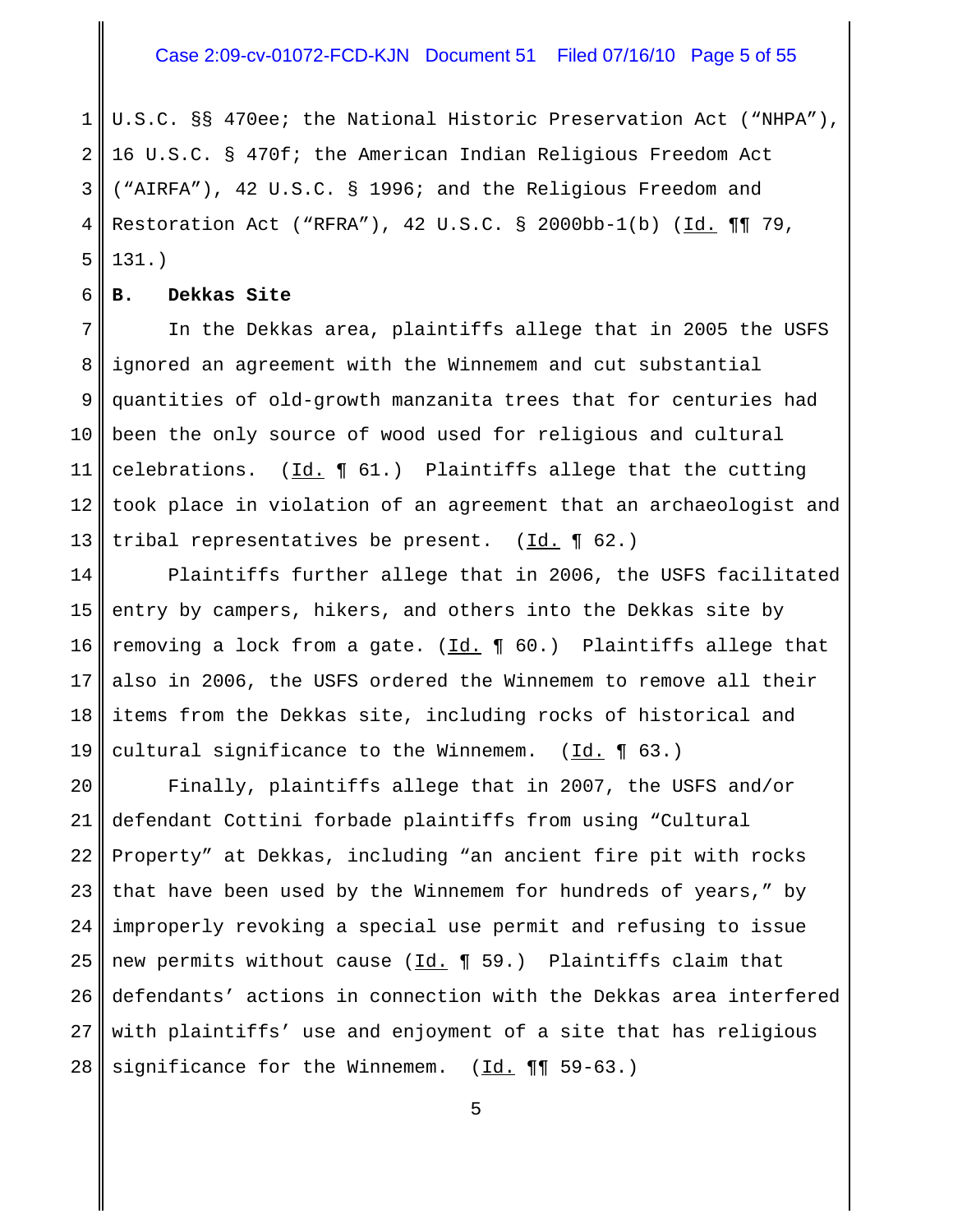# Case 2:09-cv-01072-FCD-KJN Document 51 Filed 07/16/10 Page 6 of 55

1 2 3 Plaintiffs assert that defendants' actions in connection with the Dekkas area violate the ARPA, NHPA, AIRFA, RFRA, and the National Environmental Policy Act ("NEPA"), 42 U.S.C. § 4321.

4 (Id. ¶¶ 83, 131.)

5

#### **C. Coonrod Cultural Site**

6 7 8 9 10 11 12 13 14 15 16 17 18 Plaintiffs allege that the USFS allowed campers, hikers, and hunters to intrude into the Coonrod Cultural Site, an area of ceremonial importance to the Winnemem.  $(\underline{Id.} \P 64.)$  Plaintiffs further allege that the USFS failed to prevent cattle from trampling over a fire pit of religious significance to the Winnemem, despite a 2005 request by the Winnemem that the USFS replace or rebuild a fence around the site.  $(\underline{Id.})$  In addition, plaintiffs allege that defendants permitted recreational vehicles to drive into the site.  $(\underline{Id.} \P 89.)$  Plaintiffs also allege that defendants refused to take steps to preserve cultural artifacts and that defendants arbitrarily denied requests to expand the boundaries of the Coonrod site to encompass newly discovered cultural resources. (Id.)

19 20 Plaintiffs assert that these alleged actions and omissions violate the ARPA, NHPA, AIRFA, and RFRA.  $(\underline{Id.} \P \P \P \ 89, 131.)$ 

21 **D. Gilman Road**

22 23 24 25 26 27 28 Plaintiffs allege that the USFS violated an agreement regarding Gilman Road by causing medicinal plants to be cut and sprayed with herbicides.  $(\underline{Id.} \P 65.)$  Plaintiffs further allege that the USFS failed to disclose to the Winnemem projects that damaged cultural and religious sites or to take all possible steps to mitigate the damage. (Id. ¶ 95.) /////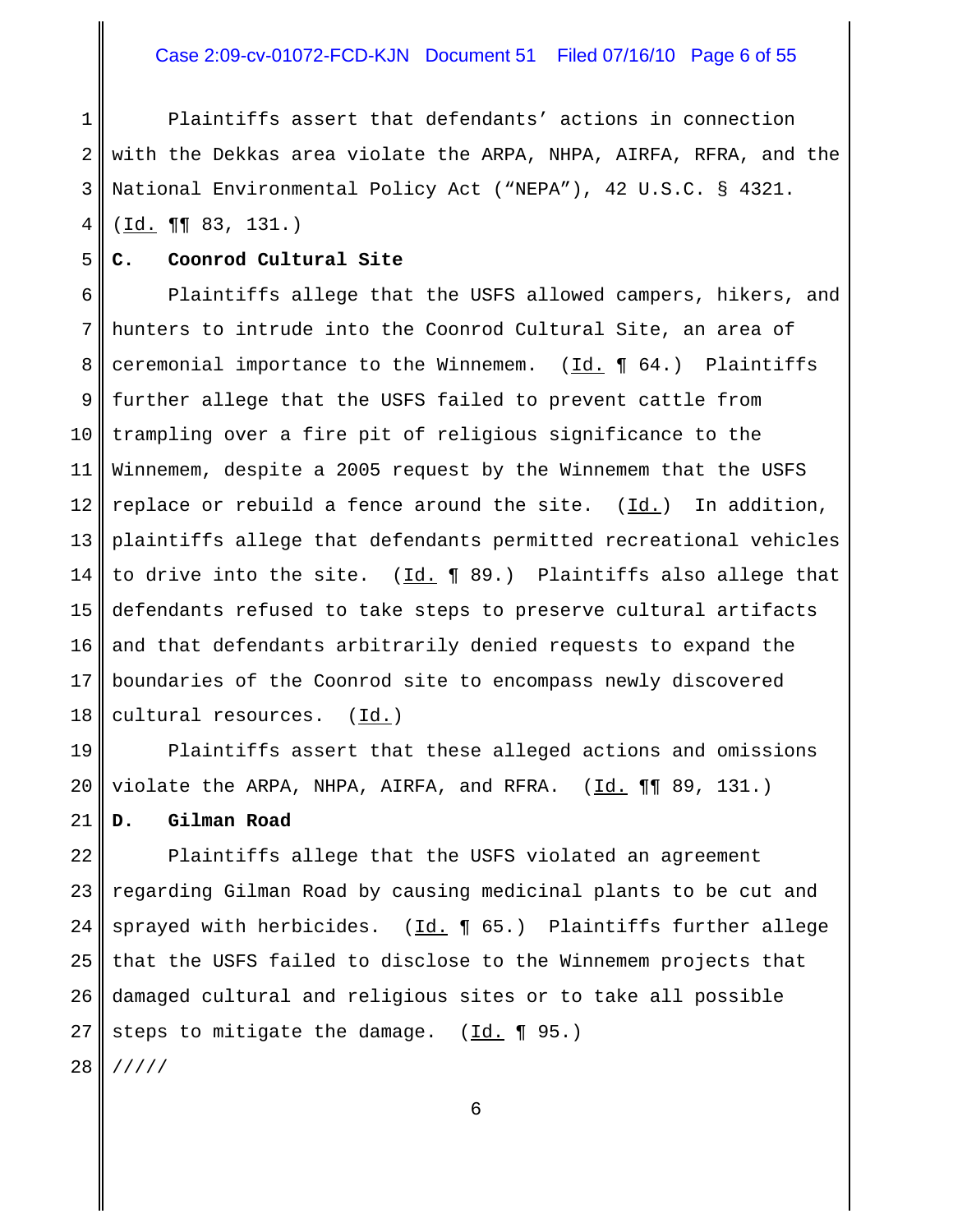### Case 2:09-cv-01072-FCD-KJN Document 51 Filed 07/16/10 Page 7 of 55

1 2 Plaintiffs assert that these alleged actions and omissions violate the ARPA, NHPA, and NEPA. (Id.)

#### **E. Buck Saddle Prayer Site**

3

4 5 6 7 8 9 10 11 12 13 14 Plaintiffs allege that the USFS built a recreational bike trail through the Buck Saddle Prayer Site without disclosing the project in advance or taking sufficient measures to protect the site.  $(\underline{Id.} \P 101.)$  Defendants further allege that the USFS breached a Memorandum of Understanding by reorienting rocks, (Id. ¶ 66), and that the USFS converted a prayer rock sacred to the Winnemem into a ramp for dirt bikes.  $(\underline{Id.} \P 101.)$  In addition, plaintiffs assert that defendants have "enabl[ed] ongoing degradation" of ecosystems, natural resources, and archaeological sites, and permitted general access to the area without taking sufficient measures to protect artifacts.  $(\underline{Id.} \P 101.)$ 

15 16 17 Plaintiffs assert that these alleged actions and omissions violate the ARPA, NHPA, NEPA, AIRFA, and RFRA. (Id. ¶¶ 101, 131.)

#### 18 **F. Panther Meadow**

19 20 21 22 23 24 Plaintiffs allege that the USFS allowed damage to Panther Meadow to occur by permitting visitors to scatter human cremation remains and to otherwise damage a site of religious and cultural importance to the Winnemem and by failing to close Panther Meadow or to regulate public access as necessary to prevent damage to the site's resources.  $(\underline{Id.} \P 67, 107.)$ 

25 26 27 28 Plaintiffs assert that the these alleged actions and omissions violate the ARPA, NHPA, and NEPA. (Id. ¶ 107.) ///// /////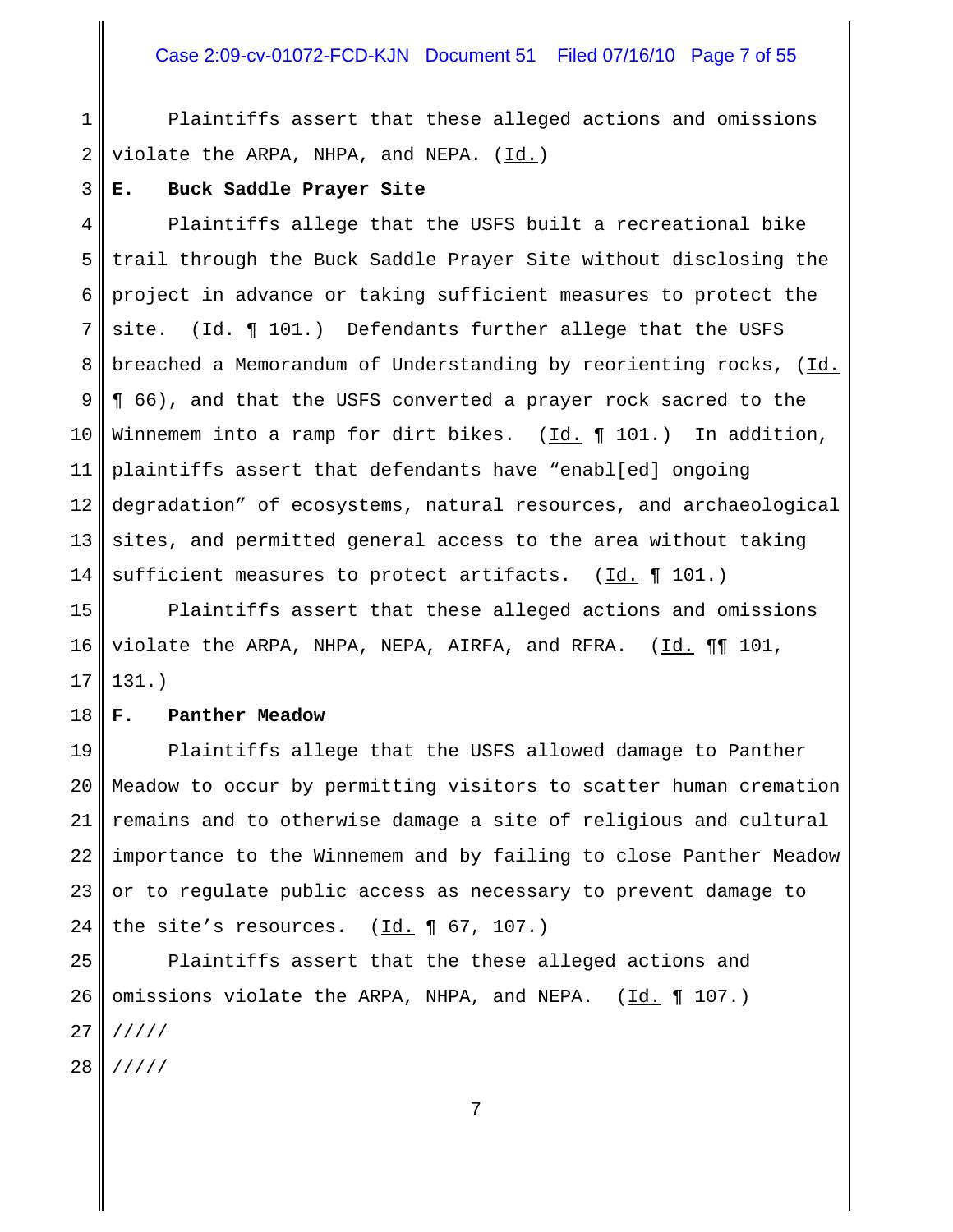### Case 2:09-cv-01072-FCD-KJN Document 51 Filed 07/16/10 Page 8 of 55

#### 1 **G. Shasta Reservoir Indian Cemetery**

2 3 4 5 6 7 8 Plaintiffs allege that defendants permitted damage to occur to the Shasta Reservoir Indian Cemetery and interfered with plaintiffs' use of the cemetery, including the right to use the cemetery for burials.  $(\underline{Id.} \P 113.)$  Plaintiffs further allege that the DOI, BLM, and BOR have not responded to Freedom of Information Act requests for the title and deed and trust documents for the cemetery.  $(\underline{Id.} \P 69.)$ 

9 10 Plaintiffs assert that these alleged actions and omissions violate the ARPA, NHPA, and NEPA.  $(\underline{Id.} \P 113.)$ 

#### 11 **H. Rocky Ridge Village Site**

12 13 14 15 16 17 18 19 Plaintiffs allege that defendants have permitted campers to park recreational vehicles at the Rocky Ridge Village Site in ceremonial areas that the Winnemem use for religious worship. (Id. ¶ 119.) Plaintiffs further allege that the USFS intends to permit the construction of a parking lot on a village and burial site, despite objections by the Winnemem,  $(\underline{Id.} \P 71.)$ , and that defendants have failed to engage in pre-project consultation in connection with the planned parking lot. (Id. ¶¶ 119-20.)

20 21 22 23 Plaintiffs assert that these alleged actions and omissions violate the NHPA, NEPA, and the Native American Grave Protection and Repatriation Act ("NAGPRA"), 25 U.S.C.  $\S$ § 3002, 3013 (Id. ¶¶ 119, 121.)

#### 24 **I. Shasta Dam**

25 26 27 28 Finally, plaintiffs allege that defendants are evaluating proposals to raise the level of Shasta Dam, and assert that this project would cause the innundation and destruction of numerous burial, cultural, and religious sites of the Winnemem. (Id. ¶¶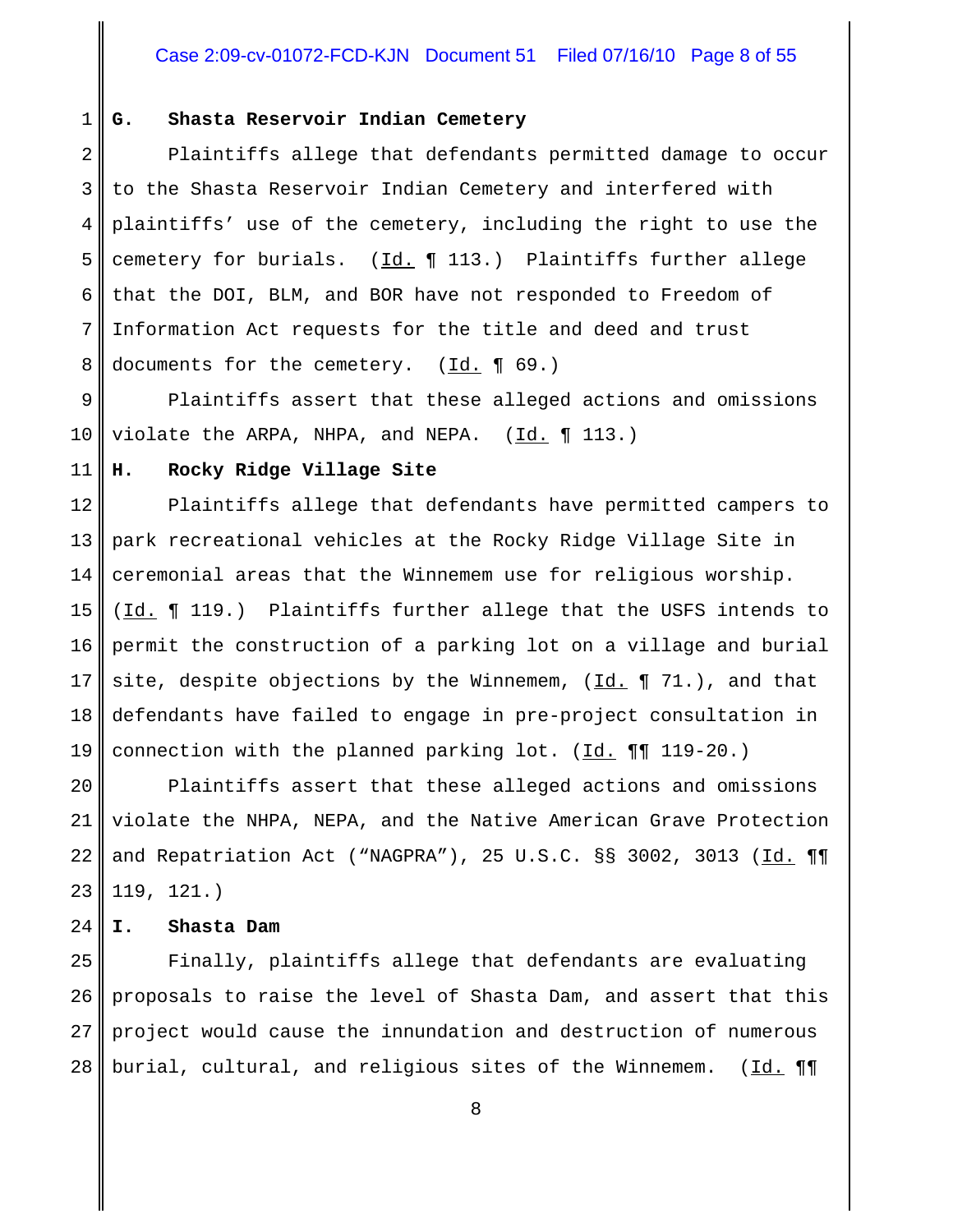#### Case 2:09-cv-01072-FCD-KJN Document 51 Filed 07/16/10 Page 9 of 55

1 2 3 72, 125.) Plaintiffs allege that defendants have failed to consult with the Winnemem or "to consider, assess and mitigate potential project impacts." (Id. ¶¶ 125-26.)

4 5 Plaintiffs assert that these alleged actions and omissions violate the NHPA, NEPA, and NAGPRA.  $(\underline{Id.} \P 125.)$ 

#### **STANDARDS**

#### **A. Lack Of Subject Matter Jurisdiction**

6

7

8 9 10 11 12 13 14 15 16 "Federal courts are courts of limited jurisdiction." Kokkonen v. Guardian Life Ins. Co. of America, 511 U.S. 375, 377 (1994). Lack of subject matter jurisdiction may be asserted by either party or by a court, *sua sponte*, at any time during the course of an action. Fed. R. Civ. P.  $12(h)(2)-(3)$ . Once challenged, the burden of establishing a federal court's jurisdiction rests on the party asserting the jurisdiction. See Farmers Ins. Exch. v. Portage La Prairie Mut. Ins. Co., 907 F.2d 911, 912 (9th Cir. 1990).

17 18 19 20 21 22 23 24 25 26 27 28 There are two forms of  $12(b)(1)$  attacks on subject matter jurisdiction: facial and factual attacks. See Thornhill Publ'g Co. v. General Tel. & Elecs. Corp., 594 F.2d 730, 733 (9th Cir. 1979). In a facial attack, a court construes jurisdictional allegations liberally and considers uncontroverted factual allegations to be true. See Robinson v. Overseas Military Sales Corp., 21 F.3d 502, 507 (2d Cir. 1994); Oaxaca v. Roscoe, 641 F.2d 386, 391 (5th Cir. 1981). However, in an action such as this, where the defendant refers to matters outside the complaint to challenge the plaintiff's assertion of subject matter jurisdiction, the 12(b)(1) motion is a factual attack.See Safe Air v. Meyer, 373 F.3d 1035, 1039 (9th Cir. 2004). In a factual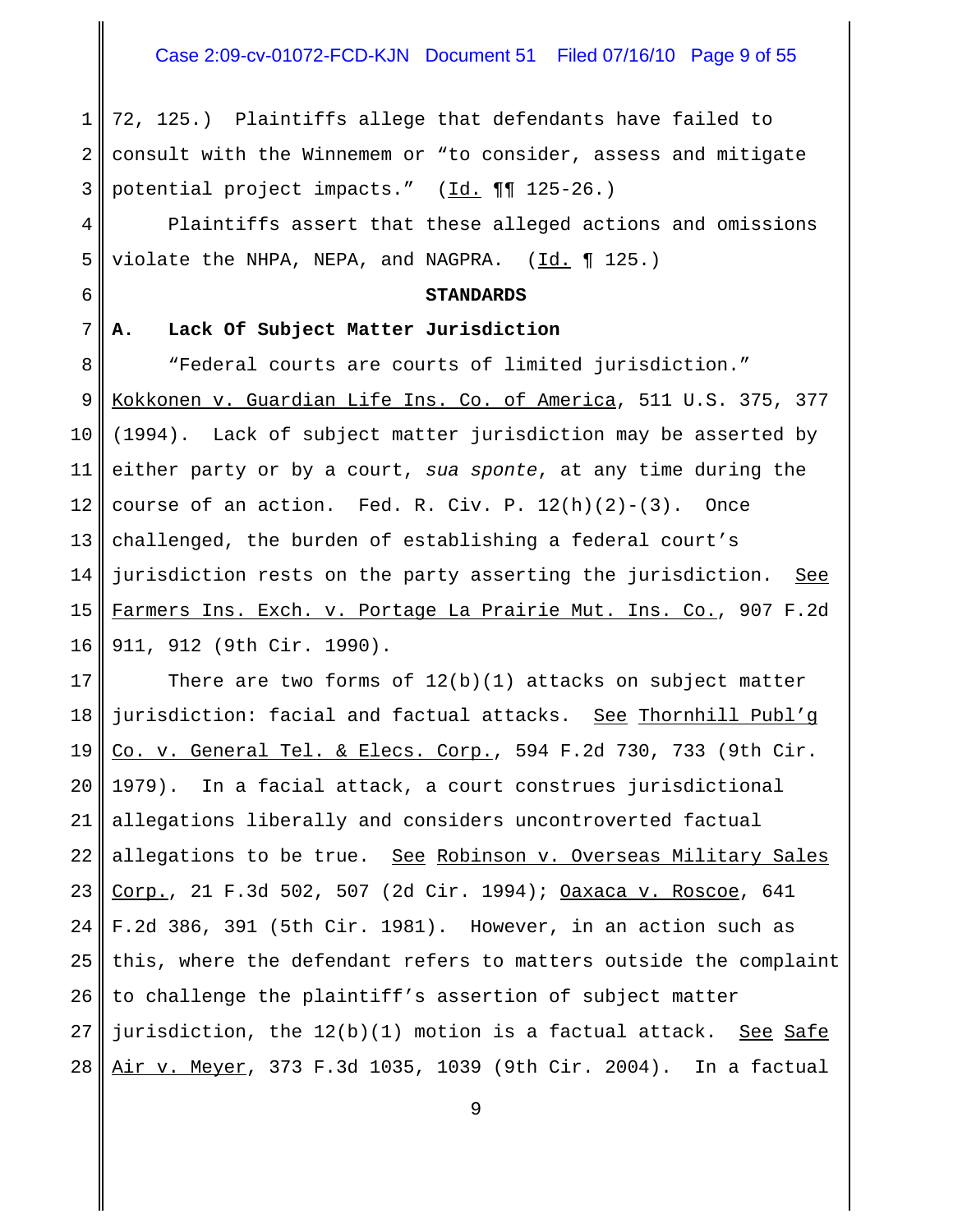#### Case 2:09-cv-01072-FCD-KJN Document 51 Filed 07/16/10 Page 10 of 55

1 2 3 4 5 6 attack, a district court may review affidavits or evidence relating to the jurisdictional issue and need not presume the truthfulness of the plaintiff's allegations. Id. The burden then falls upon the party opposing the motion to present affidavits or other evidence to establish subject matter jurisdiction. Id.

#### 7 **B. Failure To State A Claim**

8 9 10 11 12 13 14 15 16 17 18 Under Federal Rule of Civil Procedure 8(a), a pleading must contain "a short and plain statement of the claim showing that the pleader is entitled to relief." See Ashcroft v. Iqbal, 129 S. Ct. 1937, 1949 (2009). Under notice pleading in federal court, the complaint must "give the defendant fair notice of what the claim is and the grounds upon which it rests." Bell Atlantic v. Twombly, 550 U.S. 544, 555 (2007) (internal quotations omitted). "This simplified notice pleading standard relies on liberal discovery rules and summary judgment motions to define disputed facts and issues and to dispose of unmeritorious claims." Swierkiewicz v. Sorema N.A., 534 U.S. 506, 512 (2002).

19 20 21 22 23 24 25 26 27 28 On a motion to dismiss, the factual allegations of the complaint must be accepted as true. Cruz v. Beto, 405 U.S. 319, 322 (1972). The court is bound to give the plaintiff the benefit of every reasonable inference to be drawn from the "well-pleaded" allegations of the complaint. Retail Clerks Int'l Ass'n v. Schermerhorn, 373 U.S. 746, 753 n.6 (1963). A plaintiff need not allege "'specific facts' beyond those necessary to state his claim and the grounds showing entitlement to relief." Twombly, 550 U.S. at 570. "A claim has facial plausibility when the plaintiff pleads factual content that allows the court to draw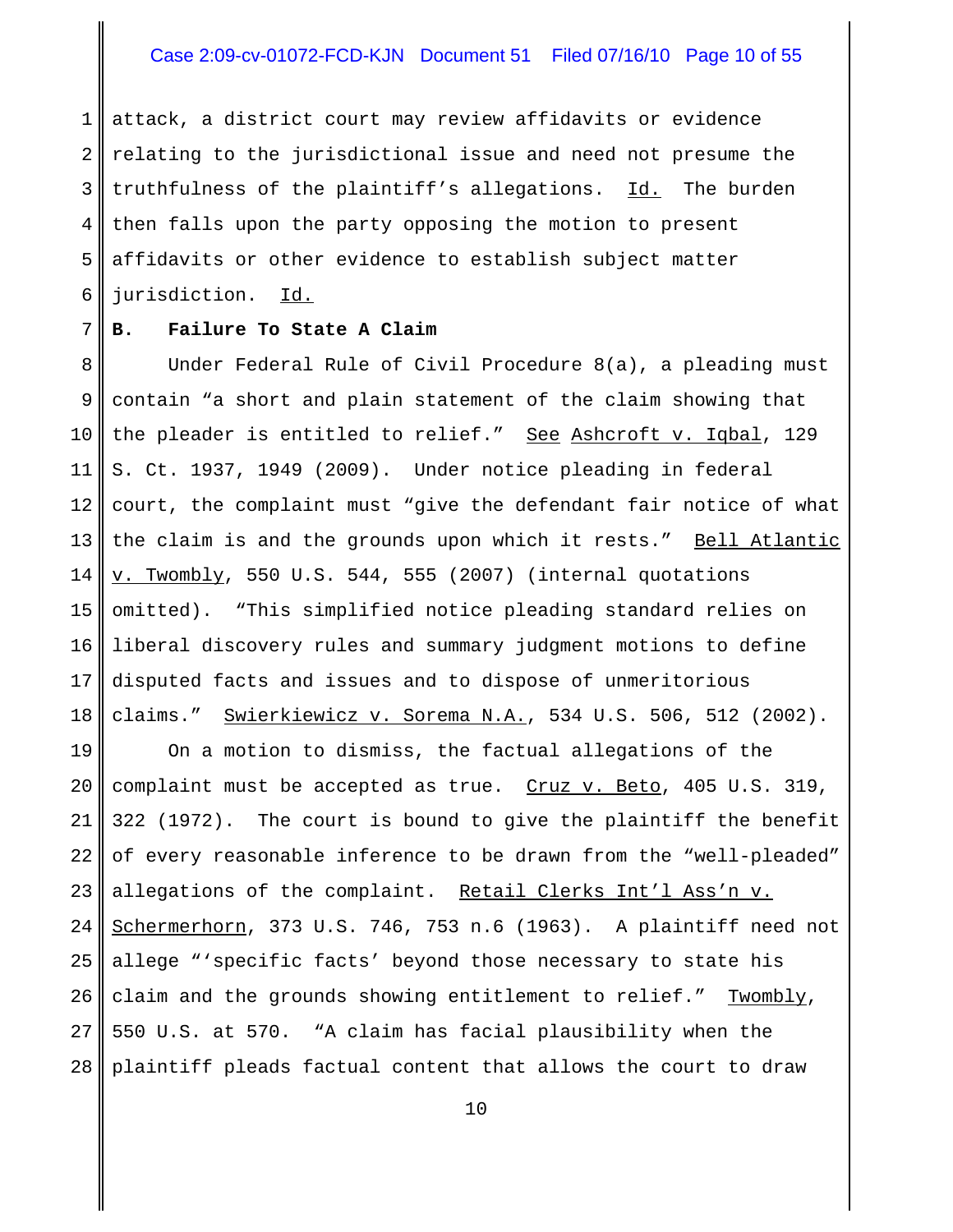1 2 the reasonable inference that the defendant is liable for the misconduct alleged." Iqbal, 129 S. Ct. at 1949.

3 4 5 6 7 8 9 10 11 12 13 14 15 16 17 18 Nevertheless, the court "need not assume the truth of legal conclusions cast in the form of factual allegations." United States ex rel. Chunie v. Ringrose, 788 F.2d 638, 643 n.2 (9th Cir. 1986). While Rule 8(a) does not require detailed factual allegations, "it demands more than an unadorned, the defendantunlawfully-harmed-me accusation." Iqbal, 129 S. Ct. at 1949. A pleading is insufficient if it offers mere "labels and conclusions" or "a formulaic recitation of the elements of a cause of action." Twombly, 550 U.S. at 555; Iqbal, 129 S. Ct. at 1950 ("Threadbare recitals of the elements of a cause of action, supported by mere conclusory statements, do not suffice."). Moreover, it is inappropriate to assume that the plaintiff "can prove facts which it has not alleged or that the defendants have violated the . . . laws in ways that have not been alleged." Associated Gen. Contractors of Cal., Inc. v. Cal. State Council of Carpenters, 459 U.S. 519, 526 (1983).

19 20 21 22 23 24 25 26 27 28 In ruling upon a motion to dismiss, the court may consider only the complaint, any exhibits thereto, and matters which may be judicially noticed pursuant to Federal Rule of Evidence 201. See Mir v. Little Co. of Mary Hospital, 844 F.2d 646, 649 (9th Cir. 1988); Isuzu Motors Ltd. v. Consumers Union of United States, Inc., 12 F. Supp. 2d 1035, 1042 (C.D. Cal. 1998). Rule 201 permits a court to take judicial notice of an adjudicative fact "not subject to reasonable dispute" because the fact is either "(1) generally known within the territorial jurisdiction of the trial court or (2) capable of accurate and ready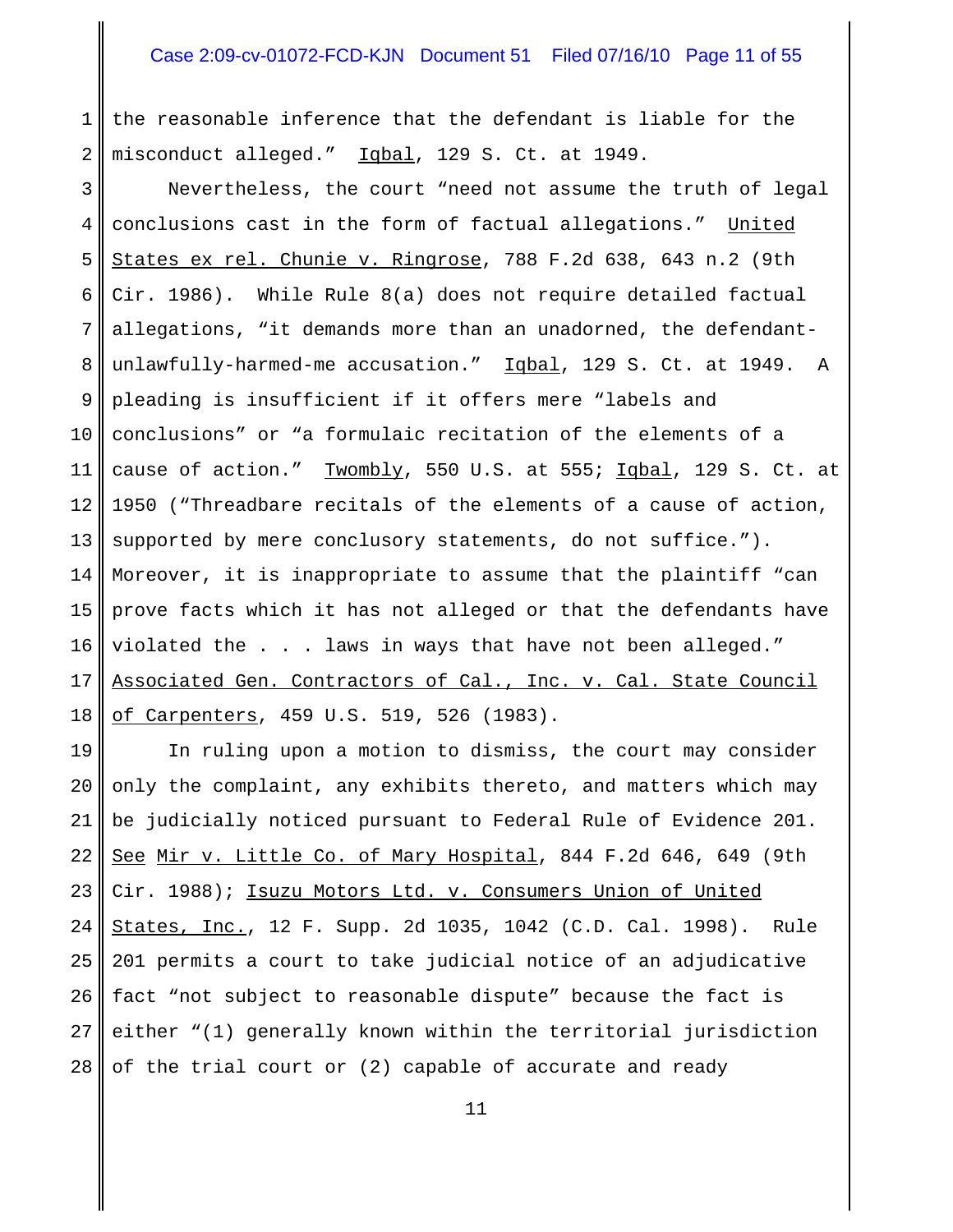# Case 2:09-cv-01072-FCD-KJN Document 51 Filed 07/16/10 Page 12 of 55

1 2 3 4 5 6 determination by resort to sources whose accuracy cannot reasonably be questioned." Fed. R. Evid. 201(b). The court can take judicial notice of matters of public record, such as pleadings in another action and records and reports of administrative bodies. See Emrich v. Touche Ross & Co., 846 F.2d 1190, 1198 (9th Cir. 1988).

7 8 9 10 11 12 13 14 15 16 17 18 19 Ultimately, the court may not dismiss a complaint in which the plaintiff has alleged "enough facts to state a claim to relief that is plausible on its face." Iqbal, 129 S. Ct. at 1949 (citing Bell Atlantic Corp. v. Twombly, 550 U.S. 554, 570 (2007)). Only where a plaintiff has failed to "nudge [his or her] claims across the line from conceivable to plausible," is the complaint properly dismissed. Id. at 1952. While the plausibility requirement is not akin to a probability requirement, it demands more than "a sheer possibility that a defendant has acted unlawfully." Id. at 1949. This plausibility inquiry is "a context-specific task that requires the reviewing court to draw on its judicial experience and common sense." Id. at 1950.

#### **C. Leave to Amend**

20

21 22 23 24 25 26 27 28 Pursuant to Rule 15(a), "leave [to amend] is to be freely given when justice so requires." "[L]eave to amend should be granted unless amendment would cause prejudice to the opposing party, is sought in bad faith, is futile, or creates undue delay." Martinez v. Newport Beach, 125 F.3d 777, 785 (9th Cir. 1997). ///// /////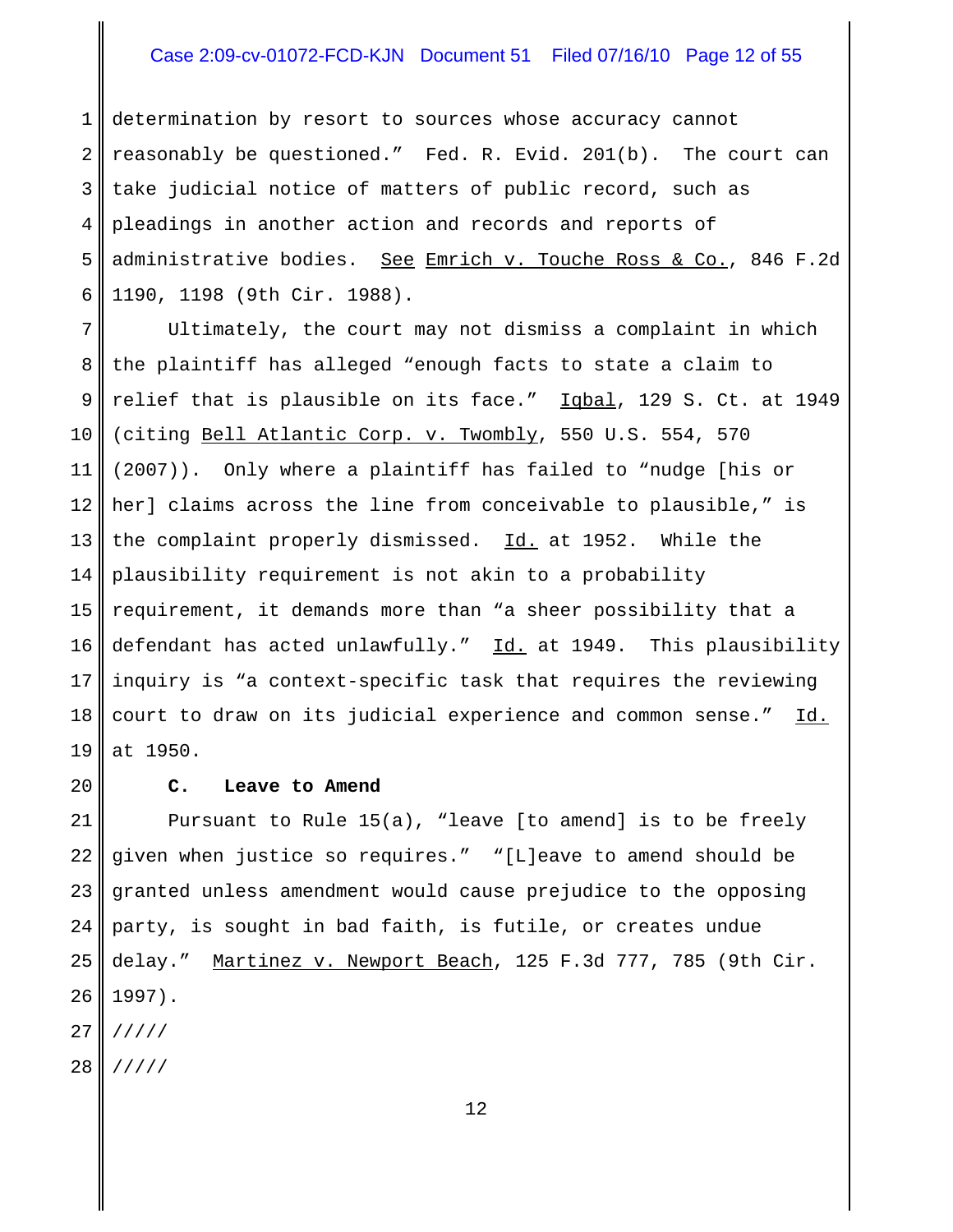#### **ANALYSIS**

2 3 4 5 6 7 8 9 10 11 12 The agency defendants move to dismiss plaintiffs' first through twelfth claims on the grounds that: (1) the court does not have subject matter jurisdiction to hear plaintiffs' complaint; (2) plaintiffs lack Article III standing; and (3) plaintiffs fail to state a claim upon which relief can be granted. (Defs.' Mem. Supp. Mot. Dismiss Amend. Compl. ("Agency Defs.' Mem."), filed Dec. 11, 2009, at 1-2.) Defendants Cottini and Heywood move to dismiss plaintiffs' thirteenth claim for failure to state a claim upon which relief can be granted. (Cottini and Heywood's Mem. Supp. Mot. Dismiss Amend. Compl. ("Individual Defs.' Mem."), filed Mar. 26, 2010, at 1-2.)

**A. Non-justiciable Political Question**

1

13

14 15 16 17 18 19 20 21 22 23 24 25 26 27 28 Plaintiffs' eleventh and twelfth claims allege that defendants violate the Due Process Clause of the Fifth Amendment by refusing to acknowledge the Winnemem as a previously federally recognized Indian tribe. (Amend. Compl. ¶¶ 135-46.) Plaintiffs assert that the Winnemem were once a federally recognized tribe but no longer receive such acknowledgment as a result of a bureaucratic error.  $(\underline{Id.} \P \P 42, 49-51.)$  Plaintiffs argue that once "the government has treated the Winnemem as federally recognized for some purposes, . . . that status must exist for all purposes."  $(\underline{Id.} \P 47.)$  Plaintiffs claim that defendants' refusal to acknowledge the Winnemem as a previously-recognized tribe deprives plaintiffs of substantive rights, protections, and assistance that flow from federal recognition status, in violation of the Due Process Clause of the Fifth Amendment. (Id. ¶ 137.) In addition, plaintiffs allege that other, similarly-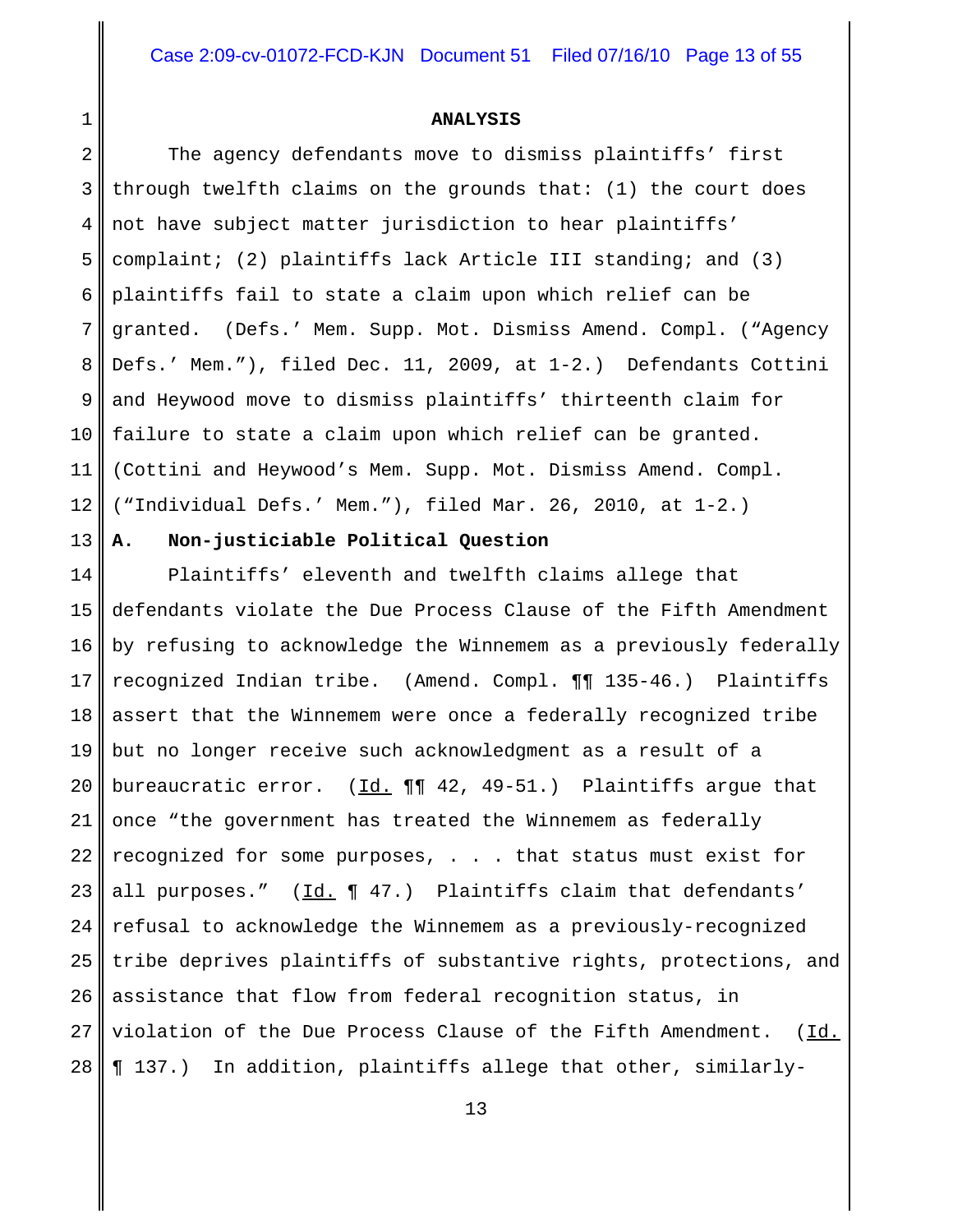# Case 2:09-cv-01072-FCD-KJN Document 51 Filed 07/16/10 Page 14 of 55

1 2 3 4 5 6 7 8 9 situated Indian tribes received federal acknowledgment outside the regular administrative recognition process, and that defendants' refusal to provide such treatment for the Winnemem denies plaintiffs equal protection of the laws, in violation of the Due Process Clause of the Fifth Amendment. ( $\underline{Id.}$  ¶ 141-44.) In their prayer for relief, plaintiffs, *inter alia*, seek a declaration that the Winnemem have been federally recognized as a tribe and that Congress never terminated that status. ( $\underline{Id.} \P$ 161.)

10 11 12 13 14 Defendants argue that federal recognition of Indian tribe status is a non-justiciable political question and thus, that the court is precluded from adjudicating the issue of whether or not the Winnemem are entitled to federal acknowledgment.<sup>2</sup> (Agency Defs.' Mem. at 5-6.)

15 16 17 18 19 20 21 22 23 24 "Questions, in their nature political, or which are, by the constitution and laws, submitted to the executive, can never be made in this court." Marbury v. Madison, 5 U.S. (1 Cranch) 137, 170 (1803). The Supreme Court has articulated criteria for determining when a case involves a non-justiciable political question. Baker v. Carr, 369 U.S. 186 (1962). Specifically, the Court has explained that "[p]rominent on the surface of any case held to involve a political question" may be found "a textually demonstrable constitutional commitment of the issue to a coordinate political department." Id. at 217.

<sup>25</sup>

<sup>26</sup> 27 28 Defendants also argue that plaintiffs should be judicially estopped from asserting that the Winnemem were previously a federally recognized tribe. (Agency Defs.' Mem. at<br>4-5.) Because the court finds federal acknowledqment to be a Because the court finds federal acknowledgment to be a non-justiciable political question, the court need not reach defendants' judicial estoppel argument.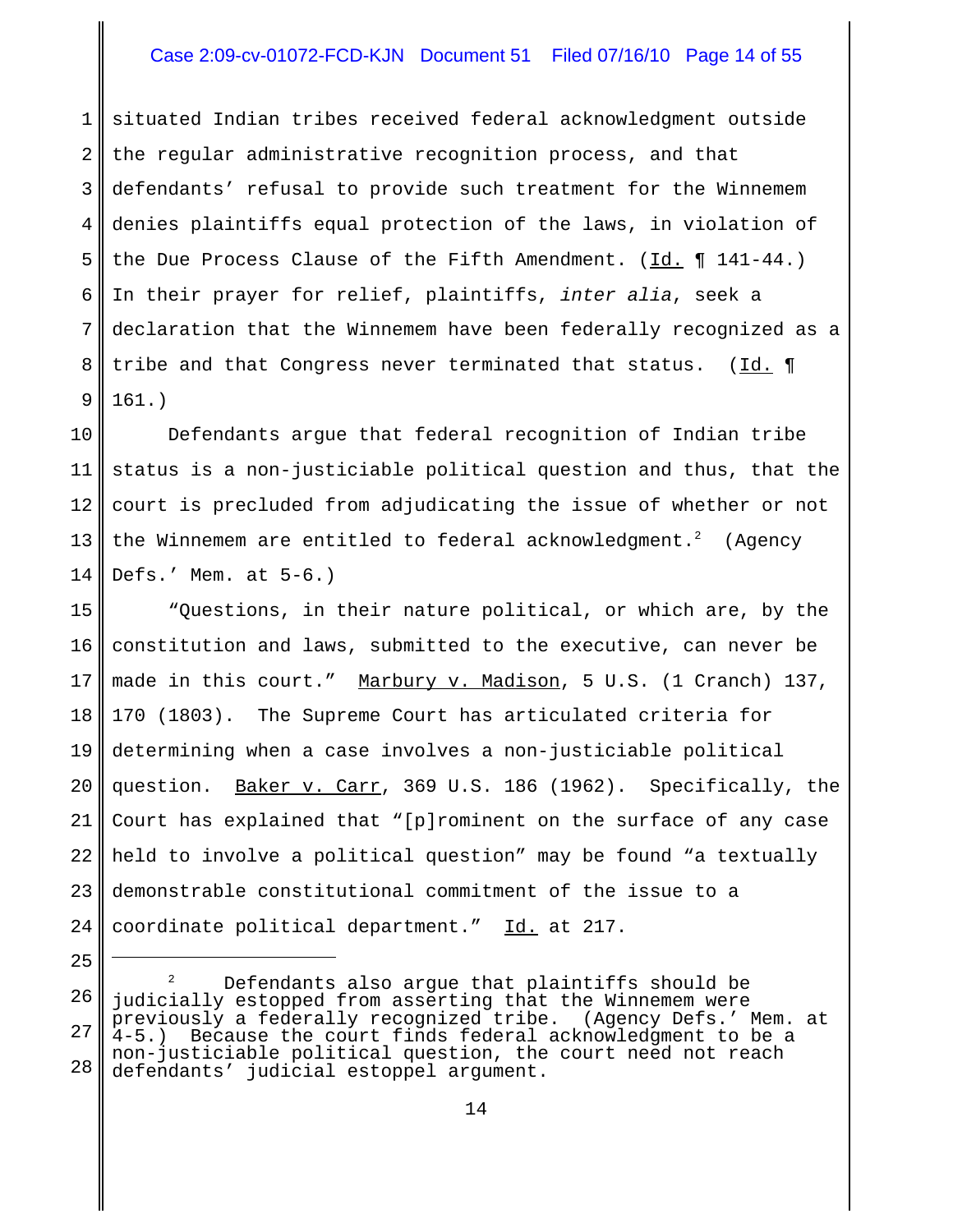# Case 2:09-cv-01072-FCD-KJN Document 51 Filed 07/16/10 Page 15 of 55

1 2 3 4 5 6 7 8 9 10 11 12 13 14 15 16 17 18 19 20 Article I of the U.S. Constitution provides that Congress shall have the power "[t]o regulate Commerce . . . with the Indian Tribes." U.S. Const., Art. I, § 8, cl. 3. The Supreme Court has explained that "in respect of distinctly Indian communities the questions whether, to what extent, and for what time they shall be recognized and dealt with as dependent tribes requiring the guardianship and protection of the United States are to be determined by Congress, and not by the courts." United States v. Sandoval, 231 U.S. 28, 46 (1913); see also United States v. Holliday, 70 U.S. 407, 419 (1865) (stating that in regard to the recognition of Indian tribes, "it is the rule of this court to follow the action of the executive and other political departments of the government, whose more special duty it is to determine such affairs"). Consequently, "'the action of the federal government in recognizing or failing to recognize a tribe has traditionally been held to be a political one not subject to judicial review.'" Miami Nation of Indians of Ind. v. U.S. Dep't of Interior, 255 F.3d 342, 347 (7th Cir. 2001)(quoting William C. Canby, Jr., American Indian Law in a Nutshell 5 (3d ed. 1998)).

21 22 23 24 25 26 27 28 In this case, the gravamen of plaintiffs' due process and equal protection claims is that defendants' failure to grant them federal acknowledgment as a previously recognized tribe violates the Constitution. However, the determination of whether the Winnemem are entitled to such acknowledgment is a non-justiciable political question and thus beyond the purview of the court. While plaintiffs disingenuously contend that they do not seek federal recognition through this litigation, (See Compl. ¶ 161),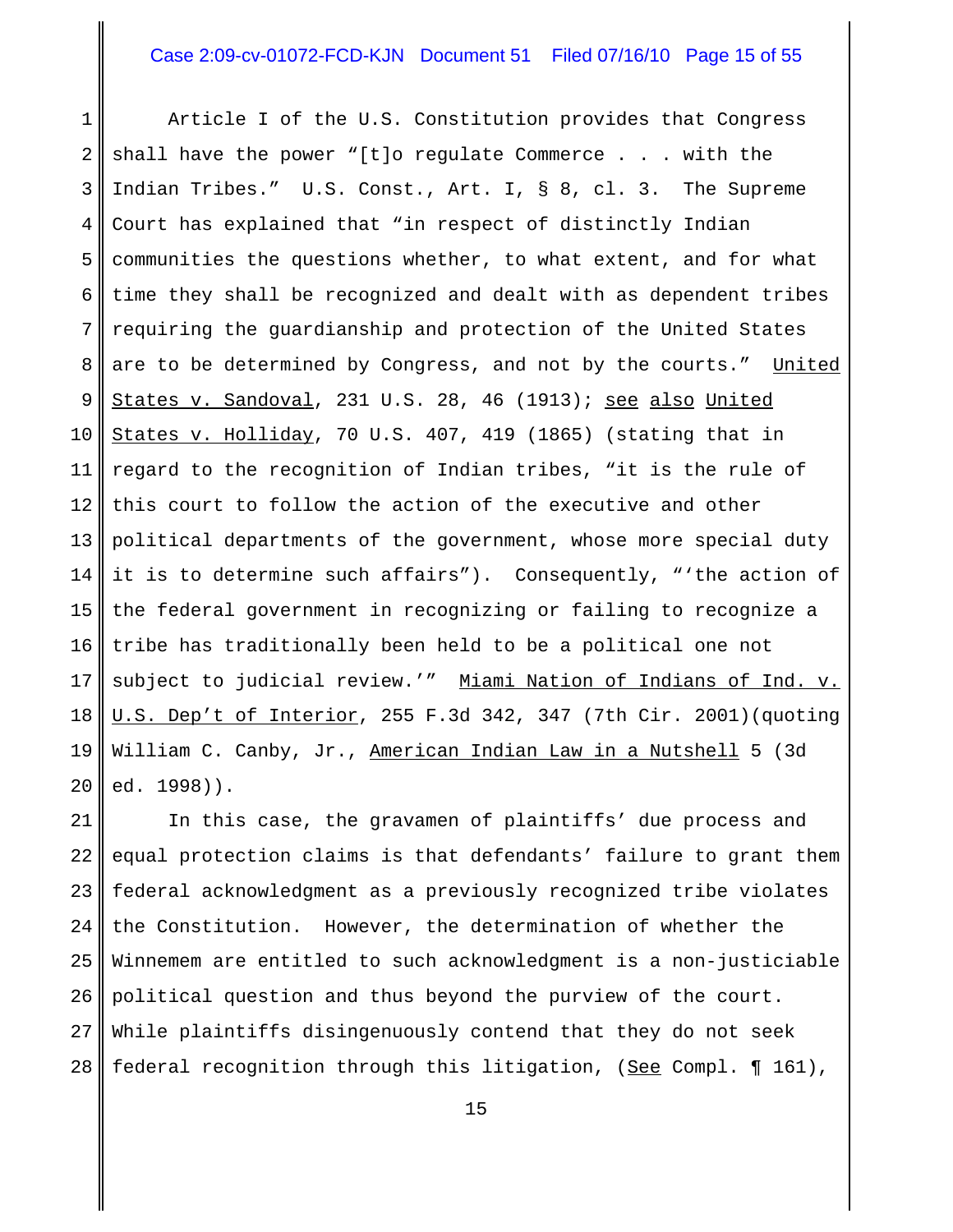# Case 2:09-cv-01072-FCD-KJN Document 51 Filed 07/16/10 Page 16 of 55

1 2 3 4 their constitutional claims necessarily require the court to inject itself in processes expressly left to the province of Congress. Accordingly, defendants' motion to dismiss plaintiffs' eleventh and twelfth claims is GRANTED without leave to amend.<sup>3</sup>

# **B. Subject Matter Jurisdiction**

5

6

26

#### **1. Article III Standing**

7 8 9 10 11 12 Defendants assert that because the Winnemem are not a federally-recognized Indian tribe, plaintiffs lack Article III standing to assert claims for alleged injuries to tribal interests. (Agency Defs.' Mem. at 1.) Thus, defendants argue that the federal government can have no duty under the NHPA to consult with the Winnemem in their tribal capacity.  $(Id. at 10.)$ 

13 14 15 16 17 18 19 20 21 22 23 24 25 Whether the plaintiff has standing to sue is a threshold jurisdictional question. Steel Co. v. Citizens for a Better Env't, 523 U.S. 83, 102 (1998). The "irreducible constitutional minimum of standing" contains three requirements. Id. at 102-03 (quoting Lujan v. Defenders of Wildlife, 504 U.S. 555, 560 (1992)). First, the plaintiff must allege an injury-in-fact that is concrete and particularized, and actual or imminent. Id. at 103. A particularized injury is one that "affect[s] the plaintiff in a personal and individual way. Lujan, 504 U.S. at 561 n.1. Second, there must be a "fairly traceable connection between the plaintiff's injury and the complained-of conduct of the defendant." Steel Co., 523 U.S. at 103. And, third, "there must be redressability – a likelihood that the requested relief

<sup>27</sup> 28 Further, as set forth *infra*, to the extent plaintiffs seek to press claims on behalf of a federally recognized Indian tribe, plaintiffs lack standing, and such claims are DISMISSED without leave to amend.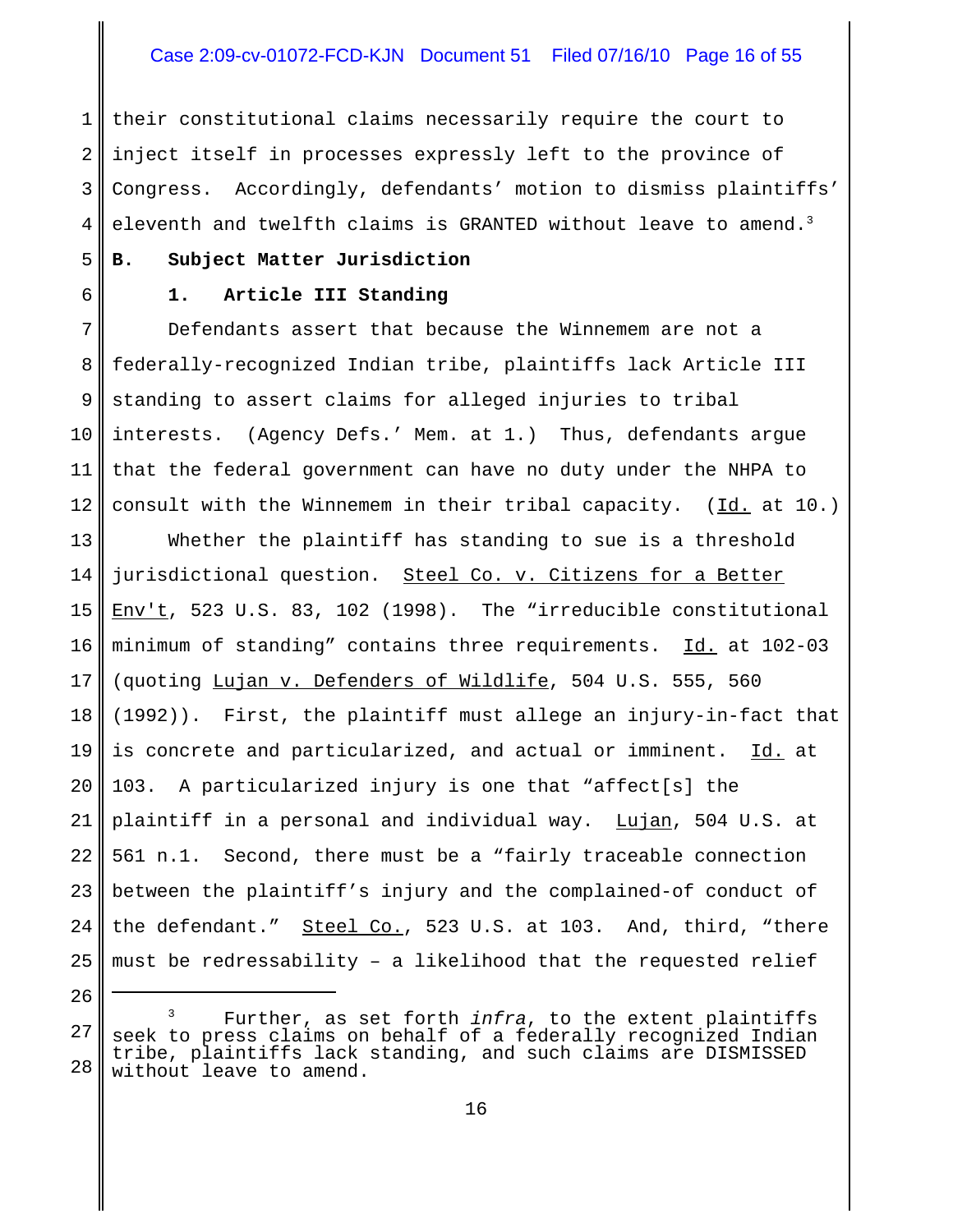# Case 2:09-cv-01072-FCD-KJN Document 51 Filed 07/16/10 Page 17 of 55

1 2 3 4 5 6 7 will redress the alleged injury." Id. The party invoking federal jurisdiction bears the burden of establishing standing. Lujan, 504 U.S. at 561. However, at the pleading stage, "general factual allegations of injury resulting from the defendant's conduct may suffice" to establish constitutional standing. Bennett v. Spear, 520 U.S. 154, 168 (1997) (quoting Lujan, 504 U.S. at 561).

8 9 10 11 12 13 14 15 16 17 18 19 20 To the extent that claims may be brought for injuries to tribal interests pursuant to the APA and the statutes under which plaintiffs sue, plaintiffs lack Article III standing to assert those claims because plaintiffs are not a federally recognized tribe, and as set forth above, the court lacks authority to adjudicate the issue of whether plaintiffs are entitled to acknowledgment of previous federal recognition.4 However, as the court held in its prior Order, tribal status is not plaintiffs' only available basis for Article III standing. The Ninth Circuit has held that having cultural and religious ties to an area suffering an environmental impact can be a sufficient basis to establish injury-in-fact for standing purposes. See Pit River Tribe v. U.S. Forest Serv., 469 F.3d 768, 779 (9th Cir. 2006)

<sup>22</sup> 23 24 25 26 27 28 Defendants also argue that regardless of whether or not the Winnemem are federally recognized, plaintiffs cannot maintain Article III standing because any tribal interests in the lands encompassed by the Central Valley Project were extinguished by a 1941 Act of Congress, Pub. L. No. 77-198, 55 Stat. 612. (Agency Defs.' Mem. at 2.) But because the Winnemem lack federal recognition, and thus lack standing to bring claims based on alleged injury to tribal interests, the argument that any tribal interests in the Central Valley Project were extinguished by the 1941 Act is irrelevant. Moreover, as defendants acknowledge, the Act does not preclude plaintiffs from stating claims as individual Indians or as members of the public. (Id. at 8, n.10.) Plaintiffs' complaint, liberally construed, may be read to state such claims.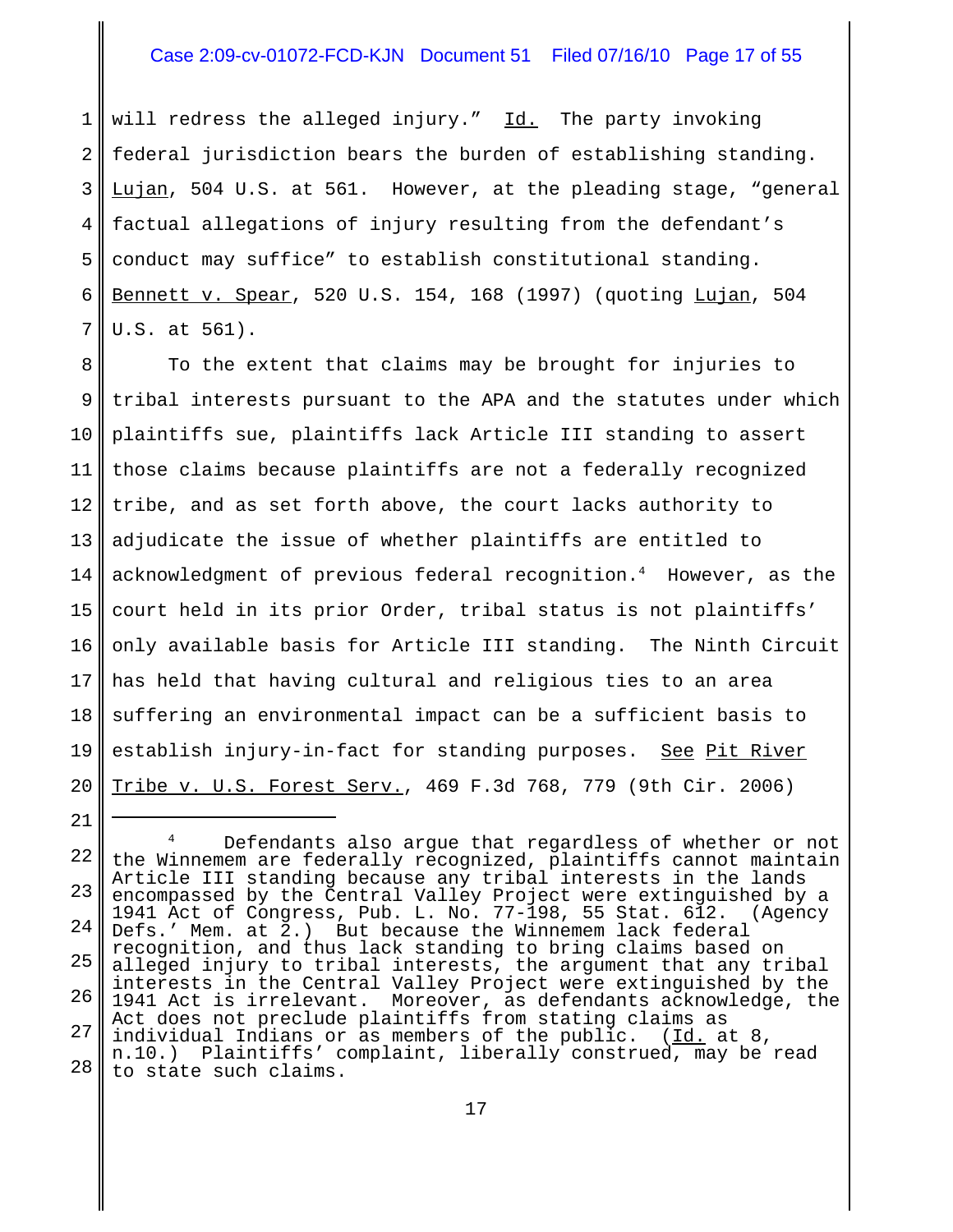### Case 2:09-cv-01072-FCD-KJN Document 51 Filed 07/16/10 Page 18 of 55

1 2 3 4 5 6 7 8 9 10 11 12 13 14 15 16 17 (holding that plaintiffs adequately pled injury-in-fact to allege NEPA violations where the plaintiffs had used the affected area for cultural and religious ceremonies for countless generations). The Supreme Court has also held that environmental impacts that diminish a plaintiff's aesthetic and recreational interests may be sufficient to constitute an injury-in-fact. See Friends of the Earth, Inc. v. Laidlaw Envtl. Servs. (TOC), Inc., 528 U.S. 167, 183 (2000) (stating that "environmental plaintiffs adequately allege injury in fact when they aver that they use the affected area and are persons 'for whom the aesthetic and recreational values of the area will be lessened' by the challenged activity" (quoting Sierra Club v. Morton, 405 U.S. 727, 735 (1972))); see also Ocean Advocates v. United States Army Corps of Eng'rs, 402 F.3d 846, 859 (9th Cir. 2005) (stating that injury-in-fact is established by "showing a connection to the area of concern sufficient to make credible the contention that the person's future life will be less enjoyable").

18 19 20 21 22 23 24 Here, plaintiffs' first through tenth claims allege that various actions and omissions by defendants have caused damage to sites to which plaintiffs have long-standing cultural and religious ties and have interfered with plaintiffs' use and enjoyment of those sites. Thus, under Pit River Tribe, Laidlaw, and Ocean Advocates, plaintiffs have sufficiently alleged injuryin-fact to establish Article III standing over their NEPA claims.

25 26 27 28 Furthermore, plaintiffs' first through ninth claims allege violations of the NHPA. These claims are likewise not dependent upon acknowledgment of tribal status because, as the court held in its previous Order, under Section 106 of the NHPA, any member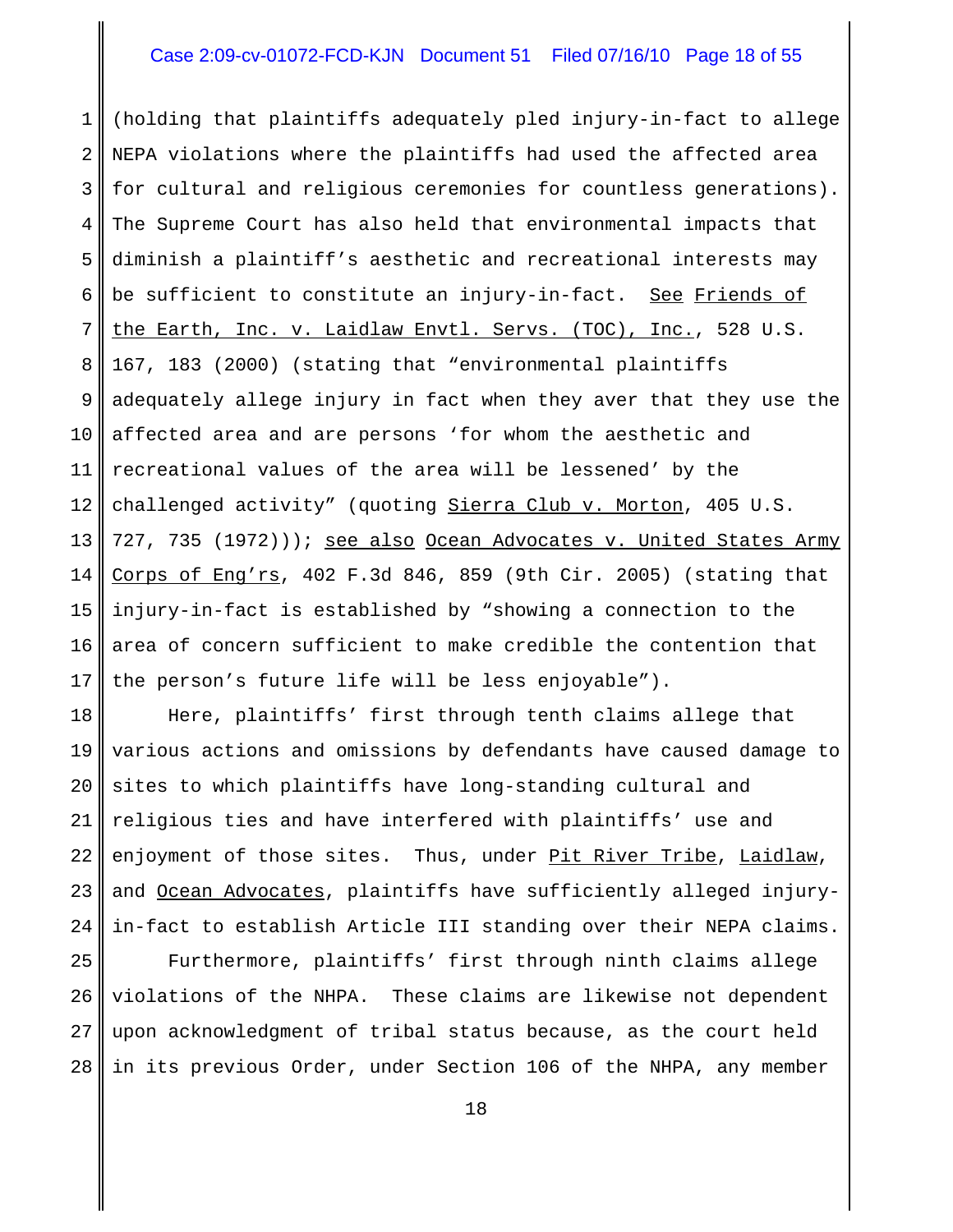# Case 2:09-cv-01072-FCD-KJN Document 51 Filed 07/16/10 Page 19 of 55

1 2 3 4 5 6 7 8 9 of the public has an interest in whether a federal agency takes into account the effect of an undertaking on any site that implicates historic preservation concerns. See 16 U.S.C. § 470f; 36 C.F.R. §§ 800.1; 800.2(d)(1)-(2). The Code of Federal Regulations interpret Section 106 to require federal agencies to "seek and consider the views of the public" and to "provide the public with information about an undertaking and its effects on historic properties and seek public comment and input." See 36 C.F.R. § 800.2(d)(1)-(2).

10 11 12 13 14 15 16 17 18 19 20 21 22 23 24 25 Plaintiffs allege that they have an interest under the NHPA in preserving the historical quality of the areas named in the first amended complaint. Plaintiffs also allege that the USFS violated prior agreements by not seeking plaintiffs' comments and by ignoring plaintiffs' input before undertaking the activities that allegedly damaged the cultural value of the affected areas. These general factual allegations, if sufficient to state a claim, are sufficient to show injury-in-fact. See Bennett, 520 U.S. at 168 ("on a motion to dismiss, we presume that general allegations embrace those specific facts that are necessary to support the claim" (quoting Lujan, 504 U.S. at 561)); see also Mont. Wilderness Ass'n v. Fry, 310 F. Supp. 2d 1127, 1151 (D. Mont. 2004) (holding that the plaintiff had sufficiently alleged injury-in-fact based on impact to sites that the plaintiff had visited in the past and planned to revisit each year in the future).

**2. Sovereign Immunity**

26

27 28 Defendants further assert that the court has no subject matter jurisdiction because there is no waiver of sovereign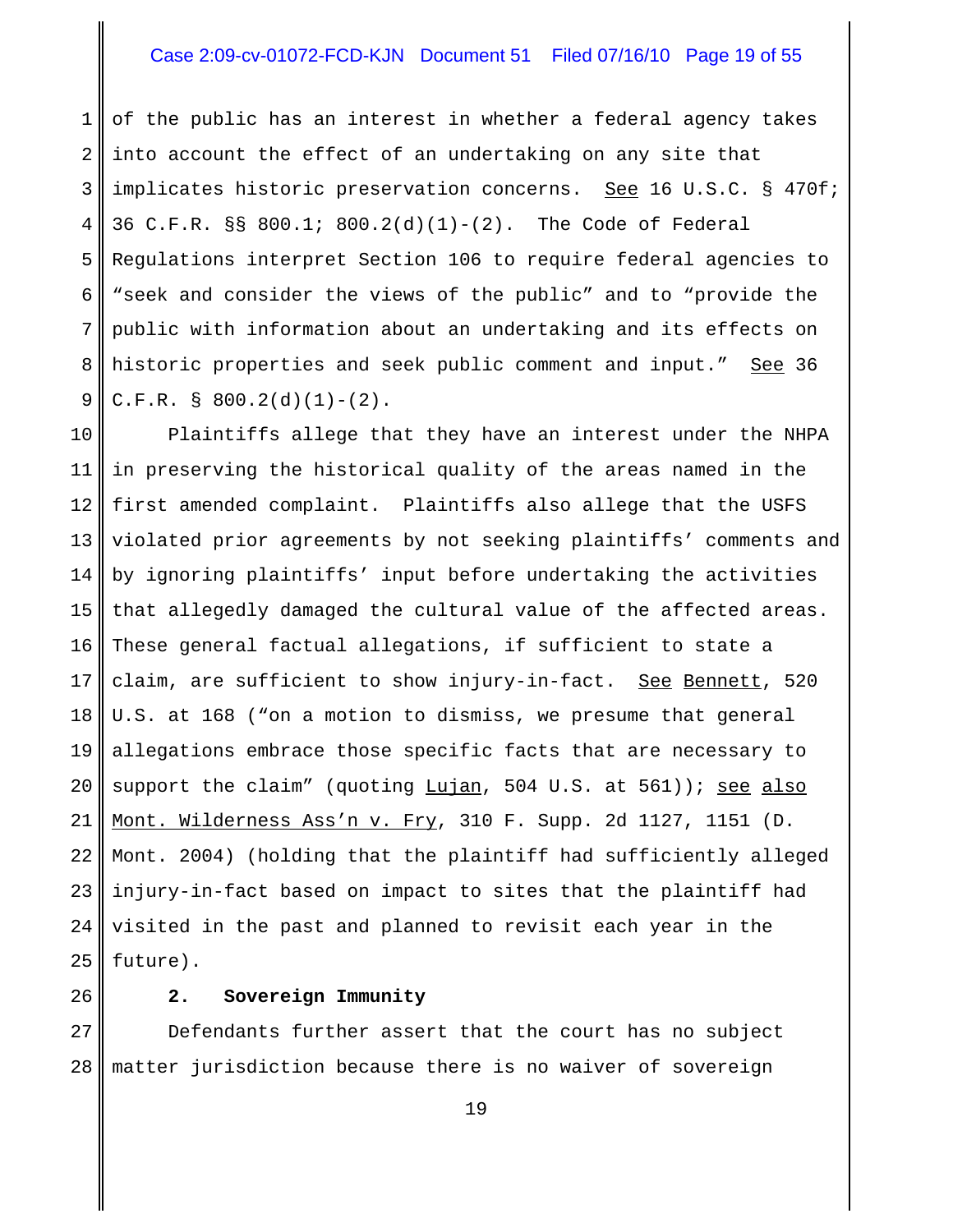# Case 2:09-cv-01072-FCD-KJN Document 51 Filed 07/16/10 Page 20 of 55

1 2 3 4 5 6 7 8 9 10 11 12 13 14 15 16 17 18 immunity for claims brought under the ARPA, NHPA, NEPA, AIRFA, and NAGPRA. (Agency Defs.' Mem. at 11-12.) However, plaintiffs bring their first through tenth claims pursuant to the APA, 5 U.S.C. §§ 704, 706 (Amend. Compl. ¶¶ 75-133.) The APA allows plaintiffs to seek judicial review of federal agency actions and to obtain non-monetary relief for legal wrongs resulting from a final action undertaken by an agency or by an agency officer or employee. 5 U.S.C. §§ 702, 704, 706. While the APA does not create an independent basis for subject matter jurisdiction, it provides a waiver of sovereign immunity in suits seeking judicial review of a federal agency action. See Gallo Cattle Co. v. U.S. Dep't of Agric., 159 F.3d 1194, 1198 (9th Cir. 1998). Where plaintiffs seek judicial review under the APA of agency actions that allegedly violate other federal statutes, a federal court has subject jurisdiction pursuant to 28 U.S.C. § 1331 unless the statute in question "expressly precludes review." Id. Therefore, the court may exercise jurisdiction to the extent that plaintiffs can sufficiently plead claims under the APA.

19

#### **3. APA Prudential Standing**

20 21 22 23 Finally, defendants assert that plaintiffs fail to allege any discrete actions defendants were required to take. (Agency Defs.' Mem. at 13.) Thus, defendants argue, plaintiffs cannot satisfy the APA's prudential standing requirements.  $(Id.)$ 

24 25 26 27 28 Under the APA, courts shall "compel agency action unlawfully withheld or unreasonably delayed," 5 U.S.C. § 706(1), and shall hold unlawful and set aside agency actions found to be "arbitrary, capricious, an abuse of discretion, or otherwise not in accordance with law." 5 U.S.C. § 706(2)(A). To bring suit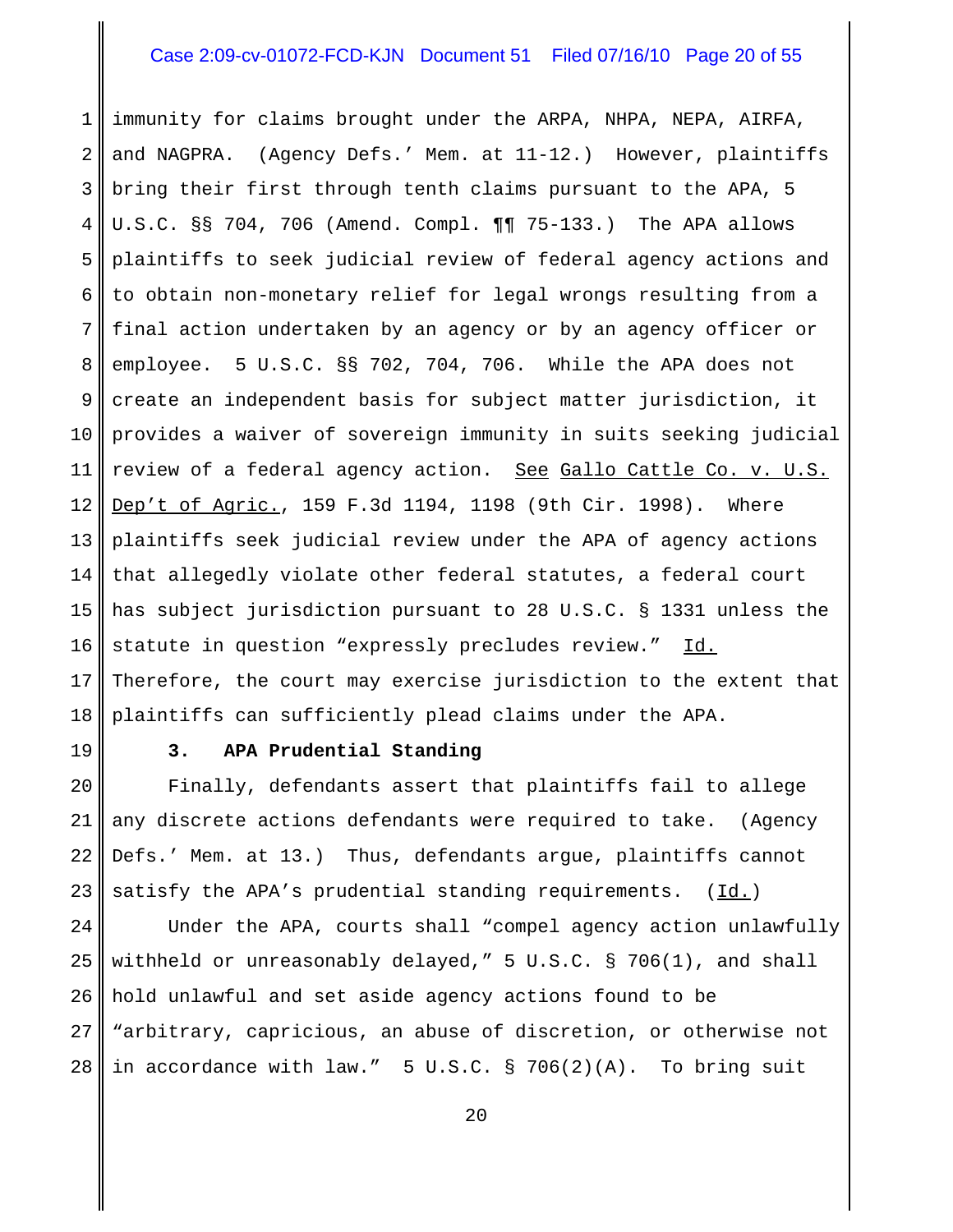# Case 2:09-cv-01072-FCD-KJN Document 51 Filed 07/16/10 Page 21 of 55

1 2 3 4 5 6 7 under the APA, plaintiffs must meet statutory requirements for prudential standing. See Churchill County v. Babbitt, 150 F.3d 1072, 1078 (9th Cir. 1998). Specifically, plaintiffs must show that (1) there has been final agency action which adversely affected them, and (2) that as a result, their injury falls within the "zone of interests" of the statutes they claim were violated. 5 U.S.C. § 702; Churchill County, 150 F.3d at 1078.

8 9 10 11 12 13 14 15 16 17 18 19 "[T]wo conditions must be satisfied for agency action to be final: First, the action must mark the consummation of the agency's decisionmaking process–it must not be of a merely tentative or interlocutory nature. And second, the action must be one by which rights or obligations have been determined, or from which legal consequences will flow." Fairbanks North Star Borough v. U.S. Army Corps of Eng'rs, 543 F.3d 586, 591 (9th Cir. 2008), cert. denied, 129 S.Ct. 2825 (June 22, 2009) (quoting Bennett, 520 U.S. at 177-78). Claims may also be brought under 5 U.S.C. § 706(1) based upon an agency's failure to act when the agency fails to take a discrete action required by law. See Norton v. S. Utah Wilderness Alliance, 542 U.S. 55, 64 (2004).

20 21 22 23 24 25 26 27 28 Plaintiffs' first through tenth claims are based upon defendants' alleged failure to act in compliance with the mandates of various federal statutes. To the extent that plaintiffs plead sufficient facts to allege failure to undertake discrete actions required under these statutes, plaintiffs may establish prudential standing under the APA and the court may exercise subject matter jurisdiction over the claims. Because jurisdiction thus depends upon the specific requirements of the various statutes at issue, in conjunction with the facts pled,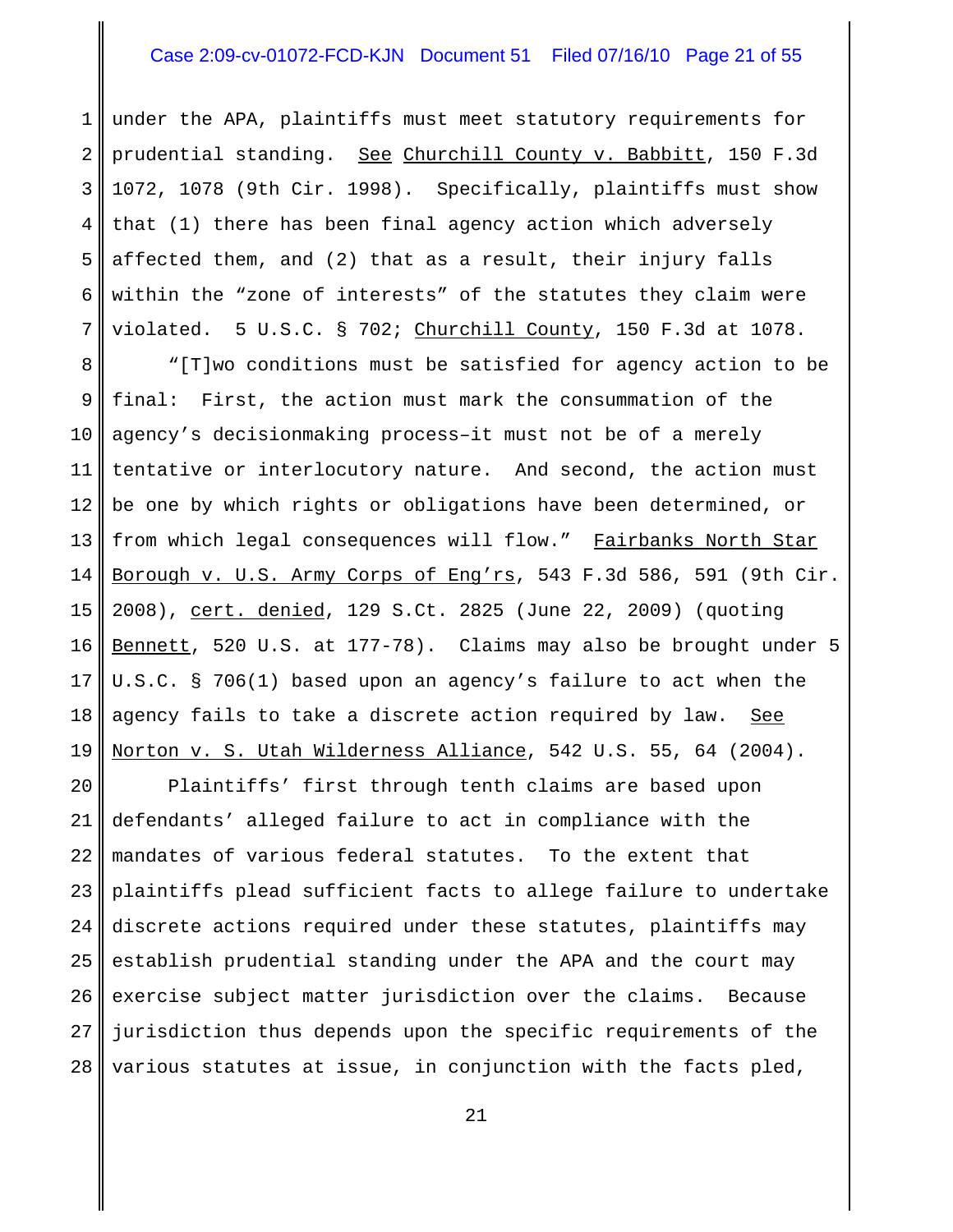# Case 2:09-cv-01072-FCD-KJN Document 51 Filed 07/16/10 Page 22 of 55

1 2 the court analyzes plaintiffs' APA allegations on a claim-byclaim basis.

#### 3 C. Plaintiffs' First Claim for Relief: Nosoni Creek<sup>5</sup>

4 5 6 7 8 9 10 11 12 Plaintiffs' first claim for relief is brought pursuant to 5 U.S.C. §§ 704 and 706 for alleged violations of the ARPA and NHPA at the Nosoni Creek area. (Amend. Compl. ¶¶ 75-80.) Plaintiffs allege that the USFS destroyed medicinal "grandfather" grapevines, dumped dirt on a "sacred site," bulldozed and filled a vegetated area in violation of a "project agreement,"6 allowed unmonitored construction and industrial activity to occur resulting in biological hazards and disruptions to ecosystems, and blocked plaintiffs' access to the site.  $(\underline{Id.} \P \P \S 3-55, 77.)$ 

**1. ARPA**

13

14

15

16

The Archaeological Resources Protection Act was enacted in part "to secure, for the present and future benefit of the

17 18 19 20 21 22 23 24 25 The court notes at the outset that plaintiffs' claims are replete with vague, conclusory allegations relating to the alleged injuries and statutory violations occurring at numerous enumerated sites. Plaintiffs' allegations are comprised primarily of conduct or consequences they are aggrieved by, but, as set forth, *infra*, generally fail to set forth how the numerous statutes referenced have been violated or how defendants are responsible for the conduct or consequences at issue. Due to the expansive nature of the allegations and the litany of statutes alleged to have been violated, defendants have not been put on fair notice of the majority of the claims against them and the grounds upon which they rest. However, for the same reasons, the court cannot conclude that amendment would be futile as to many of these claims. Plaintiffs are cautioned that where leave to amend has been granted, further amendment to the complaint should clearly set forth the factual basis for each claim of an alleged statutory violation.

26 27 28 <sup>6</sup> Defendants contend that no project agreement between the Winnemem and the USFS in connection with the Nosoni Creek<br>site exists. (Agency Defs.' Mem. at 9.) However, the absence (Agency Defs.' Mem. at 9.) However, the absence of an agreement is not be dispositive, as agreements are not required for the alleged ARPA and NHPA violations at issue.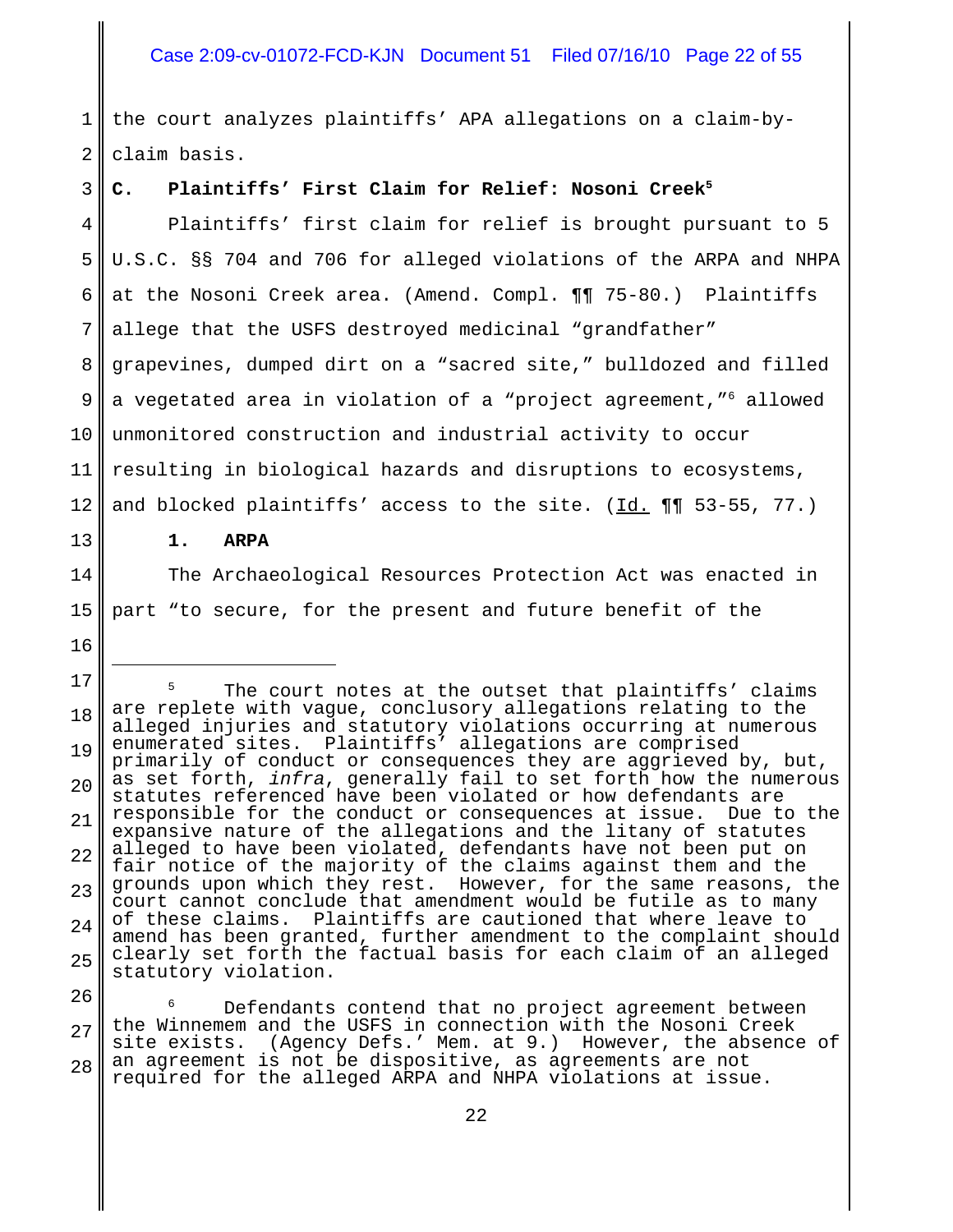### Case 2:09-cv-01072-FCD-KJN Document 51 Filed 07/16/10 Page 23 of 55

1 2 3 4 5 6 7 8 9 10 11 12 13 14 15 American people, the protection of archaeological resources and sites which are on public lands and Indian lands." 16 U.S.C. 470aa(b). The ARPA provides that "[n]o person may excavate, remove, damage, or otherwise alter or deface" any archaeological resource located on public or Indian lands unless pursuant to a permit. 16 U.S.C. § 470ee(a). Under the federal regulations pertaining to ARPA, "person" is defined to include "any officer, employee, agent, department, or instrumentality of the United States." 43 C.F.R. § 7.3(g).<sup>7</sup> The regulations define "archaeological resource" as "any material remains of human life or activities which are at least 100 years of age, and which are of archaeological interest." 43 C.F.R. § 7.3(a). A list of illustrative examples of material remains includes "horticultural/agricultural gardens or fields." 43 C.F.R. § 7.3(a)(3)(I).

16 17 18 19 20 21 22 23 In this case, plaintiffs have alleged that in 2001 the USFS destroyed three ancient "grandfather" grapevines that the Winnemem "had used medicinally for over 100 years." (Amend. Compl. ¶ 53.) Construing plaintiffs' complaint liberally, plaintiffs may be understood to allege that the "grandfather" grapevines constitute an archaeological resource within the meaning of the ARPA and that the USFS lacked a permit authorizing its action. Thus, liberally construed, plaintiffs' amended

<sup>25</sup> 26 27 28  $7$  Defendants argue that plaintiffs cannot state any claim for ARPA violations because "they have no right to seek<br>enforcement of ARPA, only the government does." (Agency Defs.' enforcement of ARPA, only the government does." Reply Br. at 7.) However, defendants cite no authority in support of this interpretation of the statute. Furthermore, the applicable regulations define the "any person" to whom ARPA's prohibitions apply to include federal officers and agencies. 43 C.F.R. § 7.3(g).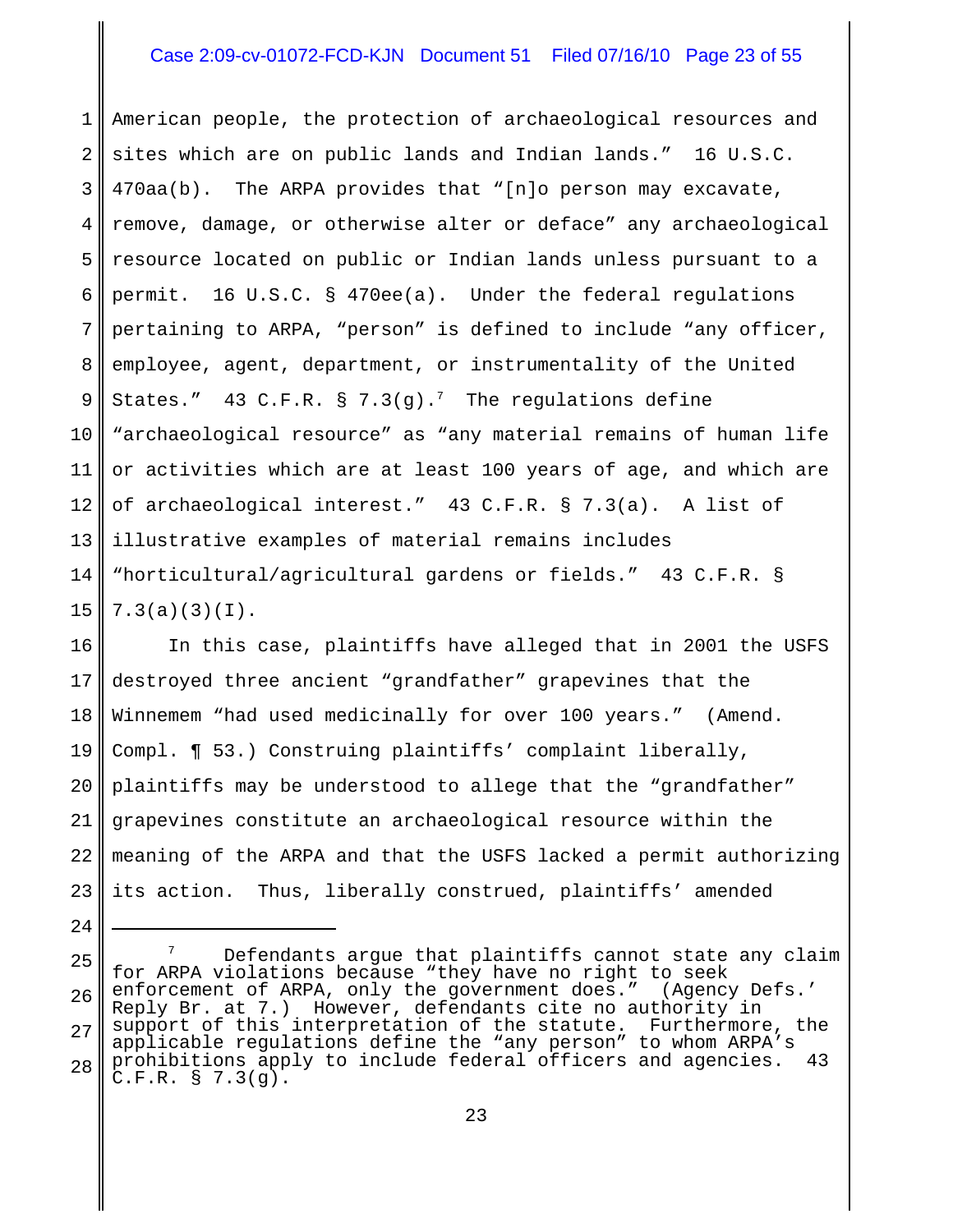# Case 2:09-cv-01072-FCD-KJN Document 51 Filed 07/16/10 Page 24 of 55

1 2 3 4 5 6 7 8 9 complaint alleges that the USFS destroyed three grandfather vines at Nosoni Creek, that these items are archaeological resources protected by the ARPA, and that defendants acted in violation of the ARPA by destroying the vines without a permit.  $8$  Because plaintiffs allege that defendants failed to take a discrete action required by statute, plaintiffs have alleged "agency action unlawfully withheld," and thus plaintiffs have sufficient stated a claim under the APA, 5 U.S.C. § 706(1), for a violation of the ARPA, 16 U.S.C. § 470ee(a).

10 11 12 13 14 15 16 However, defendants argue that plaintiffs' claim is timebarred by the six-year statute of limitations applicable to claims brought under the APA. (Agency Defs.' Mem. at 15.) See 28 U.S.C. 2401(a); Gros Ventre Tribe v. United States, 469 F.3d 801, 814 n.12 (9th Cir. 2006). Plaintiffs allege that the destruction of the vines occurred in 2001, (Amend. Compl. ¶ 53.), but plaintiffs did not file their complaint until 2009. Thus, as

17

18

19

<sup>21</sup> 22 23 24 25 26 27 28 Defendants argue that plaintiffs fail to state an ARPA claim because "plaintiffs have not alleged any acts which involve the intentional excavation and removal of cultural items." (Agency Defs.' Mem. at 18.) Some district courts have held that intentional conduct is required to constitute a violation of 16 U.S.C. § 470ee(a). See, e.g., Attakai v. United States, 746 F. Supp. 1395, 1410 (D. Ariz. 1990) (stating that "the Act is clearly intended to apply specifically to purposeful excavation and removal of archaeological resources, not excavations which may, or in fact inadvertently do, uncover such resources"); San Carlos Apache Tribe v. United States, 272 F. Supp. 2d. 860, 888  $(D. Ariz. 2003)$  (same, citing  $Attakai$ ). However, because notice pleading applies, and plaintiffs sufficiently allege that the USFS destroyed items encompassed under ARPA, the court need not reach the issue of whether intentional conduct is required at this stage in the litigation.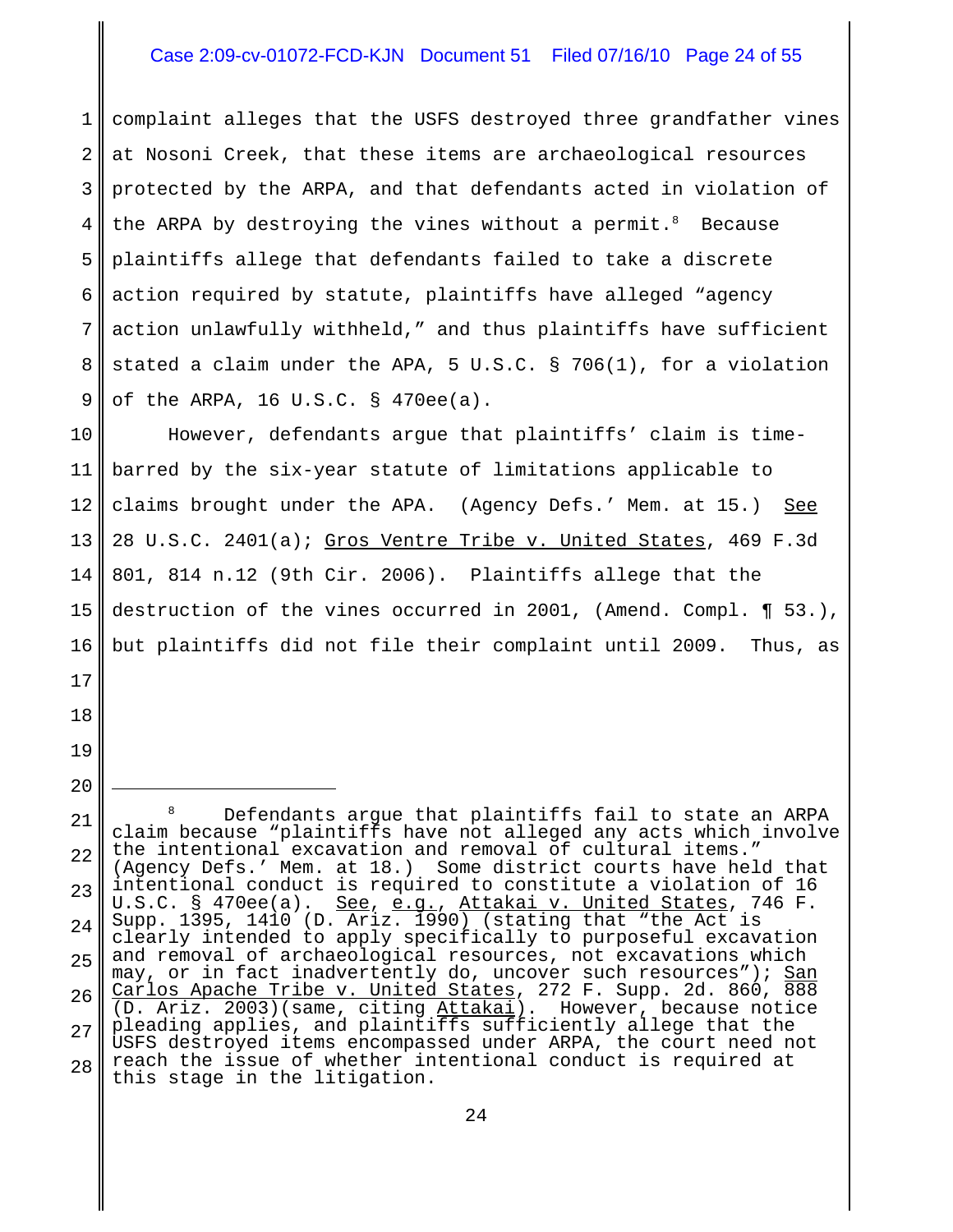1 2 pled, plaintiffs' ARPA claim for the destruction of the vines is barred by the statute of limitations.<sup>9</sup>

3 4 5 6 7 8 9 10 11 12 13 14 15 16 17 To the extent that plaintiffs allege other ARPA violations at the Nosoni site, plaintiffs' assertions are vague and conclusory and do not state a plausible claim for relief. Specifically, plaintiffs do not clearly make allegations against any agency other than the USFS. (Agency Defs.' Mot. at 19.) Plaintiffs maintain that "[t]he [d]efendants in this case . . . should not be dismissed as to any claim." (Opp. Agency Defs.' Mot. at 17.) But from the vague allegations in plaintiffs' amended complaint, it is not apparent whether any agencies other than the USFS are alleged to have violated the ARPA in connection with Nosoni Creek, nor have plaintiffs sufficiently pled facts to state claims for any other ARPA violations at Nosoni Creek. Therefore, regarding the alleged ARPA violations in plaintiffs' first claim for relief, defendants' Motion to Dismiss is GRANTED with leave to amend.

#### **2. NHPA**

18

26

19 20 21 22 23 24 25 In enacting the National Historic Preservation Act, Congress found that "historic properties significant to the Nation's heritage are being lost or substantially altered, often inadvertently, with increasing frequency." 16 U.S.C. § 470(b)(3). To mitigate this problem and to promote "the preservation of this irreplaceable heritage," 16 U.S.C. § 470(b)(4), Section 106 of the NHPA requires federal agencies to consider the effect of any

<sup>27</sup> 28 Furthermore, plaintiffs fail to allege any facts or to advance any arguments with respect to the applicability of equitable tolling or any other basis by which the six-year statute of limitations would not apply.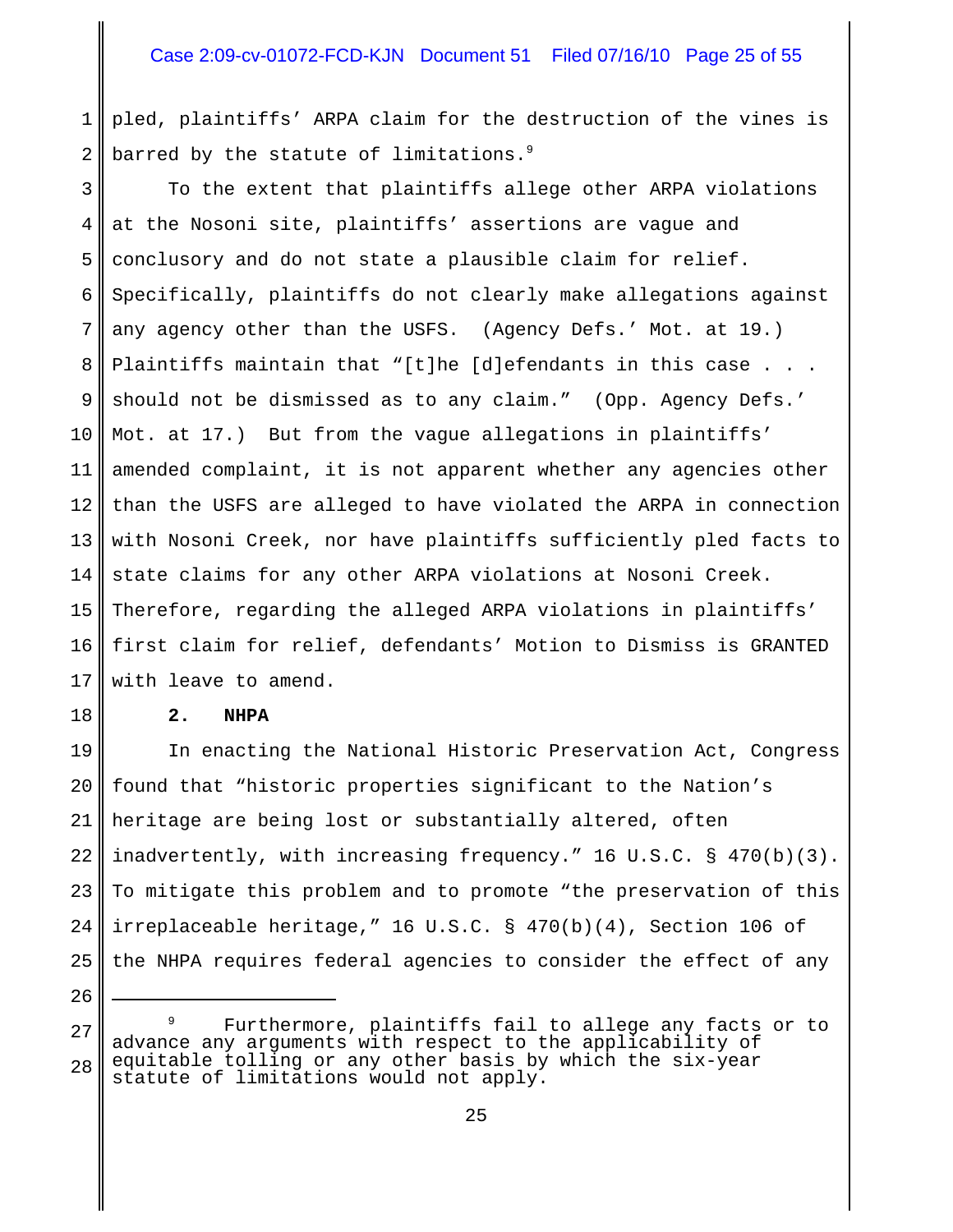# Case 2:09-cv-01072-FCD-KJN Document 51 Filed 07/16/10 Page 26 of 55

1 2 3 undertaking on any site that is eligible for inclusion in the National Register before expending federal funds or approving any licenses in connection with the undertaking. 16 U.S.C. § 470f.

4 5 6 7 8 9 10 11 12 13 14 The NHPA's regulations require federal agencies to consult and consider the views of interested members of the public in the Section 470f process. 36 C.F.R. §§ 800.1(a), 800.2(a)(4),  $800.2(d)(1)$ ,  $800.2(d)(2)$ ,  $800.3(e)$ . "The goal of consultation is to identify historic properties potentially affected by the undertaking, assess its effects and seek ways to avoid, minimize or mitigate any adverse effects on historic properties." 36 C.F.R. § 800.1. The NHPA contains additional provisions requiring federal agencies to consult with Indian tribes that attach religious or cultural significance to affected properties. 16 U.S.C. § 470a(d)(6)(B); 36 C.F.R. § 800.2(c)(2).

15 16 17 18 19 20 21 22 23 Defendants present a Rule 12(b)(1) factual challenge to plaintiffs' assertion of subject-matter jurisdiction.<sup>10</sup> Pursuant to this challenge, defendants have attached various exhibits to their Motion to Dismiss, including Exhibit H, Declaration of Kristy Cottini. In her declaration, Cottini addresses plaintiffs' allegations regarding the actions of the USFS at the Nosoni Creek site. (Agency Defs.' Mem. Ex. H ¶ 4.) Cottini states that the only project undertaken by the USFS near Nosoni Creek was the Nosoni Bridge Replacement project and that a NEPA

<sup>25</sup> 26 27 28 <sup>10</sup> Defendants also argue that plaintiffs lack standing to establish NHPA claims based upon failure to consult the Winnemem because "NHPA regulations regarding consultation on historic properties of religious and cultural significance to Indian tribes only require consultation with federally-recognized Indian tribes." (Agency Defs.' Mem. at 13.) However, plaintiffs may be entitled to participate in the public consultation process required under Section 106.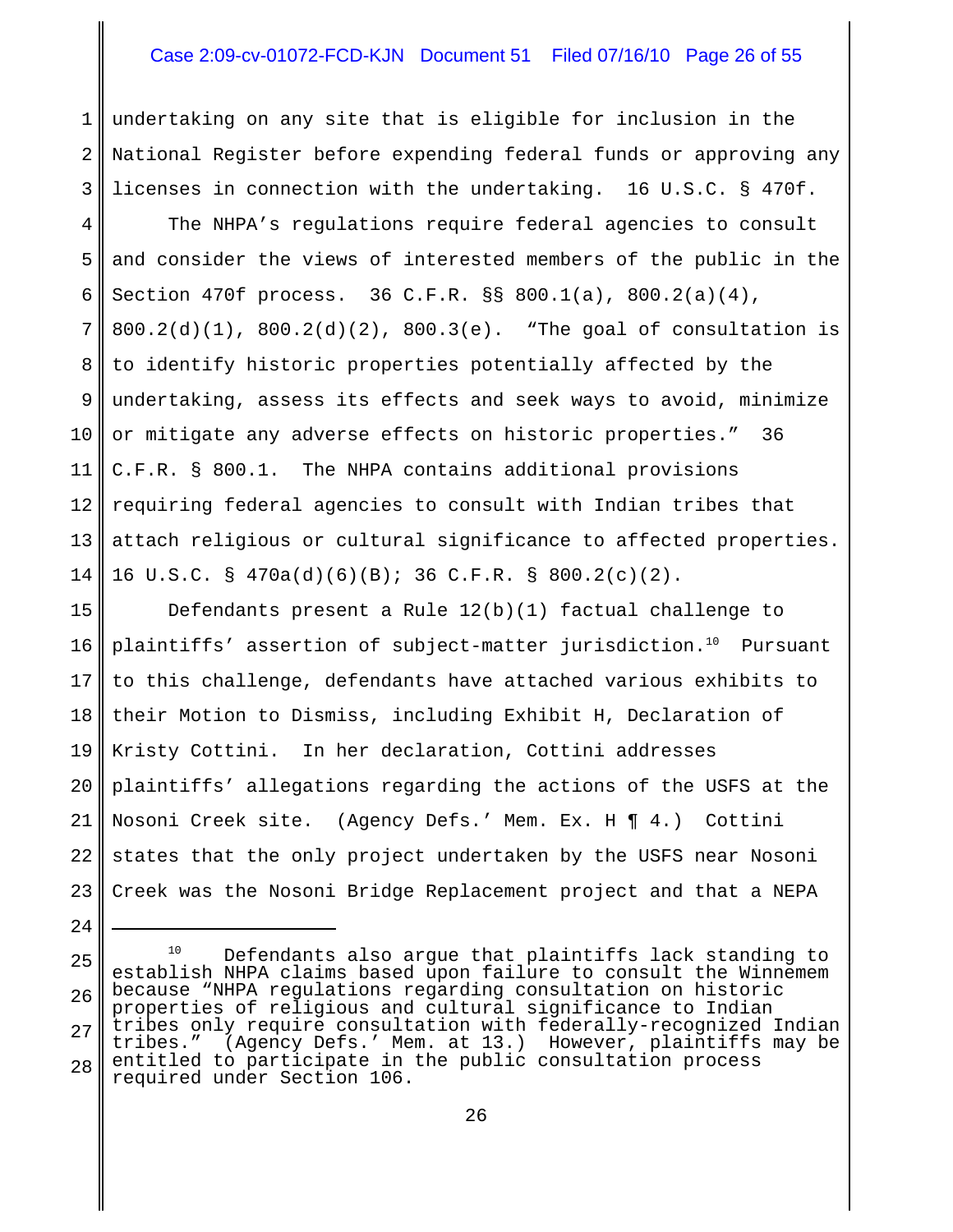# Case 2:09-cv-01072-FCD-KJN Document 51 Filed 07/16/10 Page 27 of 55

1 2 3 4 5 6 environmental analysis and NHPA Section 106 evaluation were conducted in conjunction with the project in 2000. (Id.) According to Cottini, "[t]he Section 106 evaluation concluded that the bridge was not eligible for the National Historic Register, and there were no other historic properties in the project area." (Id.)

7 8 9 10 11 12 13 14 15 16 17 18 19 20 21 Where a party introduces evidence challenging a federal court's subject matter jurisdiction, the burden falls upon the opposing party to present evidence to establish jurisdiction. See Safe Air v. Meyer, 373 F.3d at 1039. Here, defendants have introduced evidence to show compliance with the NHPA's requirements. Plaintiffs fail to allege with any clarity any deficiency in the Section 106 process completed in 2000. Furthermore, it is also unclear if plaintiffs allege that any defendants violated NHPA through activities at Nosoni Creek outside of the scope of the previously completed Section 106 process. Thus, even as interested members of the public, plaintiffs have not clearly stated allegations giving rise to any plausible injury-in-fact under the NHPA. Therefore, as to the alleged NHPA violations in connection with Nosoni Creek, defendants' Motion to Dismiss is GRANTED with leave to amend.

# **D. Plaintiffs' Second Claim: the Dekkas Site**

22

23 24 25 26 27 28 Plaintiffs' second claim for relief is brought pursuant to 5 U.S.C. §§ 704 and 706 for alleged violations of the ARPA, NHPA, and NEPA at the Dekkas area. Plaintiffs allege that defendants improperly revoked a special use permit and refused to issue new permits without cause; cut old-growth manzanita trees in violation of an agreement with the Winnemem; cut a lock from a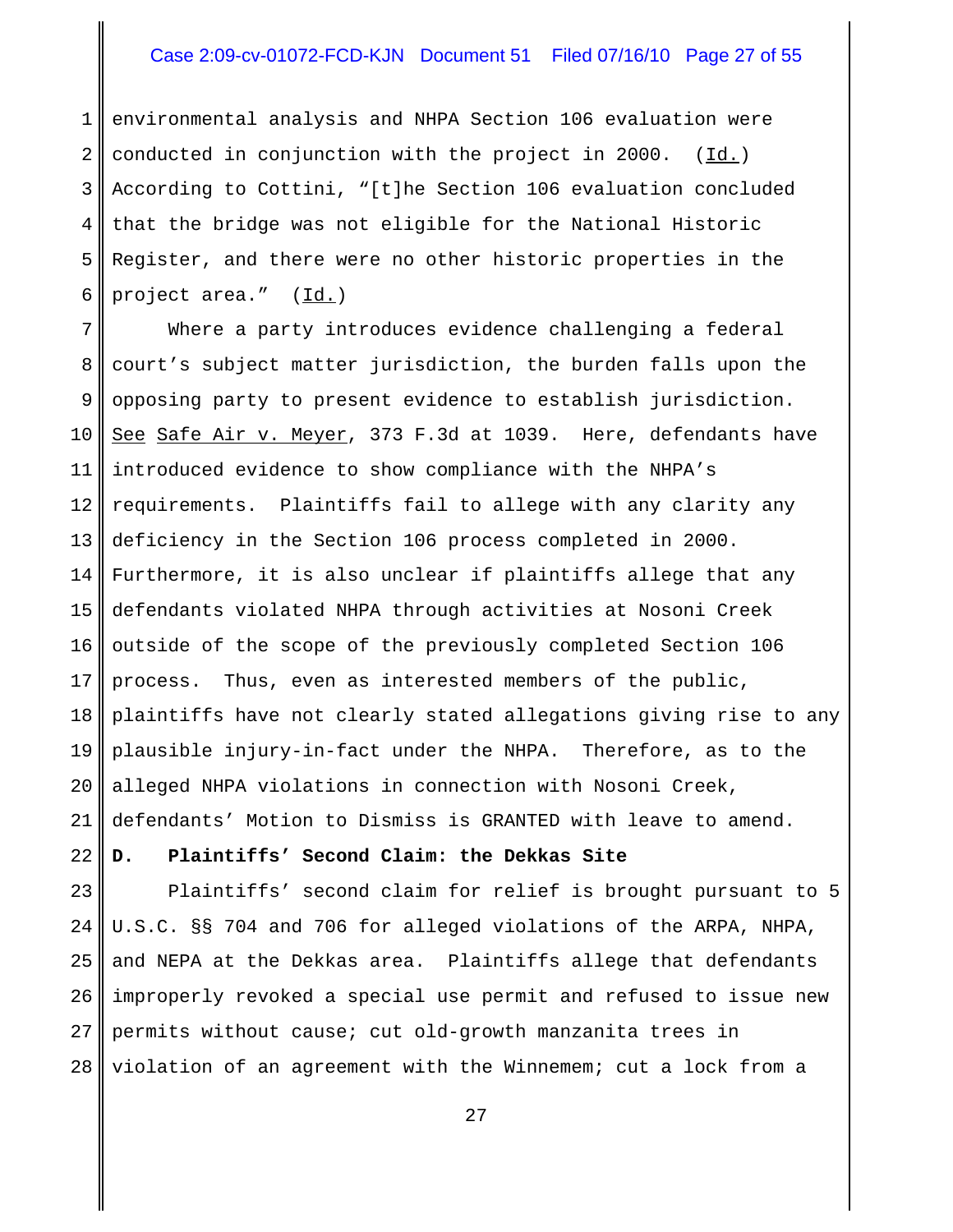# Case 2:09-cv-01072-FCD-KJN Document 51 Filed 07/16/10 Page 28 of 55

1 2 3 4 gate and facilitated entry of campers and hikers into the site; and ordered plaintiffs to remove from the site various items including rocks of historical and cultural significance to the Winnemem. (Amend. Compl. ¶¶ 59-63.)

**1. NEPA**

5

6 7 8 9 10 11 12 13 14 15 16 17 18 19 20 21 22 23 24 25 26 27 28 The National Environmental Policy Act ("NEPA"), 42 U.S.C. § 4321, establishes a national policy of environmental stewardship in order to promote various purposes, including to "fulfill the responsibilities of each generation as trustee of the environment for succeeding generations," 42 U.S.C. § 4331(b)(1), and to "preserve important historic, cultural, and natural aspects of our national heritage." 42 U.S.C. § 4331(b)(4). The NEPA requires federal agencies to prepare a detailed Environmental Impact Statement ("EIS") for all "major Federal actions significantly affecting the quality of the human environment." 42 U.S.C. § 4332(c). In order to determine whether or not a proposed action requires the preparation of an EIS, an agency may prepare an Environmental Assessment ("EA"). See Te-Moak Tribe of W. Shoshone of Nev. v. U.S. Dep't of the Interior, 2010 WL 2431001, at \*4 (9th Cir. 2010); 40 C.F.R. §§ 1501.4(b), 1501.4(c). An EA is "a concise public document" that serves to "[b]riefly provide sufficient evidence and analysis for determining whether to prepare an environmental impact statement or a finding of no significant impact." 40 C.F.R. § 1508.9. An agency may also comply with NEPA's requirements by determining that a proposed action falls within an established categorical exclusion, a category of actions that have been previously determined under agency regulations not to have a significant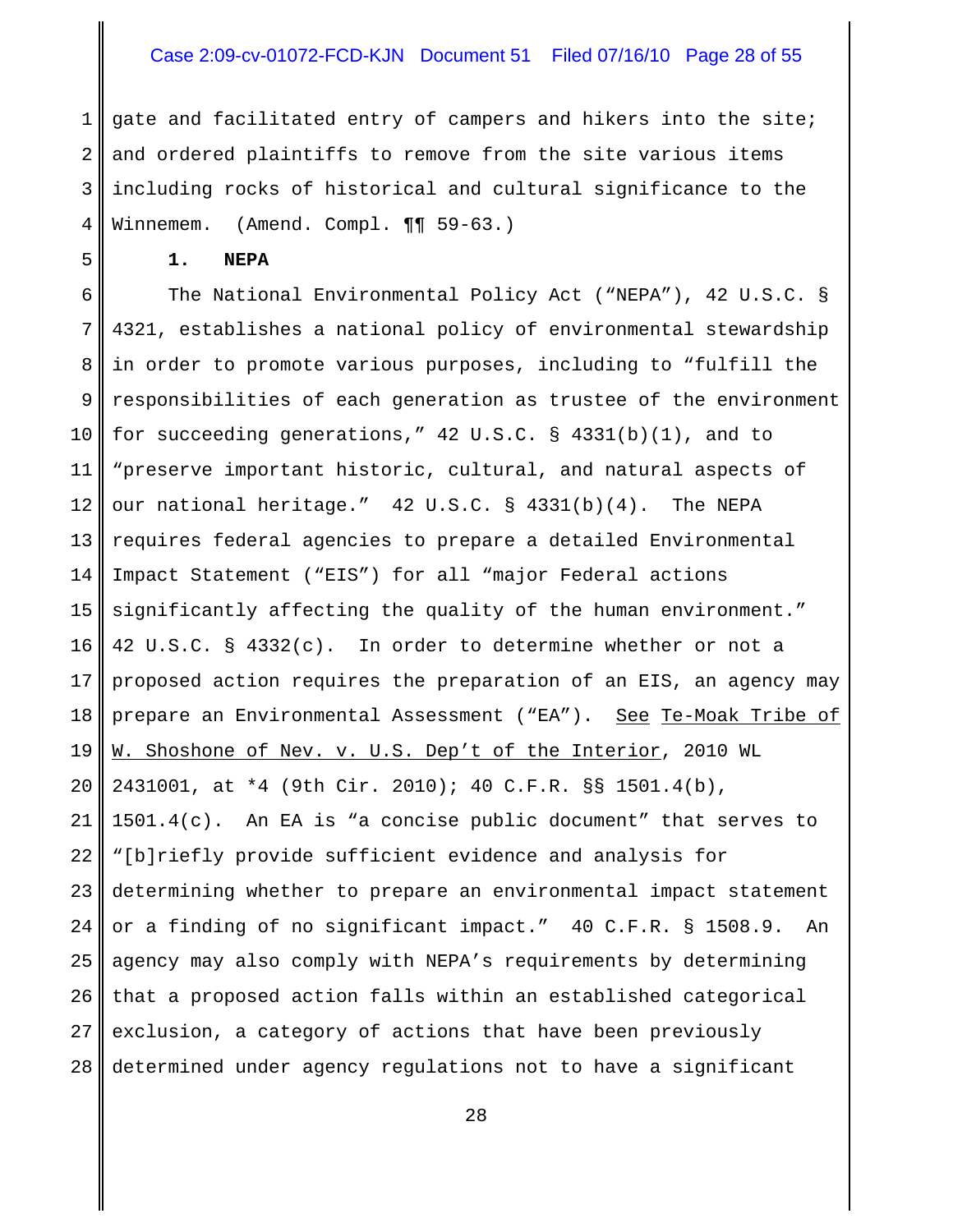### Case 2:09-cv-01072-FCD-KJN Document 51 Filed 07/16/10 Page 29 of 55

1 2 3 4 5 6 effect on the human environment. 40 C.F.R. §§ 1501.4(a), 1508.4. Moreover, to bring a claim under the APA for a violation of the NEPA, plaintiffs must show that they have exhausted available administrative remedies prior to bringing an action in federal court. See Idaho Sporting Congress, Inc. v. Rittenhouse, 305 F.3d 957, 965 (9th Cir. 2002).

7 8 9 10 Here, defendants argue that plaintiffs fail "to allege any facts that establish how NEPA has been violated" or to identify "any final agency action or decision that could be the subject of a NEPA challenge." (Agency Defs.' Mem. at 18.)

11 12 13 14 15 16 17 18 19 20 21 22 23 24 25 26 Plaintiffs' allegations as to defendants' alleged NEPA violations at the Dekkas site are insufficient to state a plausible claim for relief. Plaintiffs do not specify any final agency action or failure to take a discrete action required by statute as the basis of an alleged NEPA violation. Even assuming that cutting old-growth manzanita trees might qualify as a major federal action, plaintiffs fail to specify how the USFS allegedly violated NEPA with this action. Plaintiffs do not allege that the USFS failed to prepare an EIS or EA and do not allege that the cutting was not encompassed within a categorical exclusion. Further, plaintiffs do not plead any facts establishing that they have exhausted any available administrative remedies. Plaintiffs thus fail to plead sufficient facts to give rise to a plausible claim for relief. Therefore, as to the NEPA violations alleged in plaintiffs' second claim for relief, defendants' Motion to Dismiss is GRANTED with leave to amend.

27 /////

28 /////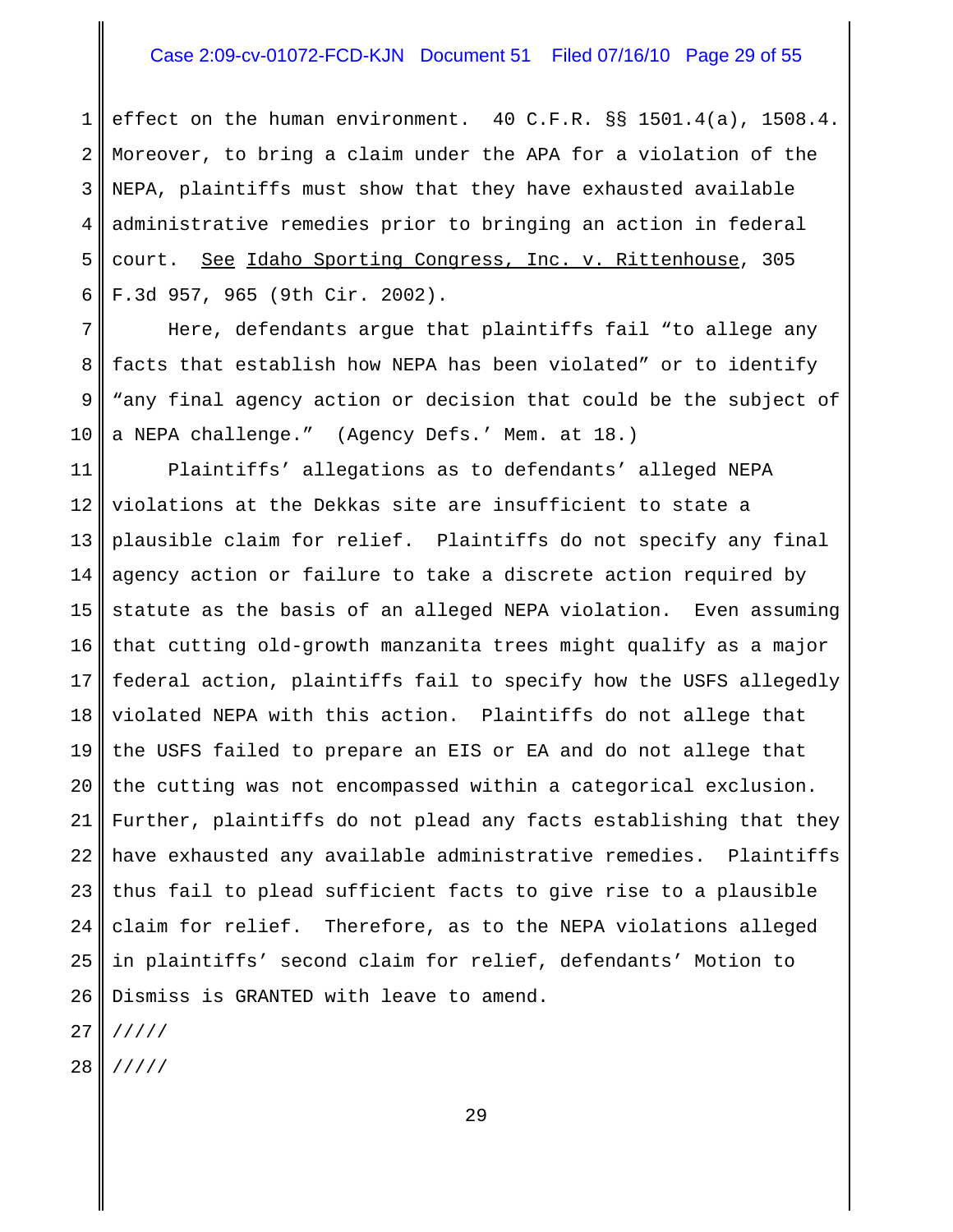**2. ARPA**

1

2 3 4 5 6 7 8 9 10 11 12 13 14 15 16 The ARPA violations alleged in plaintiffs' second claim for relief are vague and conclusory. Plaintiffs do not specifically identify any archaeological resources or the manner in which the ARPA was allegedly violated. While plaintiffs do make reference to "an ancient fire pit with rocks that have been used by the Winnemem for hundreds of years," (Amend. Compl. ¶ 59), it is not clear whether plaintiffs are asserting that any damage occurred to the fire pit, or simply objecting to defendants' alleged failure to issue a permit in connection with the property. Although plaintiffs also assert that the USFS destroyed "sacred trees" at the site,  $(\underline{Id.} \P 83)$ , plaintiffs do not allege that the USFS acted without a permit or that the trees constitute archaeological resources. Furthermore, it is not clear that the trees meet the definition of an archaeological resource under the applicable regulations. See 43 C.F.R. § 7.3(a).

17 18 19 20 21 Because plaintiffs fail to plead sufficient facts to state a plausible claim for any ARPA violation at the Dekkas site, defendants' Motion to Dismiss is GRANTED with leave to amend as to the ARPA violations alleged in plaintiffs' second claim for relief.

22

# **3. NHPA**

23 24 25 26 27 28 Plaintiffs' allegations of NHPA violations at the Dekkas area are likewise insufficient. Plaintiffs allege that the USFS cut down old-growth Manzanita trees without notice to the Winnemem. (Amend. Compl.  $\P\P$  61-62.) However, plaintiffs do not allege that any portion of the Dekkas Site is eligible for inclusion in the National Register or that the USFS failed to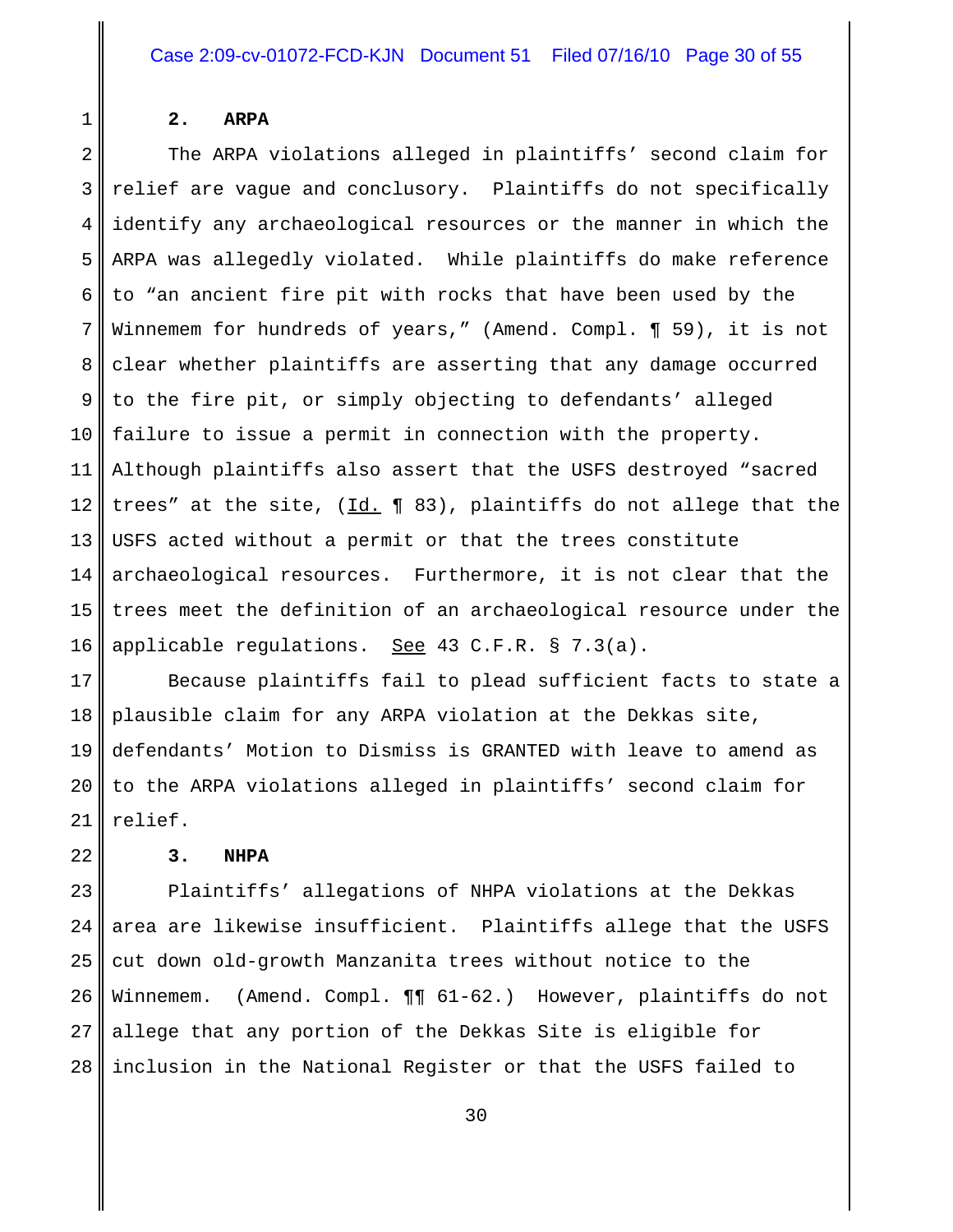# Case 2:09-cv-01072-FCD-KJN Document 51 Filed 07/16/10 Page 31 of 55

1 2 3 4 5 6 engage in required public consultation prior to acting.<sup>11</sup> To the extent that plaintiffs might assert NHPA violations for failure to consult the public, plaintiffs thus fail to state a plausible claim for relief. Therefore, as to the alleged NHPA violations in plaintiffs' second claim for relief, defendants' Motion to Dismiss is GRANTED with leave to amend.

7

25

#### **4. Failure to Issue Permits**

8 9 10 11 12 13 14 15 16 17 18 19 20 In response to plaintiffs' allegations regarding use permits for the Dekkas area, defendants again point to the Cottini Declaration. (Agency Defs.' Mem. at 10.) According to Cottini, the USFS previously issued a nontransferrable individual use permit for the Dekkas Rock area to Florence Jones, a Winnemem Wintu, in 1979. (Agency Defs.' Mem. Ex. H ¶ 6.) Cottini states that the permit expired in 1989 and that another nontransferrable permit was issued to Jones in 1995. (Id.) According to Cottini, the second permit terminated by operation of law upon Jones's death in 2003. (Id.) Cottini further states that the Winnemem Wintu, Mark Franco, and Caleen Sisk Franco have never applied to the USFS for a special use permit for the Dekkas Rock Area.  $(\underline{Id.})$ 

21 22 23 24 Unless plaintiffs can establish that a permit was required for the Dekkas Rock area, that they applied for a permit, and that the USFS denied their application, plaintiffs cannot show final agency action denying them a permit, and thus cannot show

<sup>26</sup> 27 28  $11$  While the NHPA does require federal agencies to consult with Indian tribes that attach religious or cultural significance to affected properties, see 16 U.S.C. § 470a(d)(6)(B), 36 C.F.R. § 800.2(c)(2), as set forth *supra*, plaintiffs lack standing to bring claims for alleged violations of these requirements because the Winnemem are not a federally recognized Indian tribe.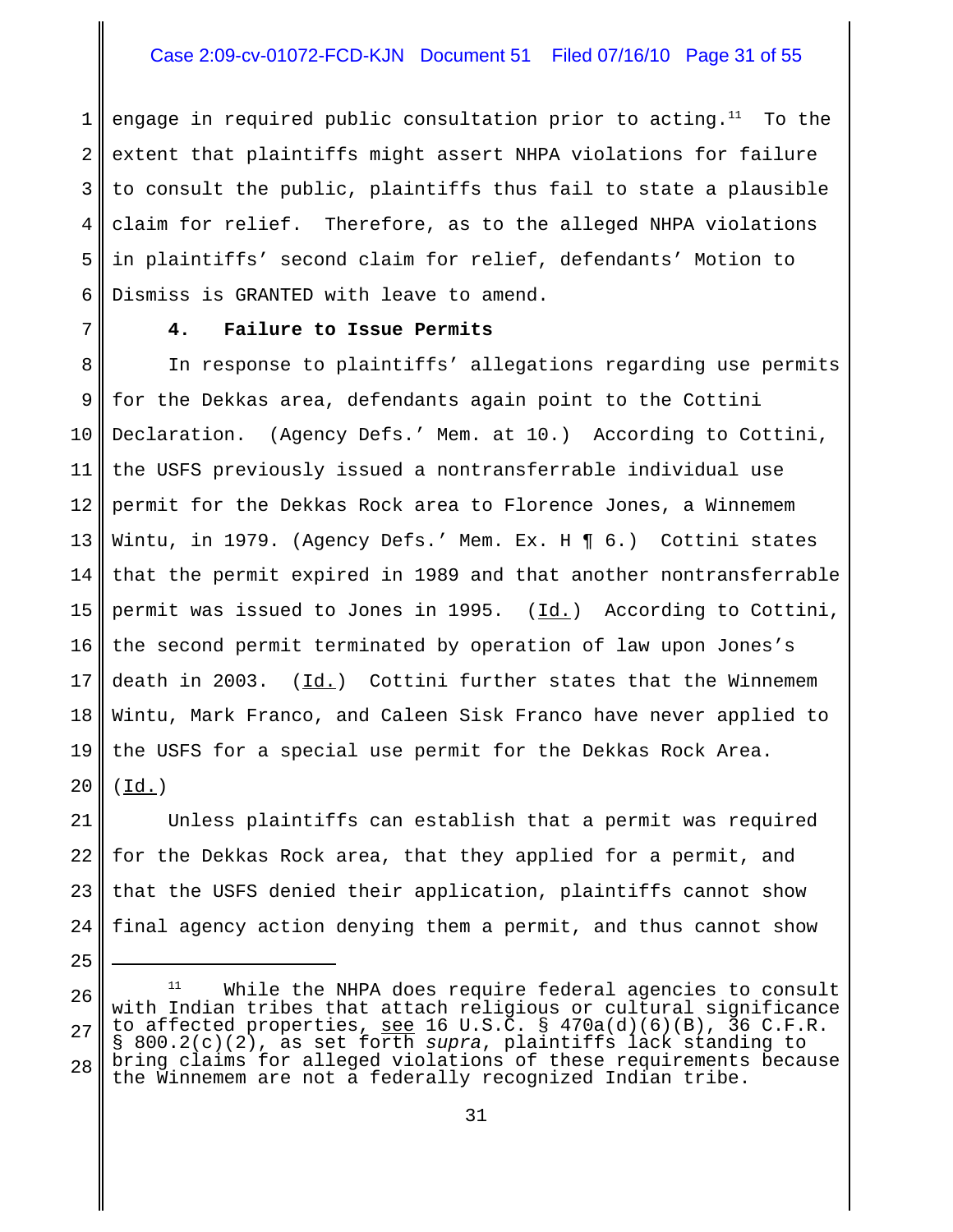# Case 2:09-cv-01072-FCD-KJN Document 51 Filed 07/16/10 Page 32 of 55

1 2 3 4 5 6 7 8 9 injury-in-fact. $12$  Because defendants have introduced evidence challenging the assertion of subject matter jurisdiction, the burden shifts to plaintiffs to show that they meet the final agency action requirement for prudential standing under the APA, 5 U.S.C. § 704, as well as injury-in-fact to establish Article III standing. Plaintiffs have failed to meet this burden, and therefore, as to the permit allegations in plaintiffs' second claim for relief, defendants' Motion to Dismiss is GRANTED with leave to amend.

10 **E. Plaintiffs' Third Claim: the Coonrod Cultural Site**

11 12 13 14 15 16 17 18 Plaintiffs' third claim for relief is brought pursuant to 5 U.S.C. §§ 704 and 706 for alleged violations of the ARPA and NHPA at the Coonrod Cultural Site. Plaintiffs allege that the USFS allowed campers, hikers, and hunters to gain access to the Coonrod site; that the USFS failed to prevent cattle from trampling and destroying a "sacred fire pit"; and that the USFS refused to take adequate measures to preserve cultural artifacts at the site. (Amend. Compl. ¶¶ 64, 89.)

**1. ARPA**

20 21 22 23 24 25 Plaintiffs' allegations of ARPA violations at the Coonrod site are vague and conclusory. Plaintiffs do not allege any action taken without a required permit. In addition, plaintiffs fail to identify any archaeological resources encompassed by ARPA, nor do they plead facts with sufficient clarity to give rise to a plausible inference that defendants destroyed any

26 27

28

Importantly, Cottini states that the Dekkas Rock area is on lands open to the public, and that *plaintiffs do not need a permit to use the site*. (Agency Defs.' Mem. Ex. H ¶ 6.)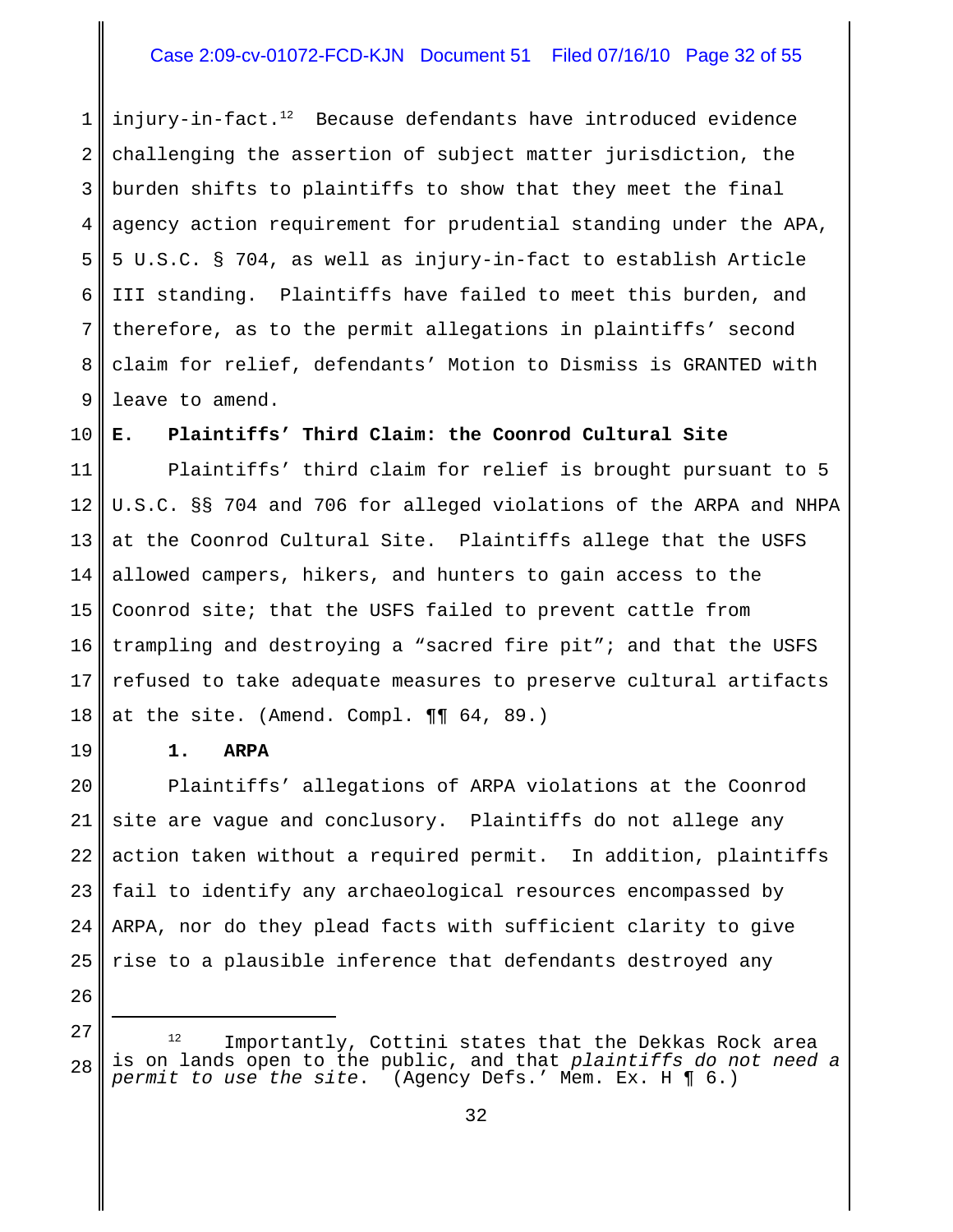# Case 2:09-cv-01072-FCD-KJN Document 51 Filed 07/16/10 Page 33 of 55

1 2 3 4 5 6 7 8 9 archaeological resources. Furthermore, despite plaintiffs' assertion that the agency defendants other than the USFS should not be dismissed as to any claim, plaintiffs do not allege any activities by any defendants other than the USFS in connection with the Coonrod site. Thus, plaintiffs fail to allege sufficient facts to give rise to a plausible ARPA claim against any defendant. Therefore, regarding the alleged ARPA violations in plaintiffs' third claim for relief, defendants' Motion to Dismiss is GRANTED with leave to amend.

10

#### **2. NHPA**

11 12 13 14 15 16 17 18 19 20 21 22 23 24 25 26 Plaintiffs likewise fail to plausibly allege any NHPA violations in their third claim for relief. Plaintiffs do not sufficiently allege any final agency action in violation of the NHPA or failure to perform a discrete action required by the NHPA. Plaintiffs appear to object to the USFS's alleged failure to exclude campers, hikers, hunters, and cattle from the Coonrod site and the USFS's alleged failure to take measures to protect artifacts. However, plaintiffs do not specify any USFS undertaking among these alleged omissions that would trigger the Section 106 process, nor do the facts alleged, even liberally construed, give rise by inference to any discernible NHPA violation. Plaintiffs also fail to identify any action by any other agency that could constitute an NHPA violation at the Coonrod site. Consequently, as to the alleged NHPA violations in plaintiffs' third claim for relief, defendants' Motion to Dismiss is GRANTED with leave to amend.

27 /////

28 /////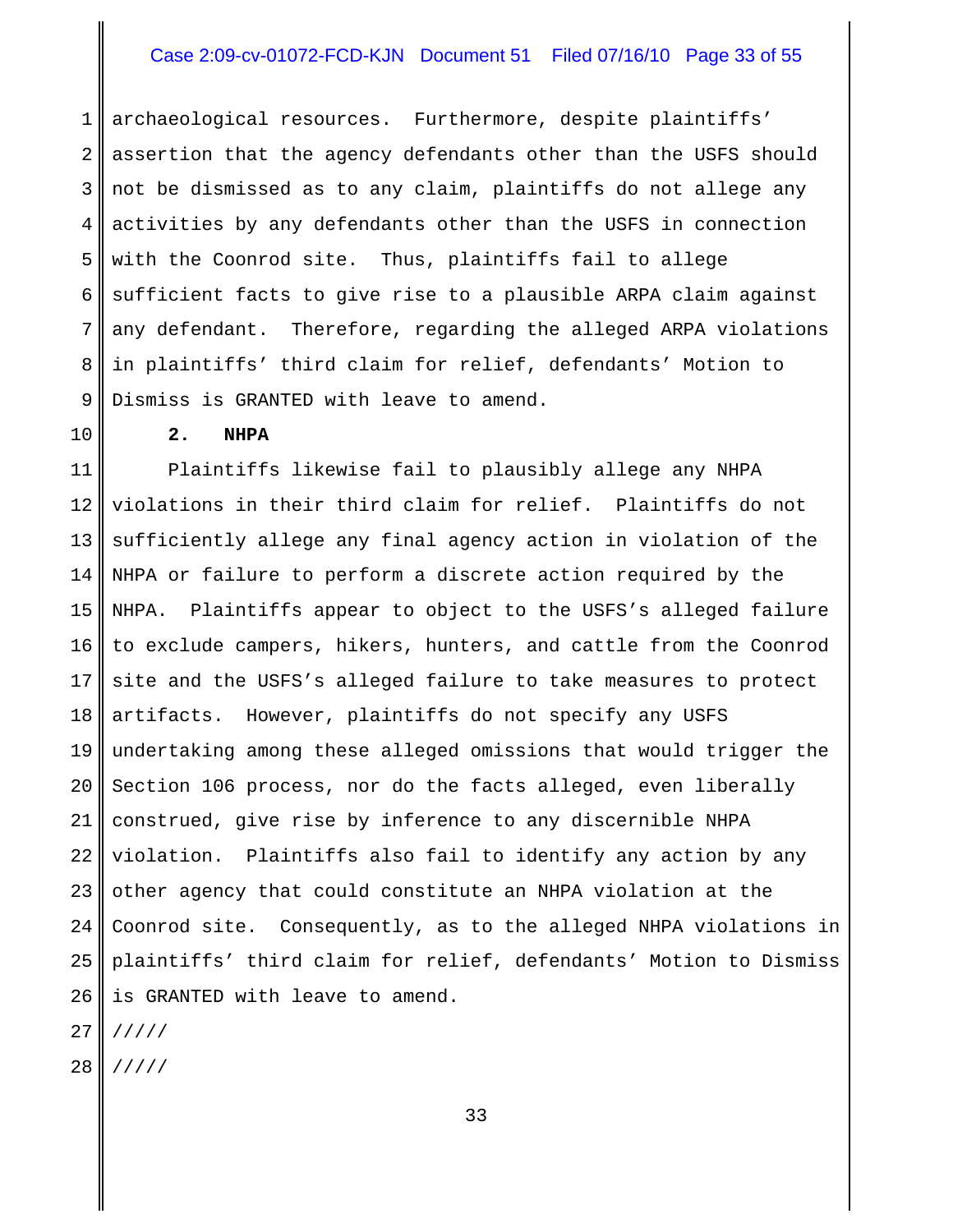#### 1 **F. Plaintiffs' Fourth Claim: Gilman Road**

2 3 4 5 6 7 8 9 10 11 Plaintiffs' fourth claim for relief is brought pursuant to 5 U.S.C. §§ 704 and 706 for alleged violations of the ARPA, NHPA, and NEPA in connection with Gilman Road. Plaintiffs allege that the USFS violated the ARPA and NHPA by cutting and spraying with herbicides certain "culturally important medicinal plants" in violation of an agreement with the Winnemem. (Amend. Compl. ¶¶ 65, 95.) Plaintiffs allege that the USFS violated the NEPA by "failing to disclose projects that damaged Cultural and Religious Sites and by failing to take all possible steps to mitigate the damage." (Amend. Compl. ¶ 95.)

#### **1. ARPA**

13 14 15 16 17 18 19 20 21 Plaintiffs fail to allege any facts that could constitute a plausible claim for a violation of the ARPA. Plaintiffs do not identify any archaeological resources nor do they plead any facts giving rise to a plausible inference that the USFS removed or damaged any archaeological resources, with or without a permit. Plaintiffs also fail to make any allegations pertaining to any other defendant. Therefore, as to the alleged ARPA violations in plaintiffs' fourth claim for relief, defendants' Motion to Dismiss is GRANTED with leave to amend.

22

12

# **2. NHPA and NEPA**

23 24 25 26 27 28 Defendants have introduced evidence to show compliance with the NHPA and NEPA in connection with Gilman Road. In Exhibit H to defendants' Memorandum in support of their Motion to Dismiss, the Declaration of Kristy Cottini, defendant Cottini states that the USFS completed an NHPA Section 106 evaluation and a NEPA environmental assessment for the Gilman Road Shaded Fuelbreak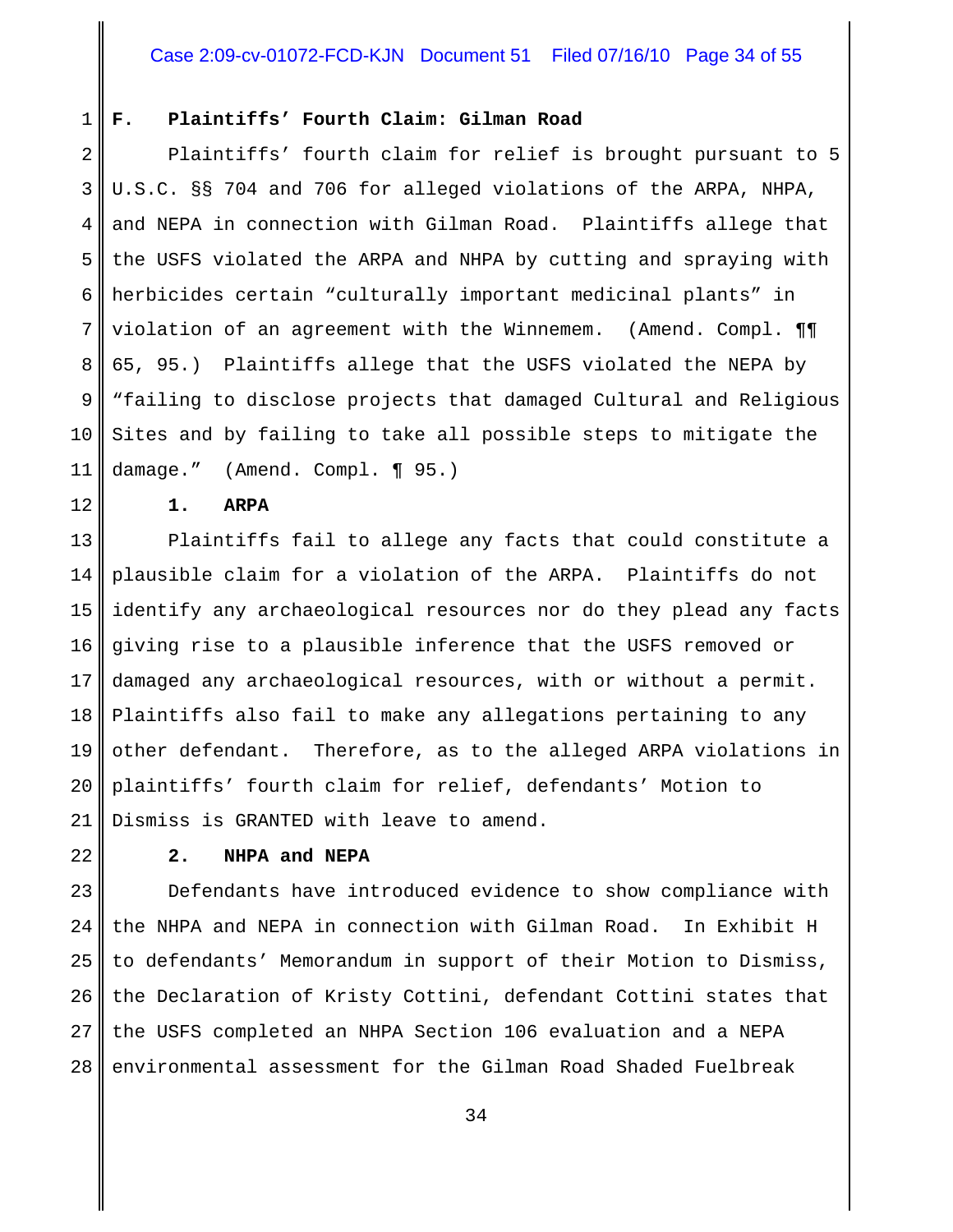#### Case 2:09-cv-01072-FCD-KJN Document 51 Filed 07/16/10 Page 35 of 55

1 2 3 Project.13 (Agency Defs.' Mem. Ex. H ¶ 5.) Cottini further states that Caleen Sisk Franco and Mark Franco participated in the NEPA process, which was completed in June 2003. (Id.)

4 5 6 7 8 9 10 11 12 13 14 15 16 Plaintiffs do not identify any deficiency in the USFS's previous Section 106 evaluation, nor do plaintiffs allege with any clarity any NHPA violation at Gilman Road outside the scope of the previous evaluation. Similarly, as to their NEPA allegations, plaintiffs fail to identify any deficiency in the EA that the USFS prepared in June 2003, or to allege any USFS action outside the scope of the previous EA and in violation of the NEPA. Further, plaintiffs fail to plead any facts establishing exhaustion of NEPA administrative remedies or to plead any facts giving rise to any plausible NHPA or NEPA claim against any other defendant. Therefore, as to the alleged NHPA and NEPA violations in plaintiffs' fourth claim for relief, defendants' Motion to Dismiss is GRANTED with leave to amend.

#### 17 **G. Plaintiffs' Fifth Claim: Buck Saddle Prayer Site**

18 19 20 21 22 23 24 25 26 Plaintiffs' fifth claim for relief is brought pursuant to 5 U.S.C. §§ 704 and 706 for alleged violations of the ARPA, NHPA, and NEPA in connection with the Buck Saddle Prayer Site. Plaintiffs allege that the USFS created a recreational bike trail through "one of the Winnemem's sacred prayer sites" without disclosing the activity; converted a "sacred prayer rock" into a ramp for dirt bikes; allowed common access to the site without protecting "sacred artifacts"; and "enable[d] ongoing degradation" of "ecoystems," "natural resources," and "known

 $13$  The court may take judicial notice of agency reports pursuant to Fed. R. Evid. 201(b).

27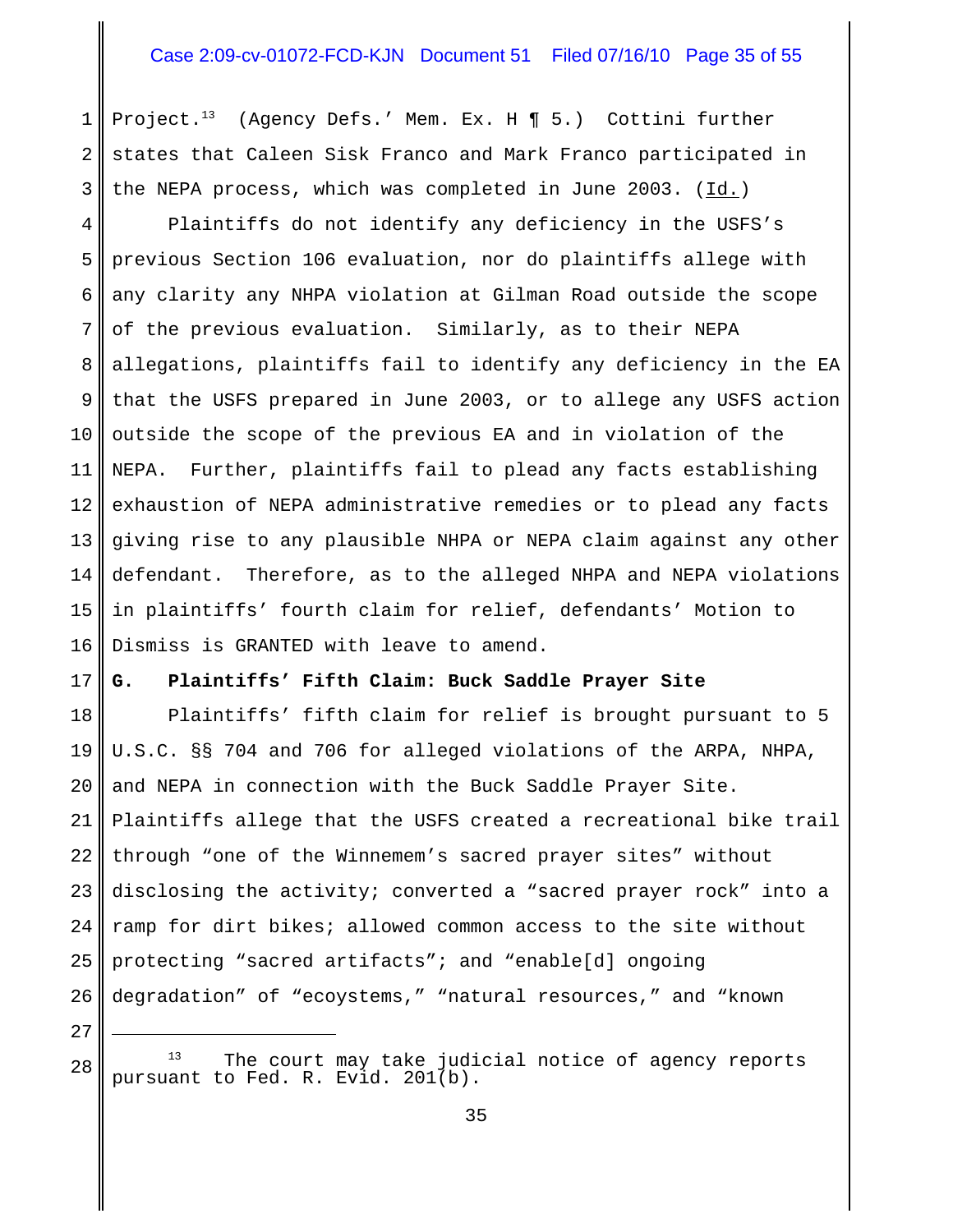# Case 2:09-cv-01072-FCD-KJN Document 51 Filed 07/16/10 Page 36 of 55

1 2 3 4 archaeological sites." (Amend. Compl. ¶¶ 66, 101.) Plaintiffs further allege that "[t]he USFS, Ms. Cottini and Ms. Heywood also failed to include the Winnemem in the planning of these acts of deliberate desecration." (Id. ¶ 66.)

**1. ARPA**

5

6 7 8 9 10 11 12 13 14 15 16 17 18 19 Plaintiffs' allegations regarding "known archaeological sites" in the Buck Saddle area are vague and conclusory. Plaintiffs do not identify specific archaeological resources protected by the ARPA, nor do they identify any action by the USFS, such as the removal or destruction of archaeological resources without a permit, that could constitute an ARPA violation. Consequently, plaintiffs have not pled sufficient facts to state a plausible claim for an ARPA violation by the USFS. Plaintiffs do not make any allegations regarding the other agency defendants, and the alleged failure of defendants Cottini and Heywood to consult the Winnemem does not give rise to any plausible claim for an ARPA violation. Therefore, as to the alleged ARPA violations in plaintiffs' fifth claim for relief, defendants' Motion to Dismiss is GRANTED with leave to amend.

#### **2. NHPA**

21 22 23 24 25 26 Construing the amended complaint liberally, plaintiffs allege that the Buck Saddle Prayer Site is eligible for inclusion in the National Register and that activities by the USFS at the site constitute an "undertaking" requiring evaluation under 16 U.S.C. § 470f. While plaintiffs have framed their claim for relief based on the USFS's alleged failure to consult the

28

27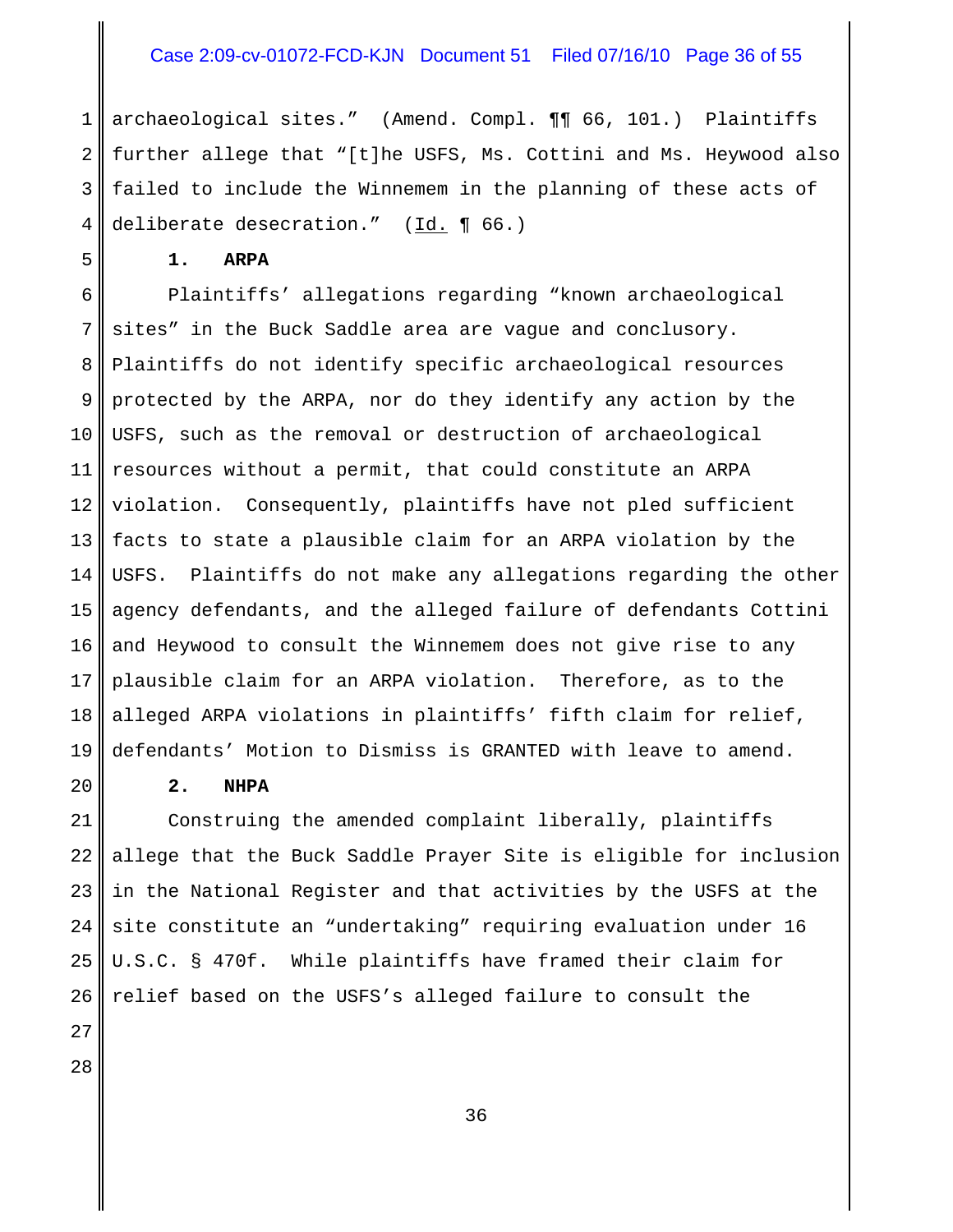# Case 2:09-cv-01072-FCD-KJN Document 51 Filed 07/16/10 Page 37 of 55

1 2 3 4 5 6 7 8 9 10 11 Winnemem as a tribe, $14$  a liberal construction of the amended complaint permits the inference that plaintiffs allege the USFS failed to consult and consider the views of interested members of the public, and that such consultation was required under 36 C.F.R. §§ 800.1(a), 800.2(a)(4), 800.2(d)(1), 800.2(d)(2), 800.3(e). Therefore, regarding the alleged NHPA violations at the Buck Saddle site, to the extent that plaintiffs allege the USFS failed to comply with the requirements of 16 U.S.C. § 470f in conjunction with the construction of the bike trail and dirt bike ramp, defendants' Motion to Dismiss plaintiffs' fifth claim for relief is DENIED.

**3. NEPA**

12

26

13 14 15 16 17 18 19 20 21 22 23 24 25 However, plaintiffs' allegations of NEPA violations at the Buck Saddle site are insufficient to state a plausible claim for relief. Even if plaintiffs' complaint is construed liberally to allege that the construction of the bike trail and bike ramp constituted "major Federal actions significantly affecting the quality of the human environment" within the meaning of 42 U.S.C. § 4332(c), plaintiffs fail to allege any facts that would give rise to the inference that the USFS violated the NEPA in connection with these actions. Plaintiffs do not allege that the USFS failed to prepare an EIS or EA and do not allege that the construction was not encompassed within a categorical exclusion from NEPA requirements. Nor do plaintiffs plead any facts to establish exhaustion of administrative remedies. Therefore, as

27 28 <sup>14</sup> As set forth *supra*, plaintiffs do not have standing to bring such allegations because the Winnemem lack federal recognition.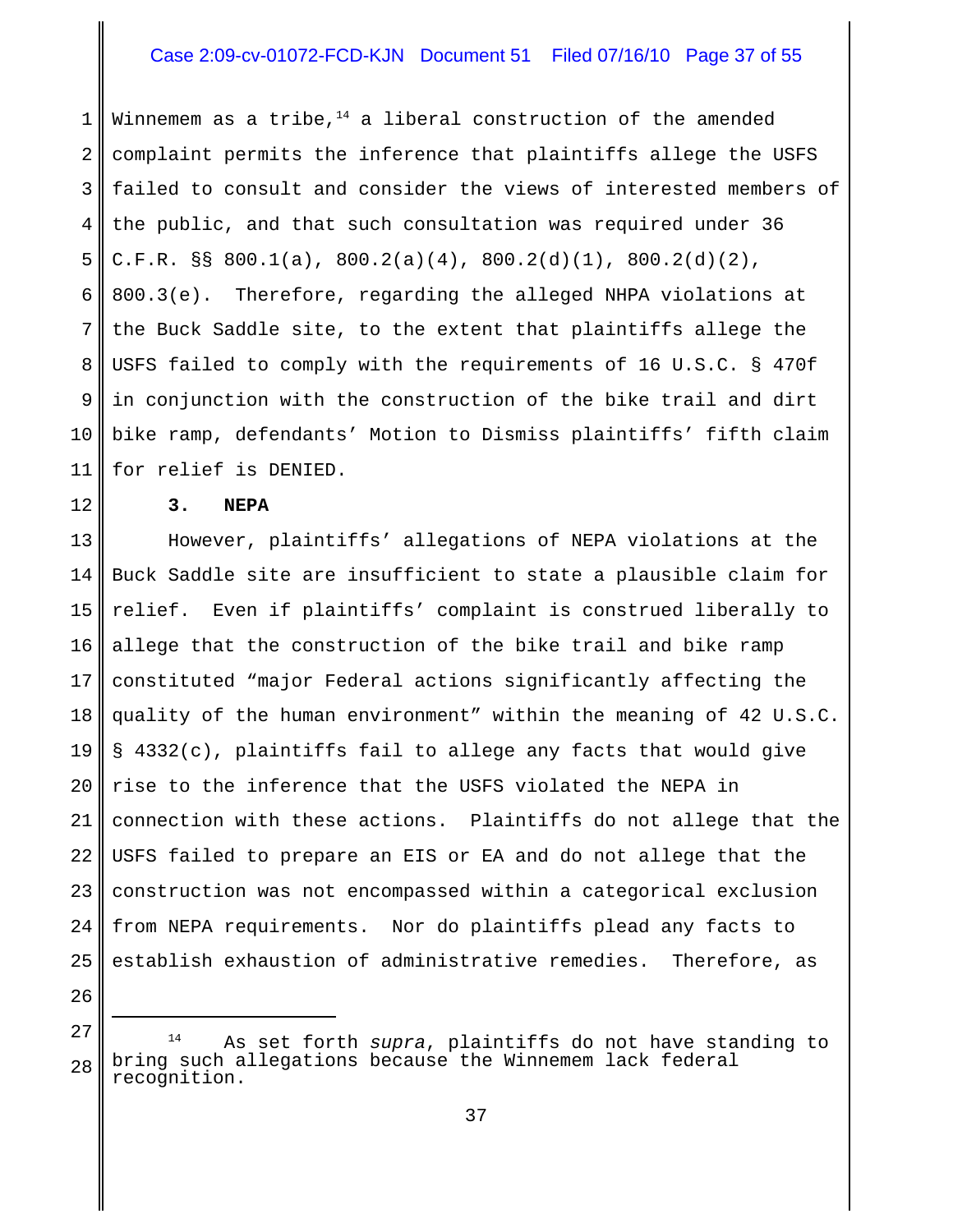### Case 2:09-cv-01072-FCD-KJN Document 51 Filed 07/16/10 Page 38 of 55

1 2 3 to the alleged NEPA violations in plaintiffs' fifth claim for relief, defendants' Motion to Dismiss is GRANTED with leave to amend.

#### **H. Plaintiffs' Sixth Claim: Panther Meadow**

4

5 6 7 8 9 10 11 12 Plaintiffs' sixth claim for relief is brought pursuant to the APA, 5 U.S.C. §§ 704 and 706, for alleged violations of the ARPA, NHPA, and NEPA in connection with Panther Meadow. Plaintiffs allege that the USFS permitted visitors to scatter human cremation remains and to inflict unspecified damage on the site, failed to close Panther Meadow, and failed to regulate public access sufficiently to prevent damage to the site. (Amend. Compl. ¶¶ 67, 107.)

13 14 15 16 17 18 19 20 21 22 23 24 25 Plaintiffs' allegations are vague and conclusory. Plaintiffs fail to allege the presence of any archaeological resources protected by the ARPA or any removal or destruction of such resources that could constitute an ARPA violation. Plaintiffs also fail to allege any USFS undertaking at the site that could require a Section 106 process under the NHPA, nor do they allege the failure to engage in such a process. Finally, plaintiffs fail to identify any major federal action that might require an EIS or EA pursuant to the NEPA, or to plead facts demonstrating exhaustion of administrative remedies. Consequently, defendants' Motion to Dismiss plaintiffs' sixth claim for relief is GRANTED with leave to amend. **I. Plaintiffs' Seventh Claim: Shasta Reservoir Indian Cemetery**

26 27 28 Plaintiffs' seventh claim for relief is brought pursuant to the APA, 5 U.S.C. §§ 704 and 706, for alleged violations of the ARPA, NHPA, and NEPA in connection with the Shasta Reservoir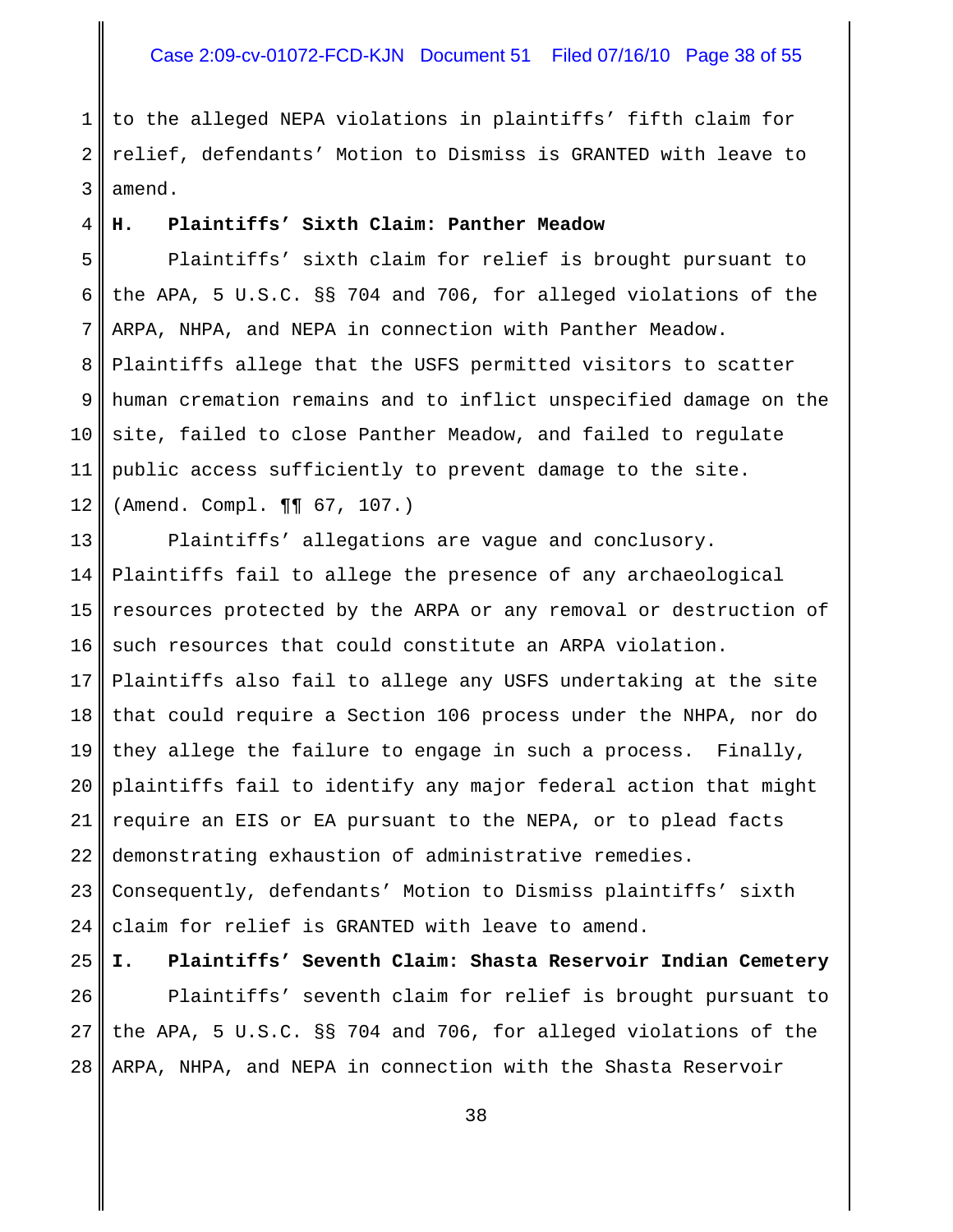# Case 2:09-cv-01072-FCD-KJN Document 51 Filed 07/16/10 Page 39 of 55

1 2 3 4 5 Indian Cemetery. Plaintiffs allege that the BLM denied the Winnemem access to the cemetery for burials. (Amend. Compl.  $\P$ 68.) Plaintiffs also allege that defendants allowed unspecified damage to the cemetery and "fail[ed] to fulfill their trust responsibilities for the Cemetery." (Id. 113).

6 7 8 9 10 11 12 13 14 15 16 17 Plaintiffs' allegations are vague and conclusory and do not plausibly give rise to any violations of the statutes at issue. Plaintiffs do not identify any archaeological resources or any actions by any defendant that could conceivably constitute a violation of the ARPA. Plaintiffs do not identify any agency undertaking that might require a Section 106 process under the NHPA or the failure to engage in such a process. Finally, plaintiffs do not identify any major agency action or failure to perform an EIS or EA pursuant to the NEPA and do not demonstrate exhaustion of administrative remedies. Therefore, defendants' Motion to Dismiss plaintiffs' seventh claim for relief is GRANTED with leave to amend.

#### 18 **J. Plaintiffs' Eighth Claim: the Rocky Ridge Village Site**

19 20 21 22 23 Plaintiffs' eighth claim for relief is brought pursuant to the APA, 5 U.S.C. §§ 704 and 706, for alleged violations of the NHPA, NEPA, and NAGPRA in connection with the construction of a parking lot and the parking of recreational vehicles at the Rocky Ridge Village site.

24

#### **1. Construction of a Parking Lot**

25 26 27 Plaintiffs allege that the USFS intends to permit the construction of a parking lot on a village and burial site, and that the USFS has failed to engage in pre-project consultation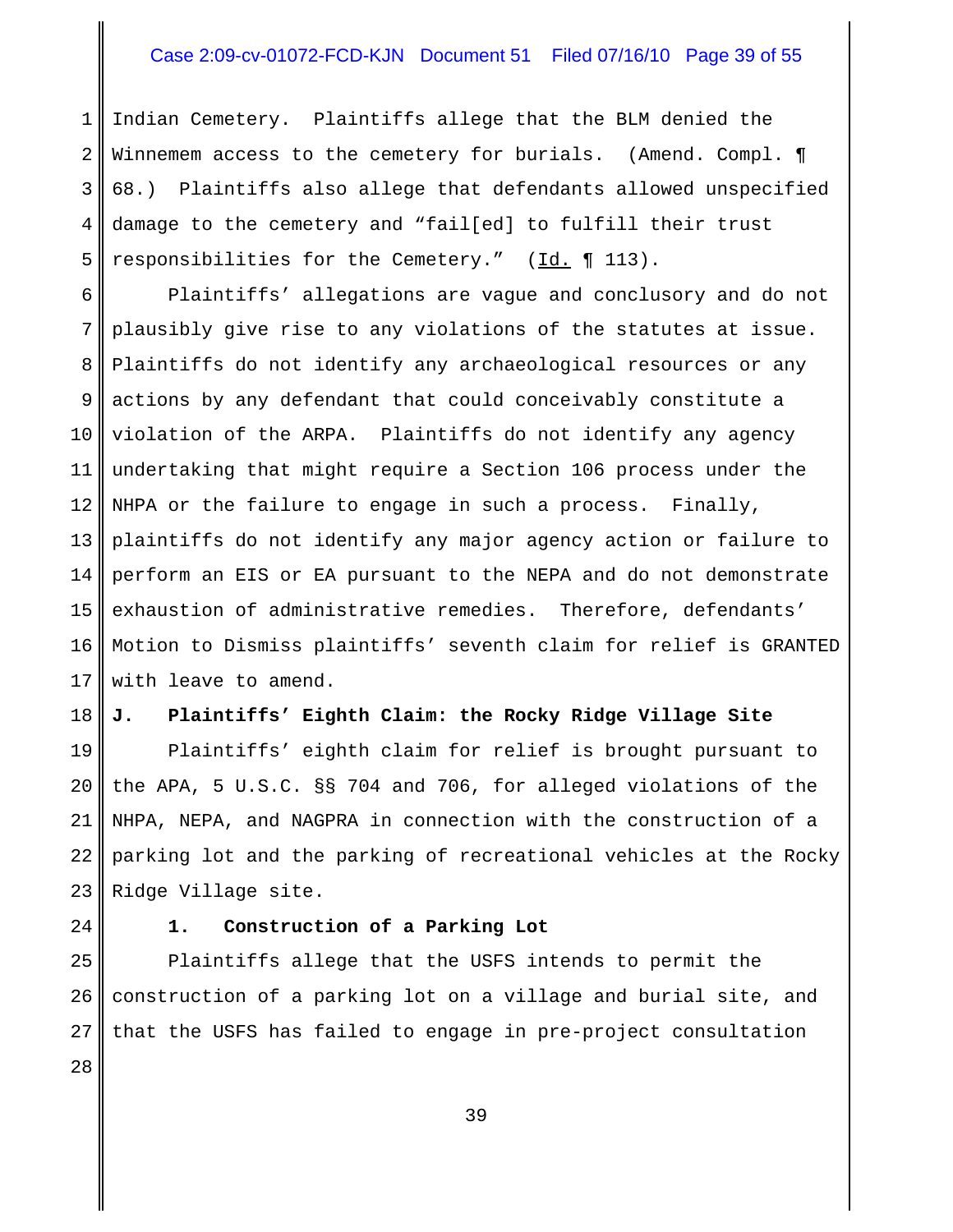1 2 with the Winnemem in connection with the planned construction. (Id. ¶ 71.)

3 4 5 6 7 8 9 10 11 12 Defendants assert that plaintiffs lack standing to bring their claims in connection with the Rocky Ridge Village site because according to defendants, there is no USFS project to construct a parking lot, and thus, plaintiffs cannot show injuryin-fact to establish Article III standing or final agency action sufficient for APA prudential standing. (Agency Defs.' Mem. at 11.) Defendants point to Exhibit H of their Memorandum, a declaration in which defendant Cottini asserts that "[t]here is no past or current Forest Service project to construct a parking lot at the Rocky Ridge Village site.<sup>15</sup> (¶ 7.)

13 14 15 16 17 Based on the Cottini declaration, the USFS has not undertaken any project to construct a parking lot, and thus, there is no final agency action and no injury-in-fact to plaintiffs. Thus, plaintiffs lack standing to bring claims regarding future construction.

18

23

24

25

26

#### **2. Permitting Recreational Vehicles to Park**

19 20 21 22 Plaintiffs also allege that the USFS permits campers to park recreational vehicles in a make-shift parking area located on ceremonial sites that the Winnemem use for religious worship. (Amend. Compl. ¶ 71, 119.)

#### **a. NAGPRA**

The Native American Grave Protection and Repatriation Act imposes restrictions on the intentional excavation and removal of

27 28 <sup>15</sup> The court may review evidence outside the complaint when considering a Rule 12(b)(1) factual attack on plaintiffs'<br>assertion of subject matter jurisdiction. See Safe Air v. Meyer, assertion of subject matter jurisdiction.<br>373 F.3d at 1039.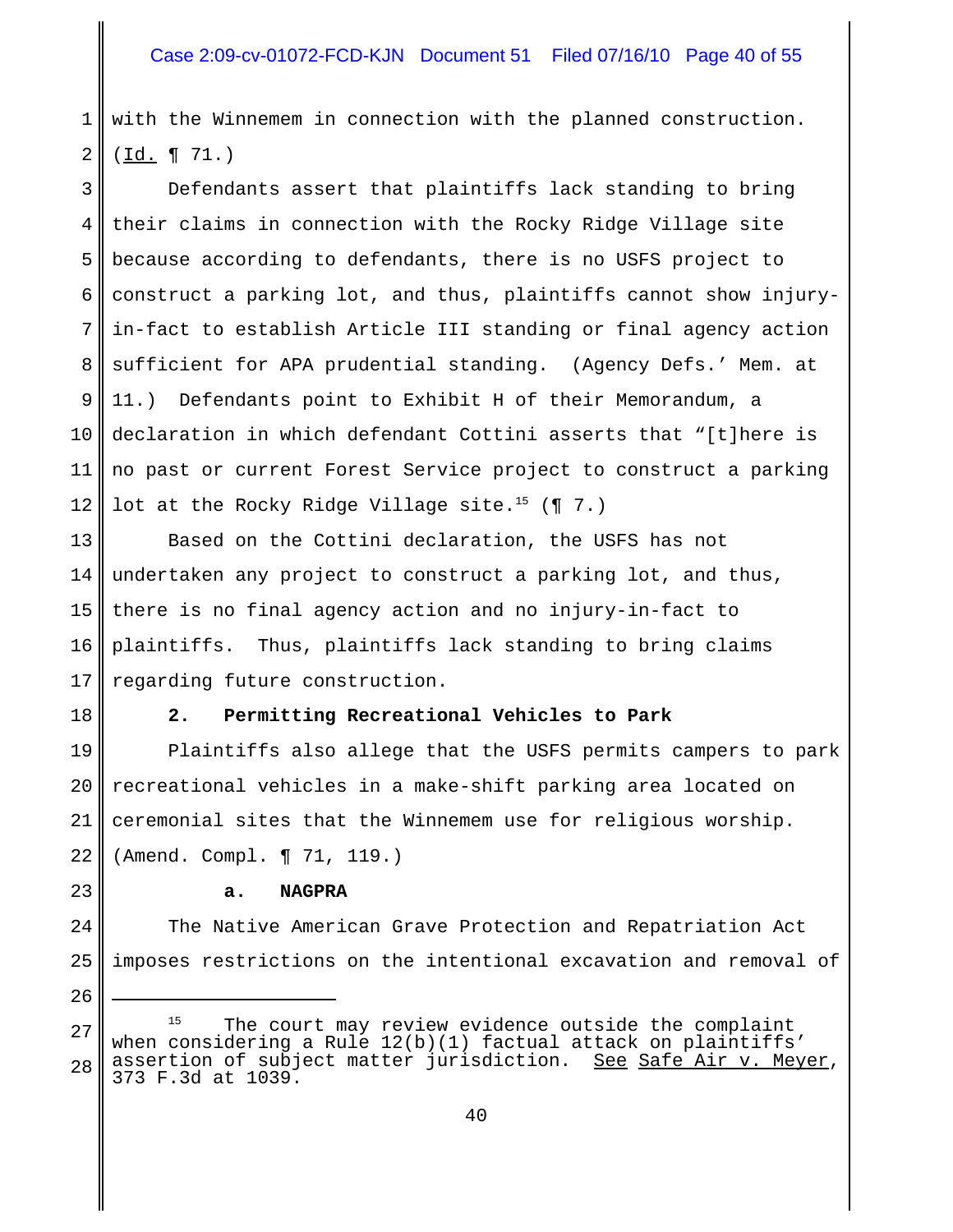### Case 2:09-cv-01072-FCD-KJN Document 51 Filed 07/16/10 Page 41 of 55

1 2 3 4 5 6 7 8 9 10 11 12 13 14 Native American human remains and objects. 25 U.S.C. § 3002(c). Under the NAGPRA, the "intentional removal from or excavation of Native American cultural items from Federal or tribal lands" may only be conducted pursuant to a permit under the ARPA, 16 U.S.C. § 470cc, and after consultation with or consent by the appropriate Indian tribe. 25 U.S.C. § 3002(c). In the event of the inadvertent discovery of Native American remains or objects on federal lands, NAGPRA requires notification of the head of the agency with primary management authority over the site. 25 U.S.C. § 3002(d)(1). If an inadvertent discovery occurs in connection with an activity, the person finding the items must "cease the activity in the area of the discovery, make a reasonable effort to protect the items discovered before resuming such activity, and provide notice" of the discovery. Id.

15 16 17 18 19 20 Defendants argue that plaintiffs fail to state a claim for any NAGPRA violations because plaintiffs do not allege any intentional excavation and removal of cultural items by the USFS. (Agency Defs.' Mem. at 19.) Defendants also point out that plaintiffs do not make allegations concerning any defendant other than the USFS in connection with the Rocky Ridge site.  $(\underline{Id.})$ 

21 22 23 24 25 26 27 28 Plaintiffs' allegations of NAGPRA violations are vague and conclusory. Plaintiffs fail to allege that any defendant excavated or removed, either intentionally or inadvertently, any specific Indian remains or objects at the Rocky Ridge site. Thus, plaintiffs fail to state a plausible claim for a violation of NAGPRA by any defendant. Therefore, as to plaintiffs' allegations of NAGPRA violations at the Rocky Ridge site, defendants' Motion to Dismiss is GRANTED with leave to amend.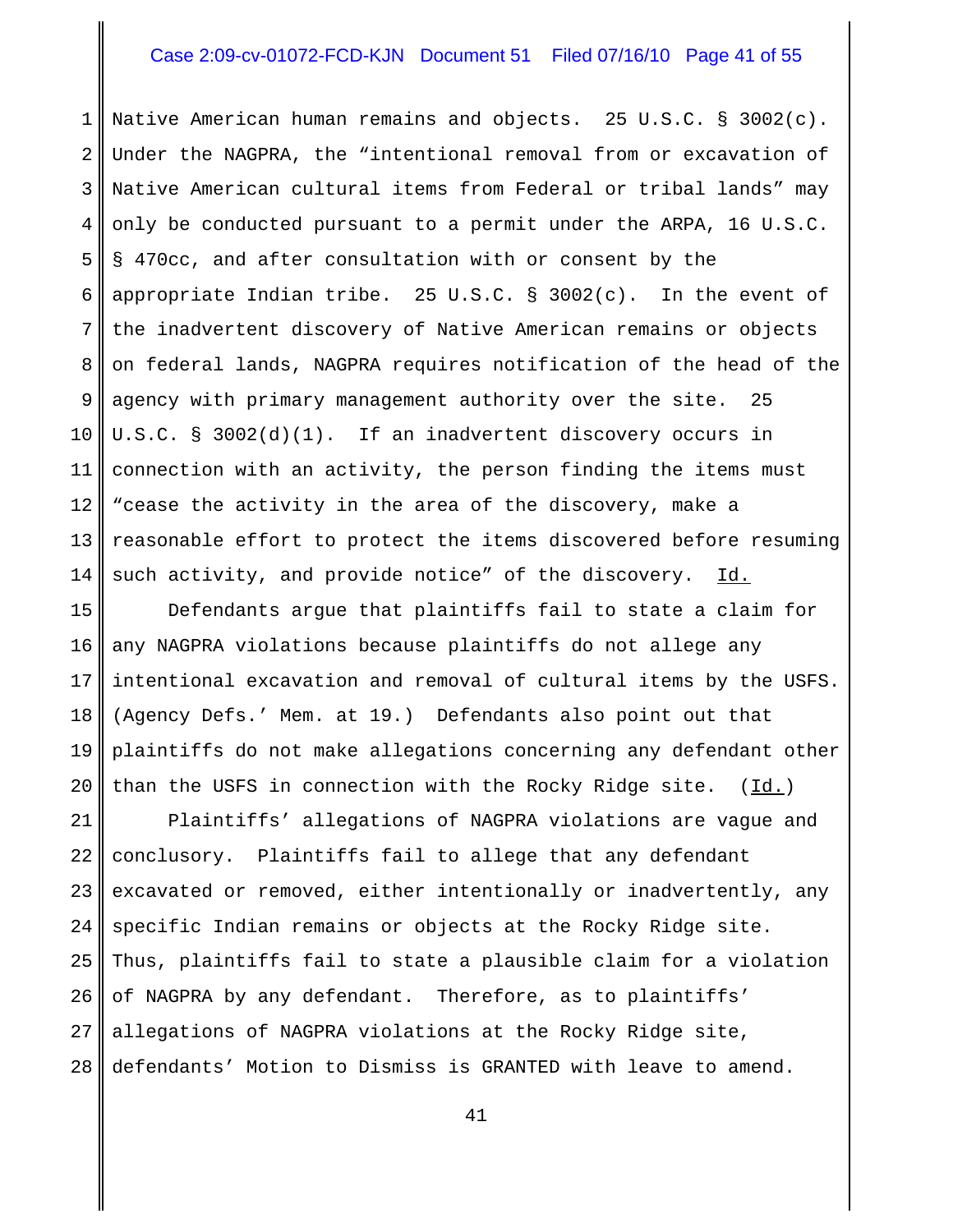#### **b. NHPA and NEPA**

2 3 4 5 6 7 8 9 10 11 12 13 14 Plaintiffs' allegations are likewise insufficient to state a claim for any NHPA or NEPA violations based on the USFS allowing vehicles to park at the Rocky Ridge Village site. Even liberally construing the amended complaint to allege that the site is eligible for inclusion in the National Register, plaintiffs do not identify any undertaking by the USFS that could trigger the Section 106 process under the NHPA, nor do they allege failure to engage in this process. Similarly, plaintiffs fail to allege any major federal action in the absence of an EIS or EA under the NEPA, and do not demonstrate exhaustion of administrative remedies. Thus, as to the alleged NHPA and NEPA violations at Rocky Ridge Village, defendants' Motion to Dismiss plaintiffs' eighth claim for relief is GRANTED with leave to amend.

# 15

1

#### **K. Plaintiffs' Ninth Claim: Shasta Dam**

16 17 18 19 20 21 22 23 24 25 Plaintiffs' ninth claim for relief is brought pursuant to the APA, 5 U.S.C. §§ 704 and 706, for alleged violations of the NHPA, NEPA, and NAGPRA in connection with Shasta Dam. Plaintiffs allege that defendants are evaluating proposals to raise Shasta Dam and that this proposed action would cause the innundation and destruction of burial, ceremonial, and religious sites important to the Winnemem. (Amend. Compl. ¶ 125.) Plaintiffs further allege that defendants have refused to assess or to mitigate the impact of this alleged project or to engage in consultation with the Winnemem regarding the project.  $(\underline{Id.} \P 126.)$ 

26 27 28 Defendants argue that plaintiffs lack standing to bring claims regarding raising Shasta Dam because no final decision has been made to raise the dam. (Agency Defs.' Mem. at 11.)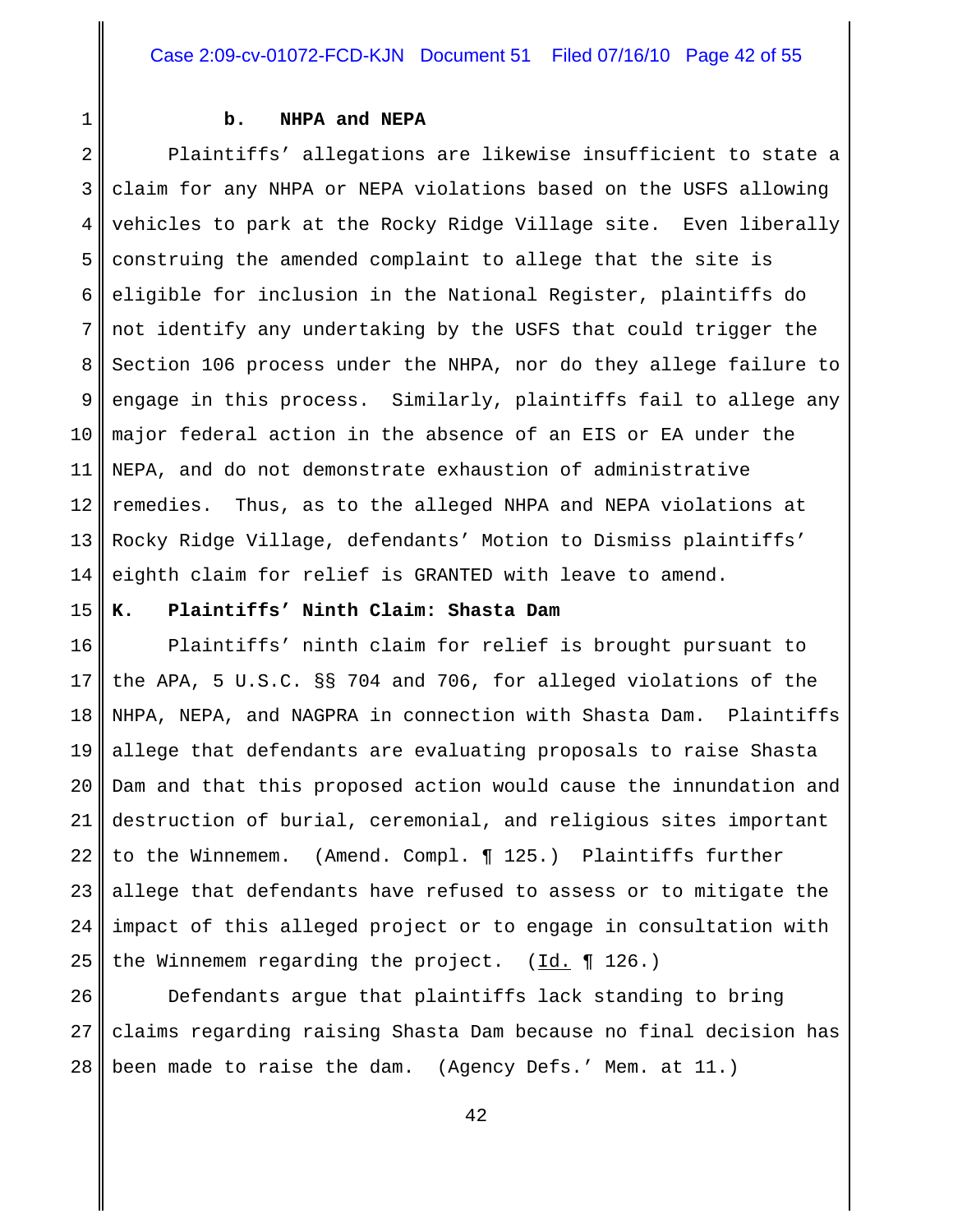# Case 2:09-cv-01072-FCD-KJN Document 51 Filed 07/16/10 Page 43 of 55

1 2 3 4 5 6 7 8 9 Pursuant to their challenge to plaintiffs' assertion of subject matter jurisdiction, defendants present evidence that the Shasta Dam project is currently the subject of a feasibility study that will not be completed until at least 2011. (Agency Defs.' Ex. I, ¶ 4.) According to a declaration by Deputy Regional Director for the Bureau of Reclamation Pablo Arroyave, "Reclamation is not congressionally authorized to move beyond the feasibility study phase and actually increase Shasta Reservoir storage by raising Shasta Dam." (Id.)

10 11 12 13 14 15 16 17 18 19 Plaintiffs' amended complaint alleges only that defendants are "evaluating" proposals to raise Shasta Dam. (Amend. Compl. ¶ 125.) Plaintiffs do not allege final agency action, or failure to take a discrete action required by statute, by any defendant, in connection with Shasta Dam. Thus, plaintiffs fail to plead the requirements of APA prudential standing. Plaintiffs also fail to show injury-in-fact, and thus have not established Article III standing. Consequently, defendants' Motion to Dismiss plaintiffs' ninth claim for relief is GRANTED without leave to amend.

#### 20 **L. Plaintiffs' Tenth Claim: AIRFA and RFRA**

21 22 23 24 25 26 27 Plaintiffs' tenth claim for relief is brought pursuant to the APA, 5 U.S.C. §§ 704 and 706, for alleged violations of the AIRFA and RFRA in connection with alleged activities at various sites, including Nosoni Creek, the Dekkas site, the Coonrod site, the Buck Saddle Prayer Site, and "numerous other" unspecified sites on the McCloud River. (Amend. Compl. ¶ 131.) Plaintiffs allege that defendants violated the AIRFA and RFRA by interfering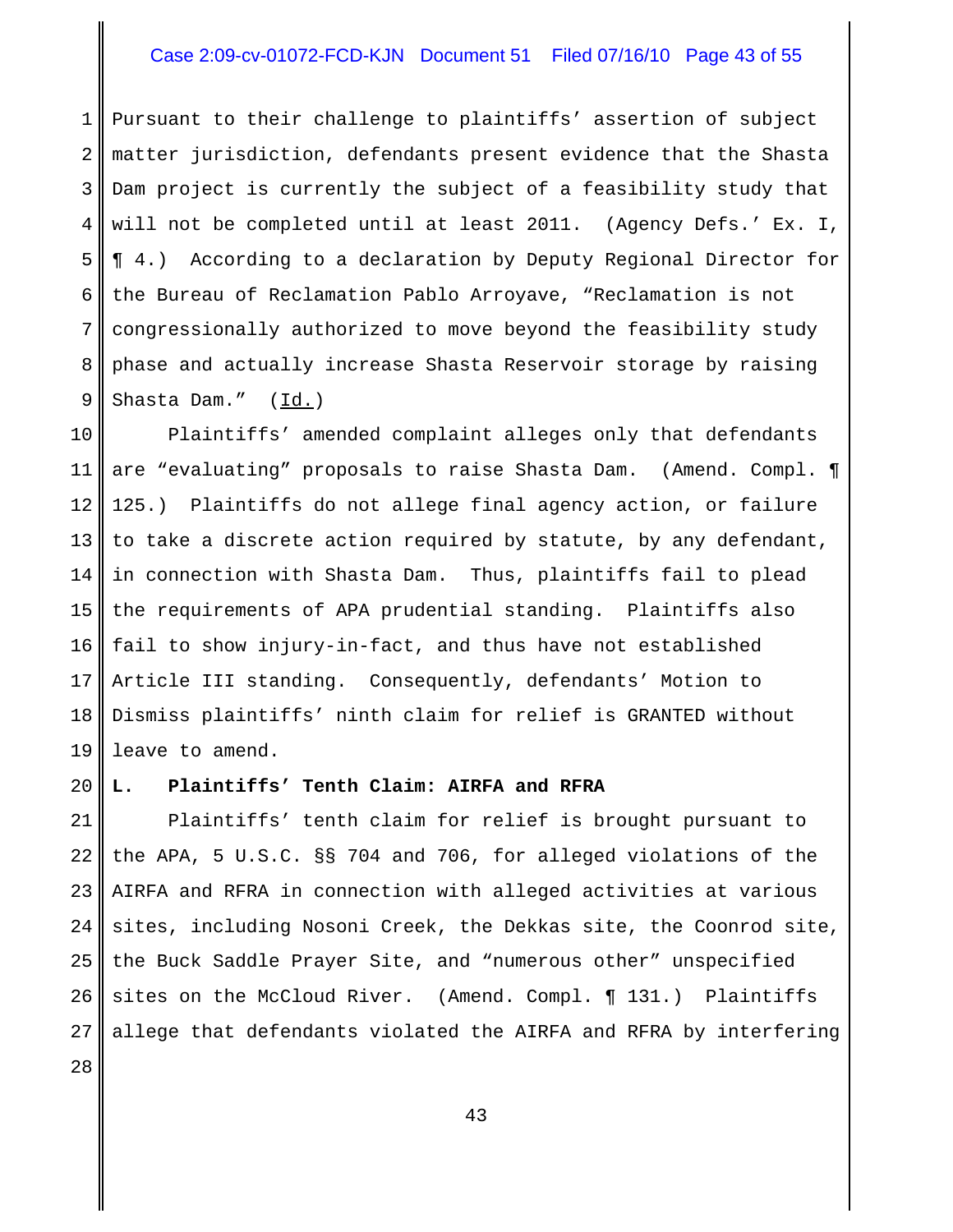1 2 with plaintiffs' access to and use of these sites for religious activities. (Id.)

**1. AIRFA**

3

4 5 6 7 8 9 10 11 12 13 14 15 16 The American Indian Religious Freedom Act provides that "it shall be the policy of the United States to protect and preserve for American Indians their inherent right of freedom to believe, express, and exercise the traditional religions of the American Indian, Eskimo, Aleut, and Native Hawaiians, including but not limited to access to sites, use and possession of sacred objects, and the freedom to worship through ceremonials and traditional rites." 42 U.S.C. § 1996. The Supreme Court has held that AIRFA does not "create a cause of action or any judicially enforceable individual rights." Lyng v. Nw. Indian Cemetery Protective Ass'n, 485 U.S. 439, 455 (1988); see also Henderson v. Terhune, 379 F.3d 709, 715 (9th Cir. 2004) (stating that "AIRFA is simply a policy statement that is judicially unenforceable").

17 18 19 20 Defendants argue that because AIRFA does not create judicially enforceable rights, plaintiffs' AIRFA claim fails to state a claim for which relief can be granted. (Agency Defs.' Mem. at 20.)

21 22 23 24 25 26 27 28 Because AIRFA is simply a policy statement, AIRFA does not mandate any discrete agency action that defendants must undertake, nor can plaintiffs establish a final agency action by any defendant in violation of AIRFA. Consequently, plaintiffs fail to state a claim pursuant to the APA for any violation of AIRFA. Therefore, regarding the alleged AIRFA violations in plaintiffs' tenth claim for relief, defendants' Motion to Dismiss is GRANTED without leave to amend.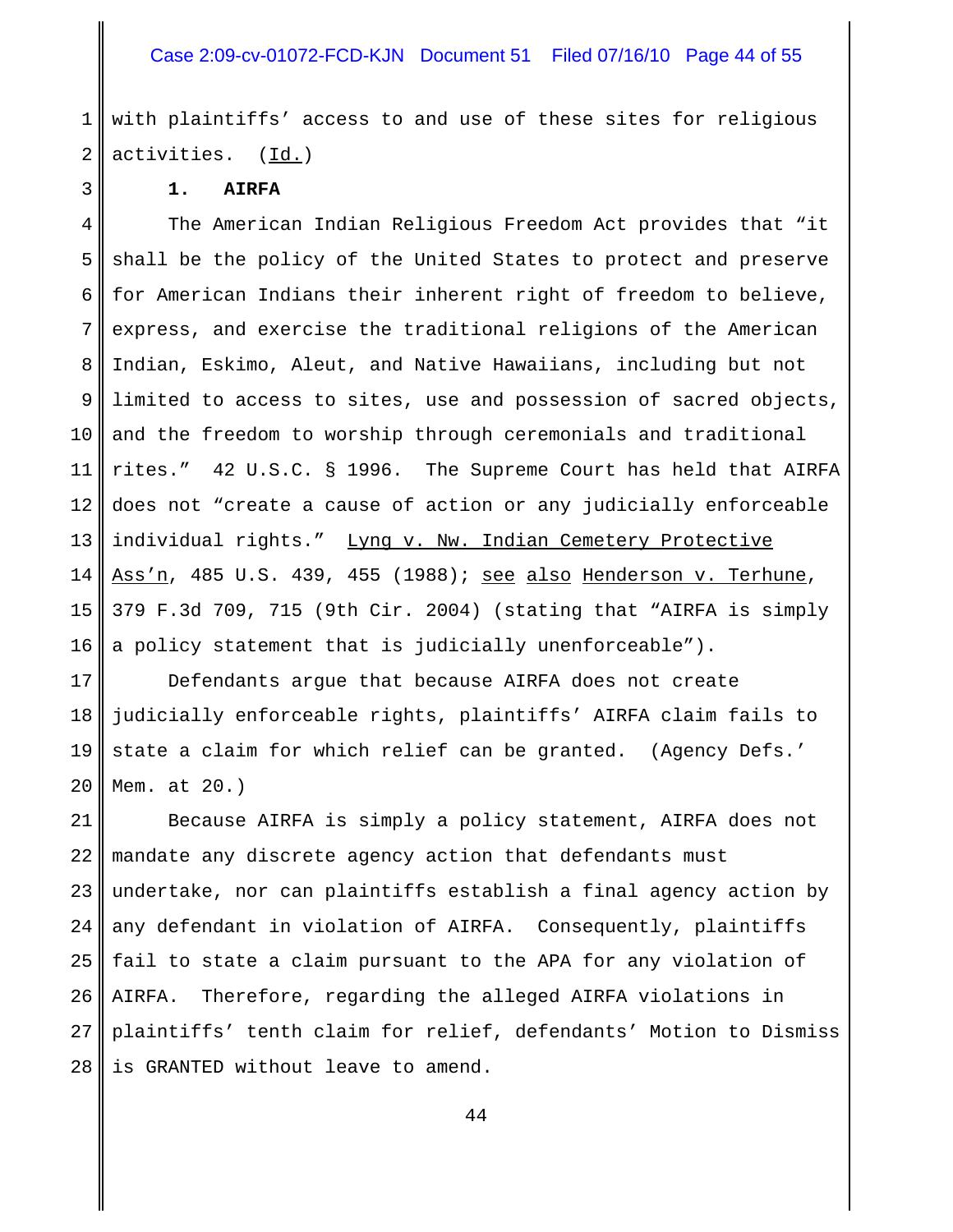# 1

#### **2. RFRA**

2 3 4 5 6 7 8 9 10 11 12 13 14 15 The Religious Freedom and Restoration Act provides that "[g]overnment shall not substantially burden a person's exercise of religion even if the burden results from a rule of general applicability" except where the government demonstrates that the burden "(1) is in furtherance of a compelling governmental interest; and (2) is the least restrictive means of furthering that compelling governmental interest." 42 U.S.C. §§ 2000bb-1(a), 2000bb-1(b). The Ninth Circuit has held that a "substantial burden" under the RFRA "is imposed only when individuals are forced to choose between following the tenets of their religion and receiving a governmental benefit or coerced to act contrary to their religious beliefs by the threat of civil or criminal sanctions." Navajo Nation v. U.S. Forest Serv., 535 F.3d 1058, 1070 (9th Cir. 2008)(internal references omitted).

16 17 18 19 20 21 Defendants argue that plaintiffs fail to state a claim for any RFRA violations because plaintiffs do not allege any instance of being forced to choose between following their religious tenets and receiving a governmental benefit or of being coerced to act contrary to their religious beliefs by the threat of civil or criminal sanctions. (Agency Defs.' Mem. at 20.)

22 23 24 25 26 27 28 Plaintiffs answer this objection by merely repeating their vague and conclusory assertions that defendants violated the RFRA by failing to preserve and grant plaintiffs access to various sites. (Opp. Agency Defs.' Mot. Dismiss at 18.) Because plaintiffs do not plead any facts to establish a "substantial burden" to their exercise of religion, plaintiffs thus fail to state a claim for any violation of RFRA. Therefore, regarding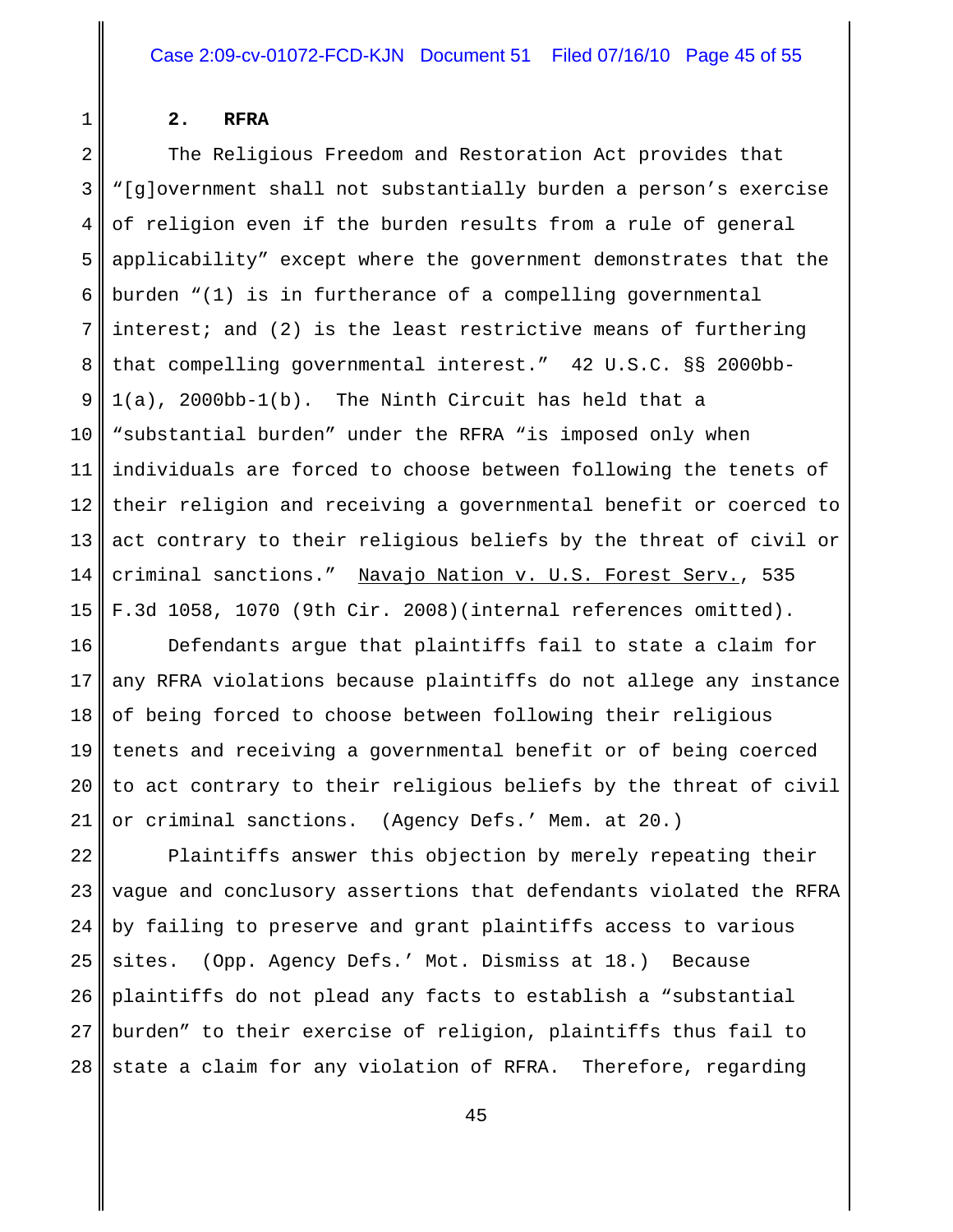# Case 2:09-cv-01072-FCD-KJN Document 51 Filed 07/16/10 Page 46 of 55

1 2 3 the alleged RFRA violations in plaintiffs' tenth claim for relief, defendants' Motion to Dismiss is GRANTED with leave to amend.

#### **M. Bivens Claim**

4

5 6 7 8 9 10 11 12 13 14 15 16 17 18 19 20 21 22 23 24 25 26 27 28 Plaintiffs bring their thirteenth claim for relief under Bivens v. Six Unknown Named Agents of Federal Bureau of Narcotics, 403 U.S. 388 (1971), against defendants Cottini and Heywood in their individual capacities. Plaintiffs argue that Cottini and Heywood went beyond their official duties as USFS employees and violated plaintiffs' constitutional rights. (Amend. Compl. ¶ 150-52.) Specifically, plaintiffs allege that Cottini and Heywood violated plaintiffs' First and Fifth Amendment rights by (1) engaging in "[d]isparate treatment of Plaintiffs' tribal interests and preferential treatment of recreational activities along the McCloud River"; (2) failing to consult with the Winnemem concerning a plan to replace the McCloud River Bridge; (3) damaging Winnemem cultural sites in connection with a campground expansion at Hirz Bay; (4) failing to consult with the Winnemem concerning the Hirz Bay campground expansion; (5) revoking a special use permit for the Dekkas site; (6) damaging and allowing others to damage the Buck Saddle site; (7) failing to take sufficient measures, in consultation with the Winnemem, to protect the Buck Saddle site; and (8) advising other federal agencies that the USFS could not meet with plaintiffs regarding replanting activity at sites not addressed in this action. (Amend. Compl. ¶¶ 57-58, 150-151.) Plaintiffs further allege that defendant Heywood violated the First and Fifth Amendments by refusing to discipline or to provide "cultural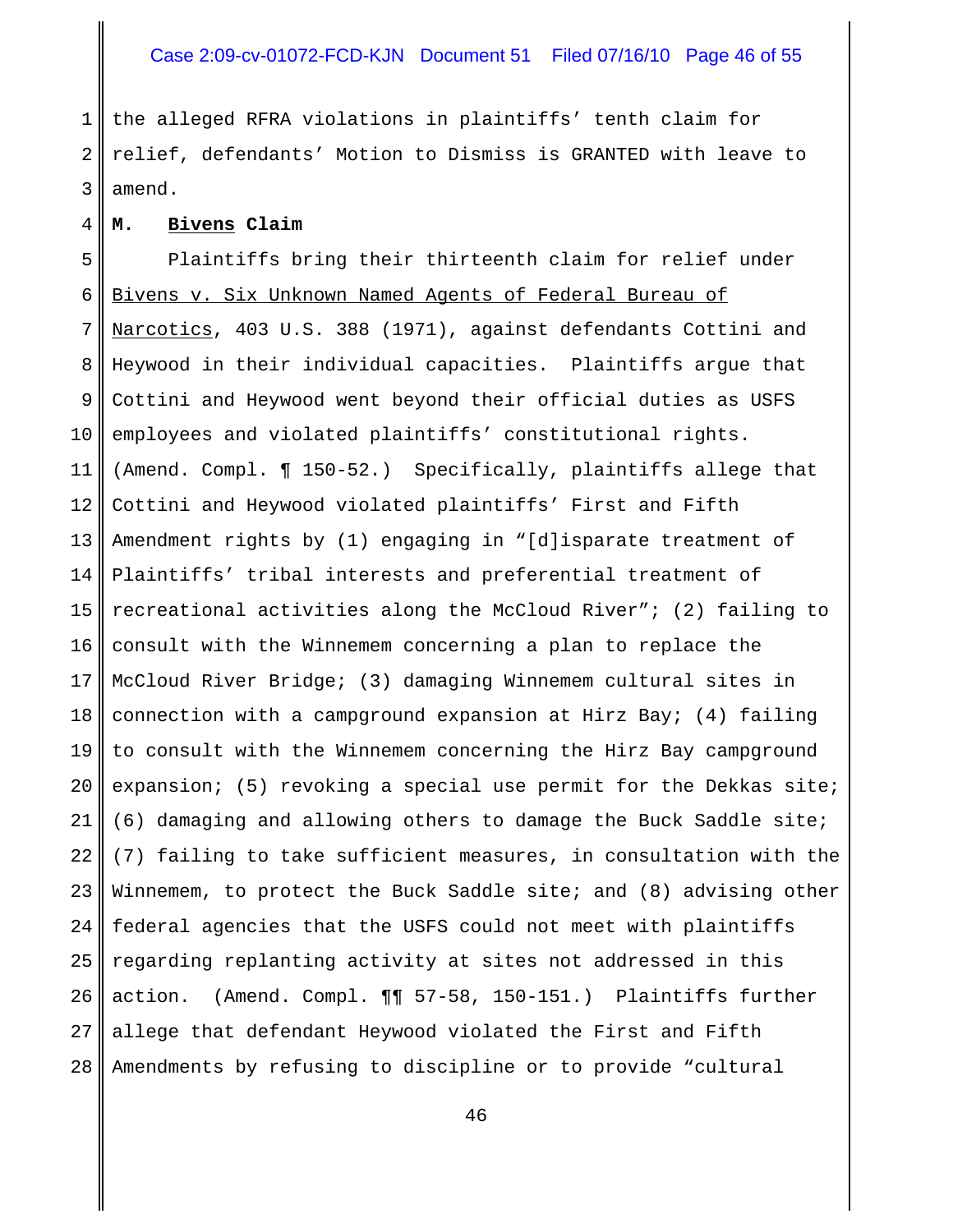# Case 2:09-cv-01072-FCD-KJN Document 51 Filed 07/16/10 Page 47 of 55

1 2 3 sensitivity training" to defendant Cottini and by cancelling "MOU meetings" with plaintiffs concerning Panther Meadows. (Id. ¶¶ 150-151.)

4 5 6 7 8 9 10 11 12 13 14 15 16 17 18 19 20 21 22 23 24 25 26 "In Bivens, the Supreme Court 'recognized for the first time an implied right of action for damages against federal officers alleged to have violated a citizen's constitutional rights.'"  $\underline{W.}$ Radio Servs. Co. v. U.S. Forest Serv., 578 F.3d 1116, 1119 (9th Cir. 2009)(quoting Ashcroft v. Iqbal, 129 S.Ct. 1937, 1947 (2009)). The Bivens Court held that a plaintiff was entitled to bring a federal court action against individual federal agents for damages resulting from the violation of his Fourth Amendment rights. 403 U.S. at 397. The Supreme Court has extended Bivens liability to other contexts. In Davis v. Passman, the Court recognized an implied cause of action for damages for a violation of the Due Process Clause of the Fifth Amendment, 442 U.S. 228, 248-49 (1979), and in Carlson v. Green, the Court held that a Bivens remedy was available for a violation of the Eighth Amendment's prohibition against cruel and unusual punishment. 446 U.S. 14, 20-21 (1980). However, "[b]ecause implied causes of action are disfavored, the Court has been reluctant to extend Bivens liability 'to any new context or new category of defendants.'" Iqbal, 129 S. Ct. at 1948 (quoting Corr. Servs. Corp. v. Malesko, 534 U.S. 61, 68 (2001)); see also W. Radio Servs. Co., 578 F.3d at 1119 (citing decisions "across a variety of factual and legal contexts" in which the Supreme Court refused to extend Bivens liability).

27 28 To determine whether a Bivens remedy is consistent with Congressional intent, the Supreme Court has developed a two-step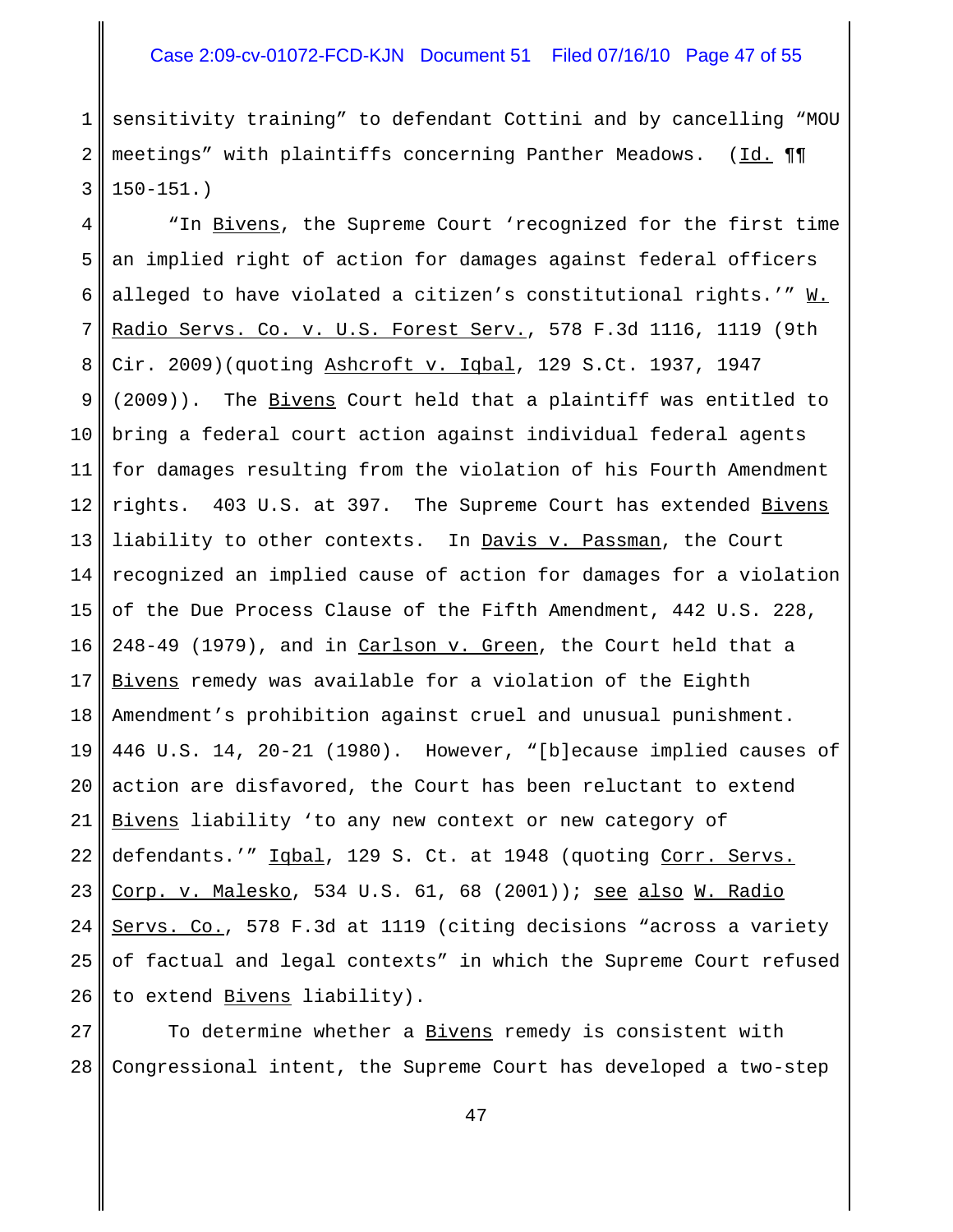# Case 2:09-cv-01072-FCD-KJN Document 51 Filed 07/16/10 Page 48 of 55

1 2 3 4 5 6 7 8 9 10 11 12 13 analysis. W. Radio Servs. Co., 578 F.3d at 1120. First, a court must determine whether there is "'any alternative existing process for protecting' the plaintiff's interest." Id. (quoting Wilkie v. Robbins, 551 U.S. 537, 550 (2007)). The existence of a remedial process "raise[s] the inference that Congress 'expected the Judiciary to stay its Bivens hand' and 'refrain from providing a new freestanding remedy in damages.'" Id. (quoting Wilkie, 551 U.S. at 550, 554). If the court "cannot infer that Congress intended a statutory remedial scheme to take the place of a judge-made remedy," the court must move on to the second step and evaluate whether there are "'factors counseling hesitation' before devising such an implied right of action." Id. (quoting Wilkie, 551 U.S. at 550).

14 15 16 17 18 19 20 Defendants Cottini and Heywood move to dismiss plaintiffs' Bivens claim on multiple grounds, asserting, *inter alia*, (1) that the availability of a remedy under the APA precludes plaintiffs from bringing a Bivens claim, and (2) that the claim is barred by the court's prior Order dismissing the FTCA claims in plaintiffs' initial complaint. (Individual Defs.' Mot. Dismiss First Amend. Compl. at 1-2.)

21

#### **1. Availability of the APA**

22 23 24 25 26 27 28 The Ninth Circuit has held that where a remedy is available under the APA, a plaintiff is precluded from bringing a Bivens claim. W. Radio Servs. Co., 578 F.3d at 1122-23. In Western Radio, the plaintiff brought claims against the USFS and some of its officers under both the APA and Bivens, alleging violations of the First and Fifth Amendments and the APA. 578 F.3d at 1118. Noting that "[t]he APA expressly declares itself to be a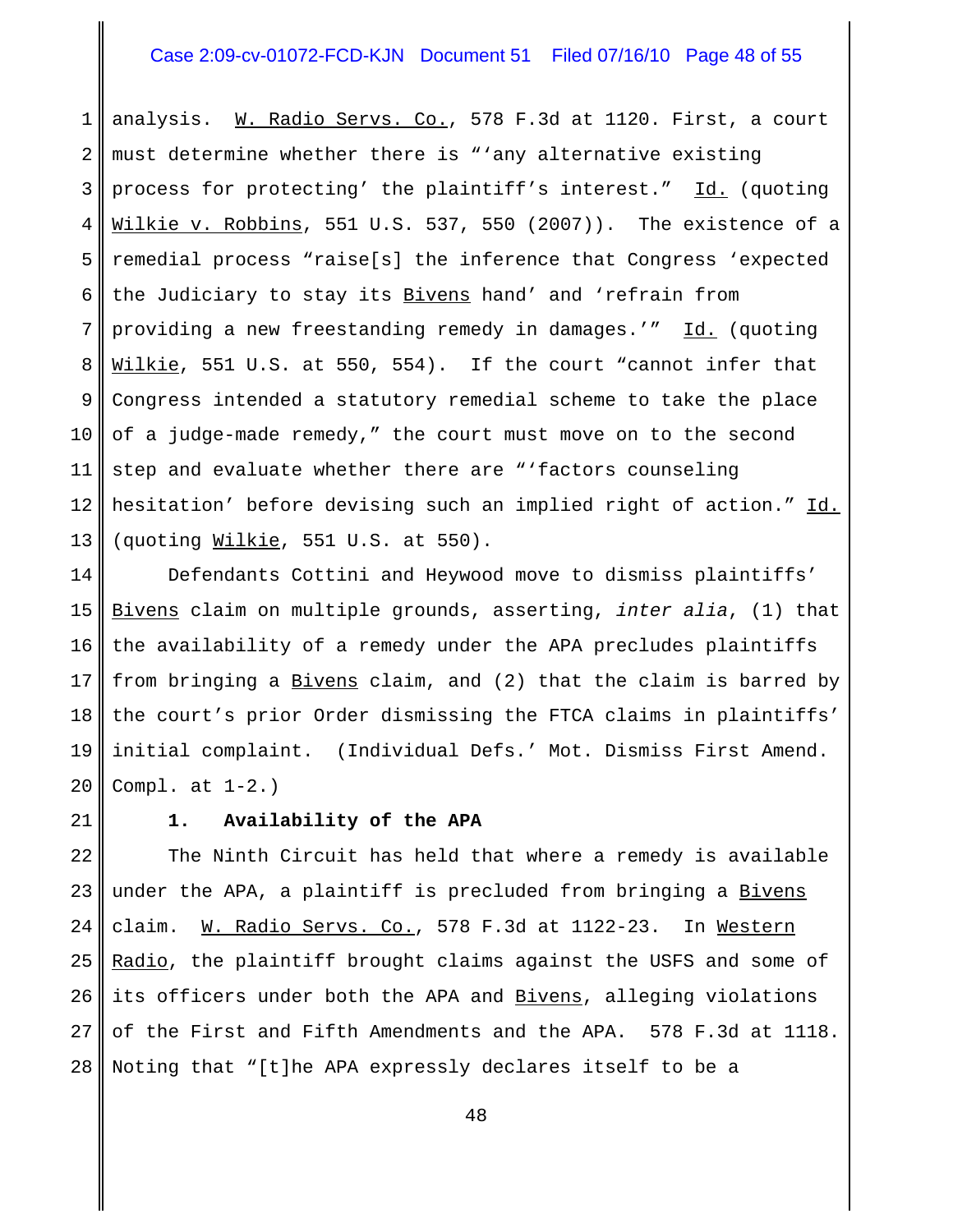# Case 2:09-cv-01072-FCD-KJN Document 51 Filed 07/16/10 Page 49 of 55

1 2 3 4 comprehensive remedial scheme" and that the "APA's procedures are available where no other adequate alternative remedy exists," the court concluded that "the APA leaves no room for Bivens claims based on agency action or inaction." Id. at 1122-23.

5 6 7 8 9 10 The instant case is controlled by Western Radio. Here, plaintiffs have brought a **Bivens** claim against defendants Cottini and Heywood based on essentially the same allegations upon which they bring their APA claims against the agency defendants. Thus, plaintiffs' other claims for relief demonstrate the potential availability of an alternative remedy.

11 12 13 14 15 16 17 18 19 20 21 22 23 24 25 26 27 28 Plaintiffs argue that the APA does not preclude their Bivens claim because the alleged actions by Cottini and Heywood at issue were "extra procedural" acts outside of the individual defendants' official duties, and thus not within the scope of administrative agency action subject to APA review. (Opp. Cottini and Heywood's Mot. Dismiss at 6.) However, this assertion is belied by plaintiffs' amended complaint, in which the same allegations are pled both under the APA and under Bivens. Plaintiffs fail to allege facts demonstrating any instance where Cottini or Heywood acted outside of an official capacity, but simply fall back on the conclusory assertion that Cottini and Heywood "were acting outside the scope of their authority and employment functions as federal employees." (Amend. Compl. 152.) Under Western Radio, plaintiffs' Bivens claim thus fails as a matter of law because the availability of the APA provides plaintiffs with an adequate remedial scheme. ///// /////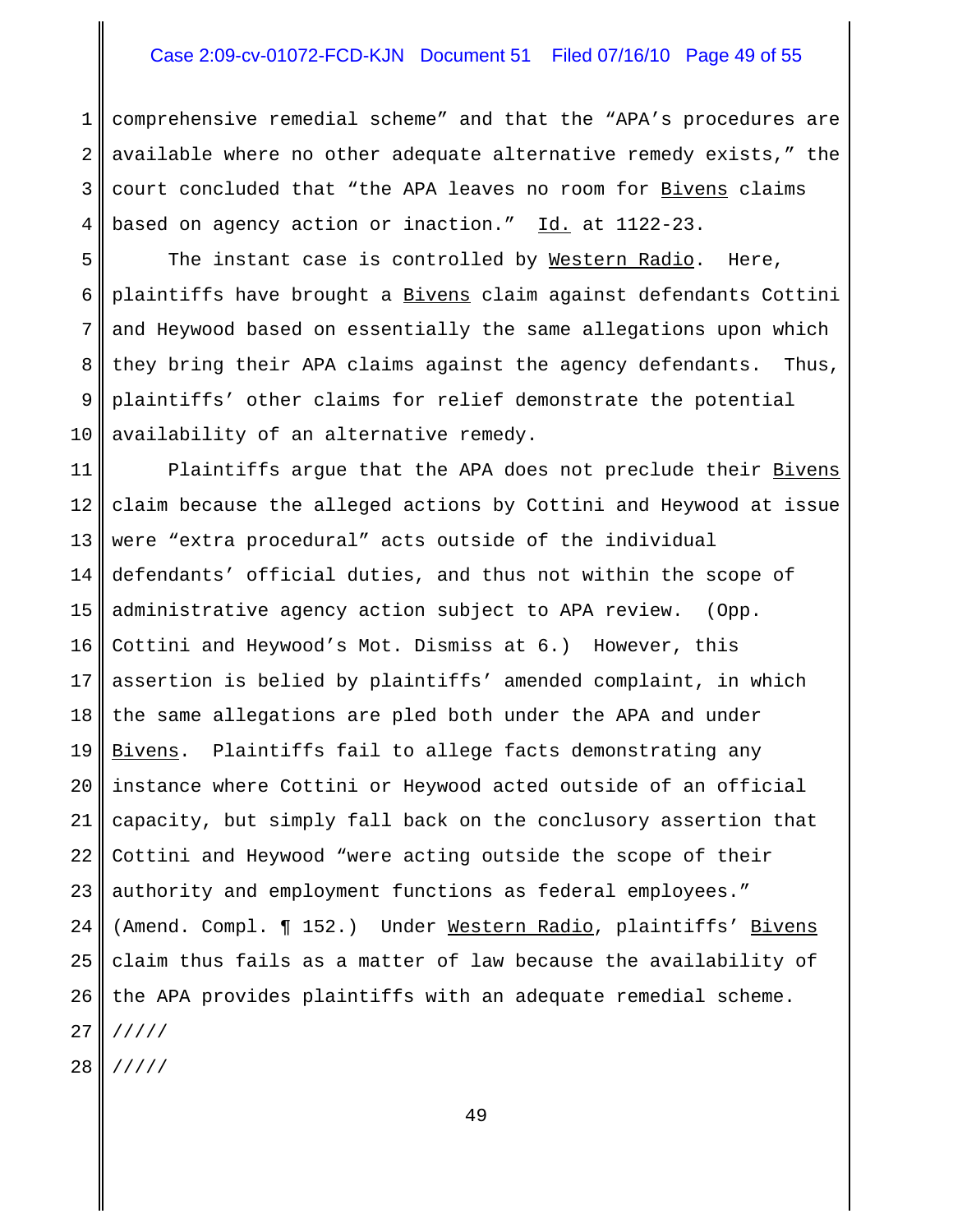#### **2. The FTCA Judgment Bar**

2 3 4 5 6 Although plaintiffs may amend their complaint to plead allegations for which relief under the APA is unavailable, defendants maintain that plaintiffs' Bivens claim is precluded by the judgment bar of the Federal Tort Claims Act, 28 U.S.C. § 2676. (Individual Defs.' Mem. at 4-6.)

7 8 9 10 11 12 13 14 15 16 17 18 19 20 The FTCA contains a limited waiver of sovereign immunity authorizing civil tort suits for money damages against the United States government. See Vacek v. U.S. Postal Serv., 447 F.3d 1248, 1250 (9th Cir. 2006). The FTCA grants federal courts jurisdiction to hear claims for damages for injury or loss of property caused by the negligent or wrongful act or omission of any federal employee acting within the scope of his office or employment under circumstances where the United States, if a private person, would be liable to the claimant. 28 U.S.C. § 1346(b)(1). Under the FTCA, a judgment in an action brought pursuant to 28 U.S.C. § 1346(b) "shall constitute a complete bar to any action by the claimant, by reason of the same subject matter, against the employee of the government whose act or omission gave rise to the claim." 28 U.S.C. § 2676.

21 22 23 24 25 26 27 In their initial complaint, plaintiffs brought FTCA claims for money damages pursuant to 28 U.S.C.  $\S$  1346(b)(1). (Compl. ¶ 2). In its prior Order, the court dismissed plaintiffs' FTCA claims without leave to amend for lack of subject matter jurisdiction based upon plaintiffs' failure to exhaust administrative remedies and to meet the statute of limitations. (Order at 23-24.)

28

1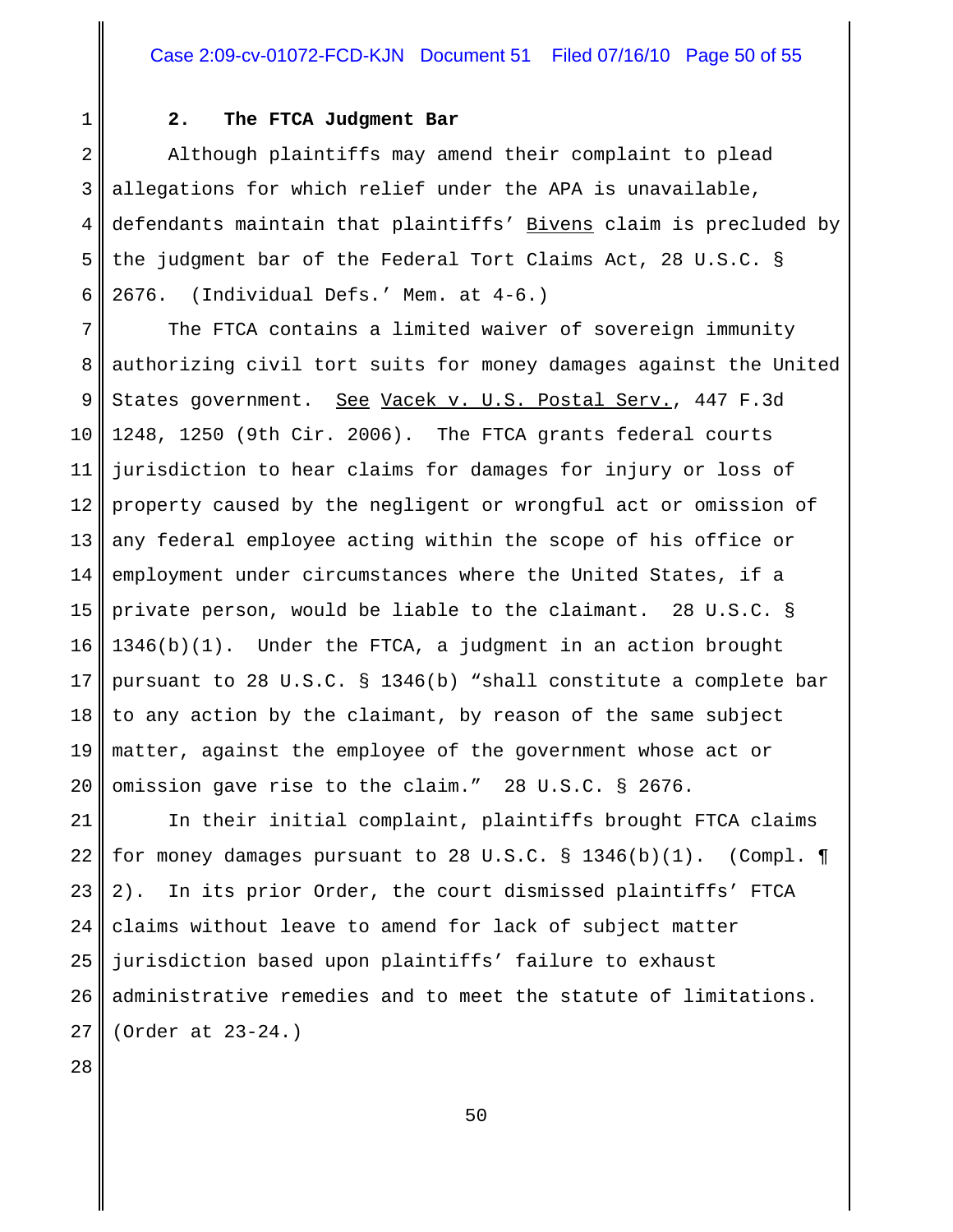# Case 2:09-cv-01072-FCD-KJN Document 51 Filed 07/16/10 Page 51 of 55

1 2 3 4 5 6 7 8 9 Defendants maintain that plaintiffs' Bivens claim is "by reason of the same subject matter" as their FTCA claims, and thus barred under 28 U.S.C. § 2676. (Individual Defs.' Mem. at 4.) Plaintiffs do not dispute that their Bivens claim arises out of the same subject matter as their dismissed FTCA claims, but argue (1) that the FTCA's judgment bar does not apply to alternative claims raised in the same action and (2) that dismissals on jurisdictional grounds are not judgments under § 2676. (Opp. Individual Defs.' Mot. Dismiss at 4-5).

10

#### **a. Claims Raised in the Same Action**

11 12 13 14 15 16 17 18 19 20 21 22 23 24 25 26 Plaintiffs argue that § 2676 only applies to subsequent actions based on allegations made in a previously dismissed action and not to alternative claims raised in the same action. (Opp. Individual Defs.' Mot. Dismiss at 4-5.) However, the Ninth Circuit has applied § 2676 to hold that a judgment on an FTCA claim bars recovery on a Bivens claim in the same action. Arevalo v. Woods, 811 F.2d 487, 490 (9th Cir. 1987). In Arevalo, a district court entered judgment in favor of the plaintiff on two claims arising out of the same event: an FTCA claim against the United States and a Bivens claim against an Immigration and Naturalization Service investigator. 811 F.2d at 488. The Ninth Circuit held that the FTCA judgment barred recovery under Bivens and reversed the Bivens judgment against the investigator. Id. Applying Arevalo to the facts of this case, the FTCA's judgment bar precludes plaintiffs' Bivens claim even though both claims were raised in the same action.

27 /////

28 /////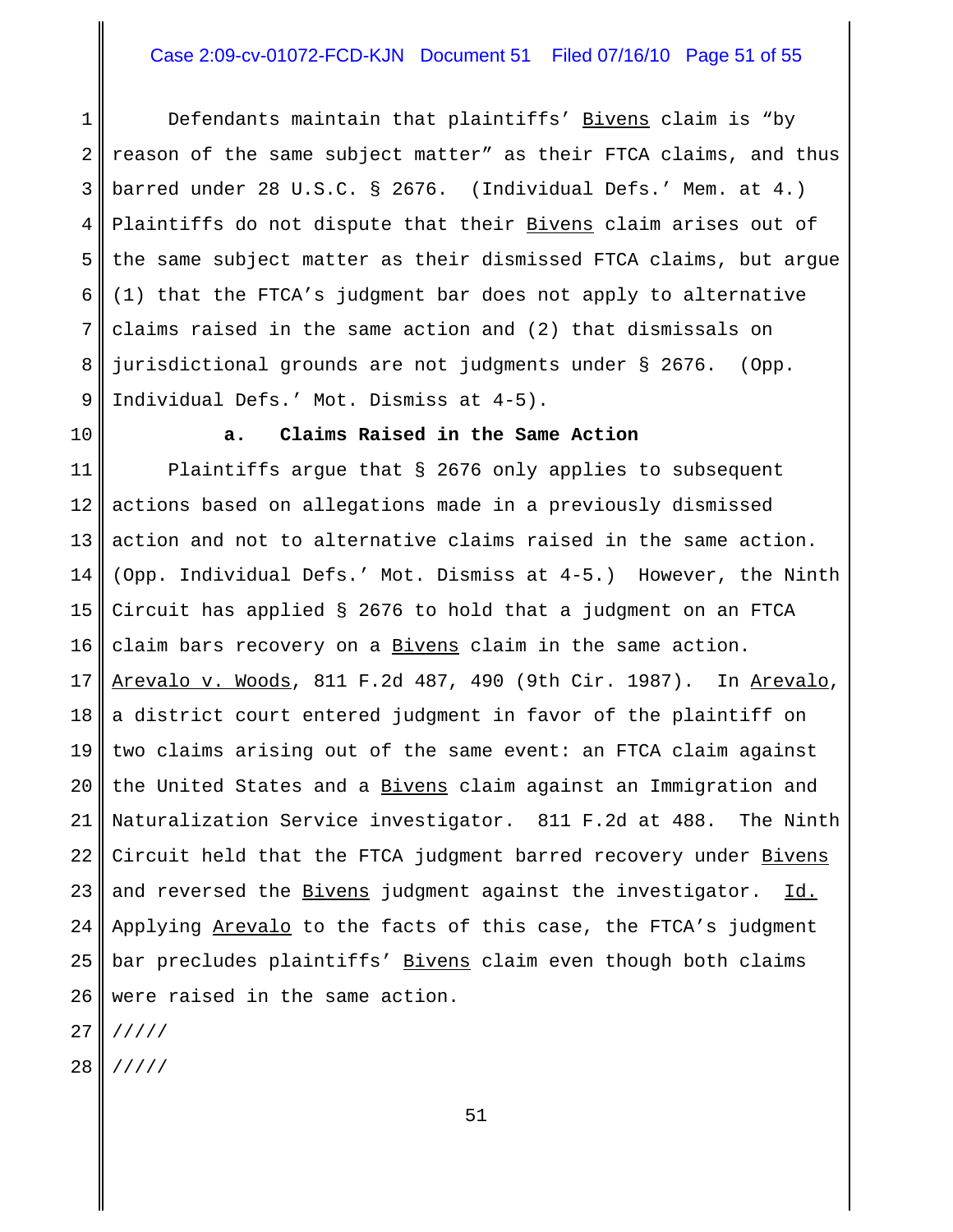# 1

# **b. Dismissals on Jurisdictional Grounds**

2 3 4 5 6 Plaintiffs also maintain that the FTCA's judgment bar does not apply where "FTCA claims are not dismissed on the merits, but rather on jurisdictional grounds," relying on Pesnell v. Arsenault, 543 F.3d 1038 (9th Cir. 2008) (Opp. Individual Defs.' Mot. Dismiss at 5).

7 8 9 10 11 12 13 14 15 16 17 18 19 20 21 22 23 24 However, the Ninth Circuit has interpreted the FTCA's judgment bar to preclude Bivens claims where a dismissal of a previous FTCA claim was upheld based on lack of subject matter jurisdiction. Gasho v. United States, 39 F.3d 1420, 1436-38 (9th Cir. 1994). The Gasho court applied § 2676 in affirming the dismissal of Bivens claims against Customs Service agents after a related FTCA claim against the government had been dismissed. Id. Although the district court had dismissed the Gasho plaintiffs' FTCA abuse of process claim under Rule 12(b)(6), the Ninth Circuit upheld the dismissal on the alternative grounds that the claim was barred under an exception to the FTCA's waiver of sovereign immunity. Id. at 1436. Although lack of subject matter jurisdiction was the basis on which the FTCA judgment was upheld, the Ninth Circuit nevertheless found related Bivens claims to be precluded. Id. at 1437. The court held that "*any* FTCA judgment, regardless of its outcome, bars a subsequent Bivens action on the same conduct that was at issue in the prior judgment." Id. (emphasis in original).

25 26 27 28 Where Bivens claims are not based on the same allegations that formed the basis of a dismissed FTCA claim, by contrast, such Bivens claims are not barred. In Pesnell, the plaintiff had previously brought an action against the United States and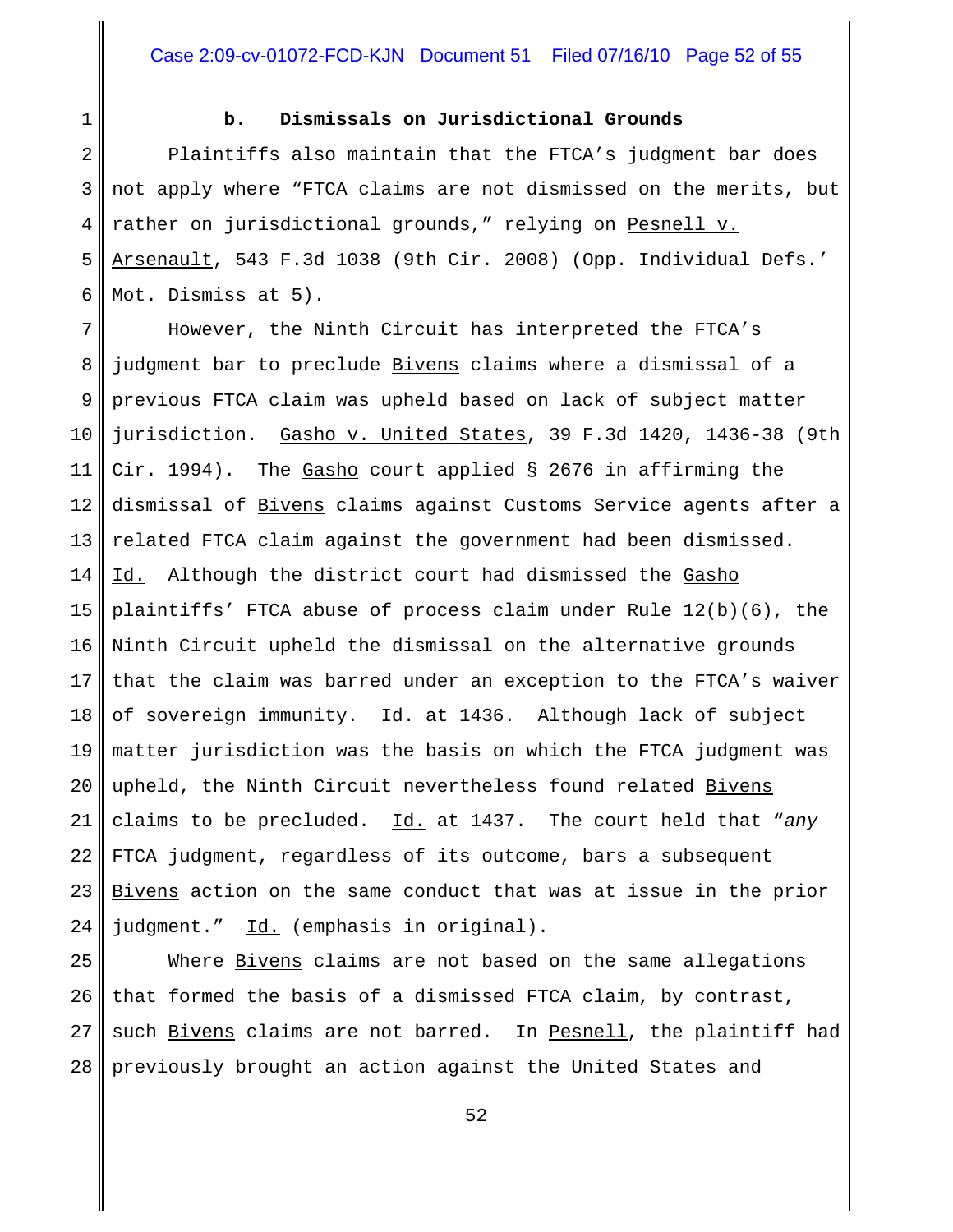### Case 2:09-cv-01072-FCD-KJN Document 51 Filed 07/16/10 Page 53 of 55

1 2 3 4 5 6 7 8 9 10 11 12 13 14 15 various federal agencies pursuant to the FTCA. 543 F.3d at 1040- 41. The FTCA claims were dismissed for lack of subject matter jurisdiction. Id. at 1041. In a subsequent action, the plaintiff then brought related Bivens claims and federal and state civil Racketeer Influenced and Corrupt Organizations Act ("RICO") claims against four federal employees. Id. The Pesnell court held that § 2676 barred the plaintiff from proceeding on the same factual allegations made in the dismissed FTCA claims. Id. at 1041-42. However, to the extent that the Bivens and RICO claims arose out of allegations not raised in the previous action, the plaintiff could proceed because Bivens and RICO claims are not encompassed within the subject matter jurisdiction authorized by § 1346(b), and thus the claims were "not foreclosed by the statutory bar of  $\S$  2676," which applies only to claims brought under § 1346(b). Id. at 1041.

16 17 18 19 20 21 22 23 Under § 2676 as interpreted in Pesnell, a Bivens action related to a previously dismissed FTCA claim may proceed only to the extent that it arises out of factual allegations different than those raised in the FTCA claim. Consequently, in order to proceed with their Bivens claim, plaintiffs must not only allege action by defendants Cottini and Heywood for which relief is unavailable pursuant to the APA, they must also plead only factual allegations not previously raised by their FTCA claims.

24 25 26 27 28 Because the allegations in plaintiffs' Bivens claim are the same allegations raised in their previously dismissed FTCA claims, as well as in their current APA claims, defendants' Motion to Dismiss plaintiffs' thirteenth claim for relief is GRANTED with leave to amend.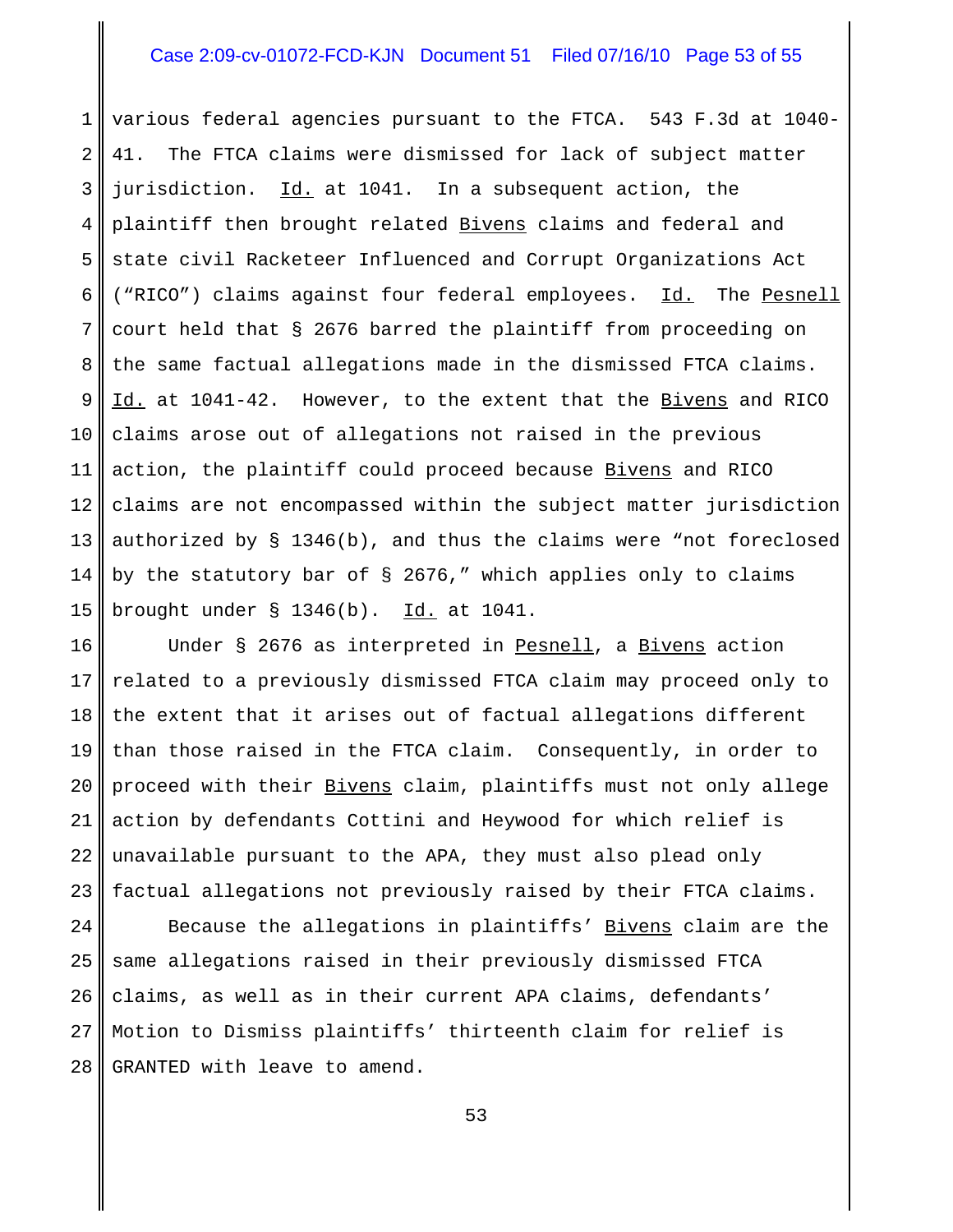Case 2:09-cv-01072-FCD-KJN Document 51 Filed 07/16/10 Page 54 of 55

#### **CONCLUSION**

For the foregoing reasons, defendants' motions to dismiss are GRANTED in part and DENIED in part.

- (1) Defendants' motion to dismiss plaintiffs' first claim for relief is GRANTED with leave to amend.
- (2) Defendants' motion to dismiss plaintiffs' second claim for relief is GRANTED with leave to amend.
	- (3) Defendants' motion to dismiss plaintiffs' third claim for relief is GRANTED with leave to amend.
	- (4) Defendants' motion to dismiss plaintiffs' fourth claim for relief is GRANTED with leave to amend.
- (5) Defendants' motion to dismiss plaintiffs' fifth claim for relief is DENIED as to the allegation that the USFS violated the NHPA by constructing a bike trail and dirt bike ramp without engaging in required public consultation, and GRANTED with leave to amend as to all other allegations.
	- (6) Defendants' motion to dismiss plaintiffs' sixth claim for relief is GRANTED with leave to amend.
	- (7) Defendants' motion to dismiss plaintiffs' seventh claim for relief is GRANTED with leave to amend.
	- (8) Defendants' motion to dismiss plaintiffs' eighth claim for relief is GRANTED with leave to amend.
	- (9) Defendants' motion to dismiss plaintiffs' ninth claim for relief is GRANTED without leave to amend.
	- (10) Defendants' motion to dismiss plaintiffs' tenth claim for relief is GRANTED without leave to amend as

27 28

1

2

3

4

5

6

7

8

9

10

11

12

13

14

15

16

17

18

19

20

21

22

23

24

25